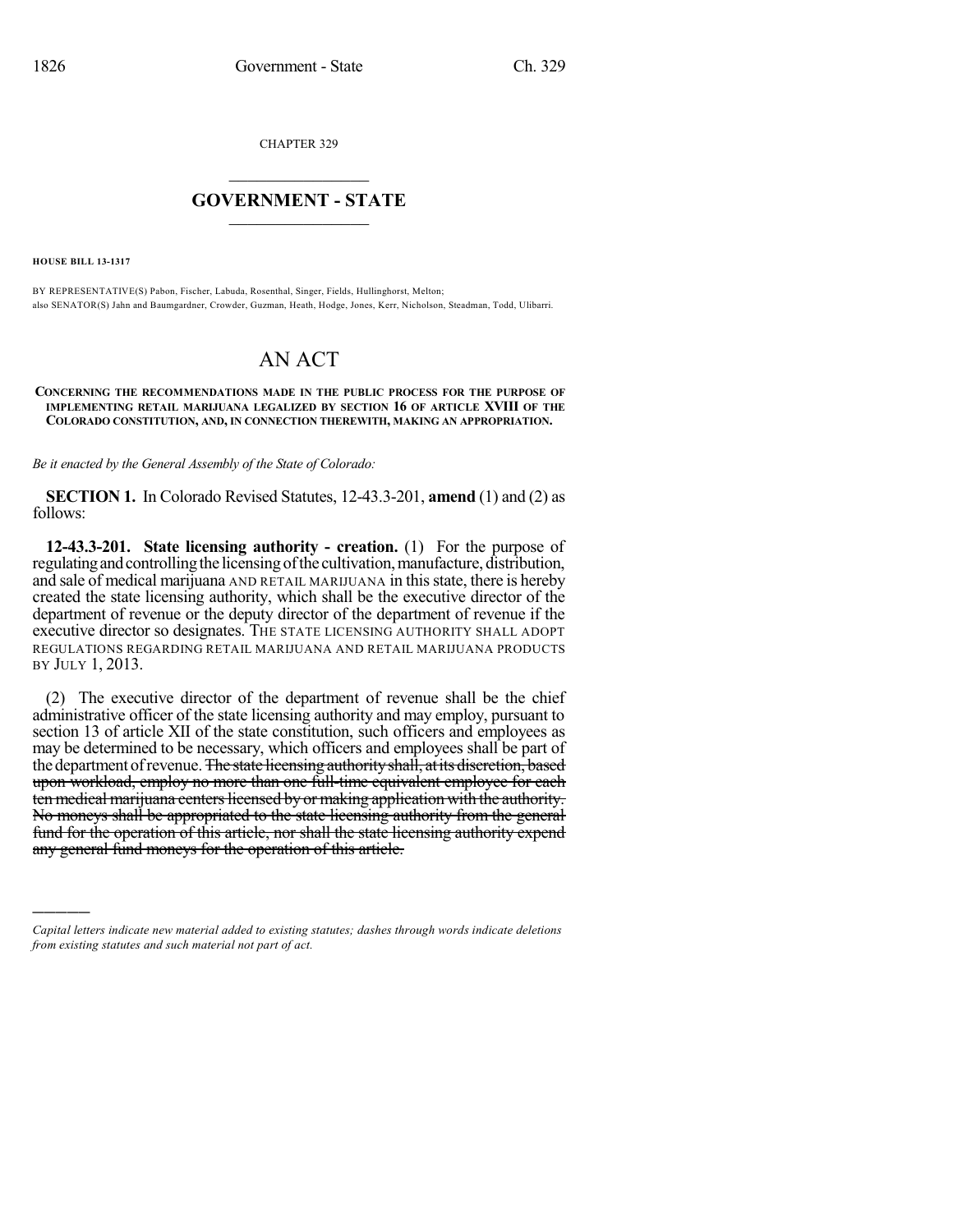**SECTION 2.** In Colorado Revised Statutes, 12-43.3-501, **amend** (1) as follows:

**12-43.3-501. Marijuana cashfund - repeal.**(1)(a) Allmoneys collected bythe state licensing authority pursuant to this article AND ARTICLE 43.4 OF THIS TITLE shall be transmitted to the state treasurer, who shall credit the same to the medical marijuana license cash fund, which fund is hereby created and referred to in this section as the "fund". The FUND CONSISTS OF:

(I) The moneys in the fund COLLECTED BY THE STATE LICENSING AUTHORITY;

(II) ANY APPLICABLE RETAIL MARIJUANA EXCISE TAX TRANSFERRED PURSUANT TO SECTION 39-28.8-306 (1) (b), C.R.S.;

(III) ANY APPLICABLE RETAIL MARIJUANA SALES TAX TRANSFERRED PURSUANT TO SECTION 39-28.8-203 (1) (b), C.R.S.;

(IV) ANY SALES TAX IMPOSED PURSUANT TO SECTION 39-26-106,C.R.S., ON THE RETAIL SALE OF MARIJUANA OR MARIJUANA PRODUCTS UNDER THIS ARTICLE AND ARTICLE 43.4 OF THIS TITLE; AND

(V) ANY ADDITIONAL GENERAL FUND MONEYS APPROPRIATED TO THE FUND THAT ARE NECESSARY FOR THE OPERATION OF THE STATE LICENSING AUTHORITY.

(b) MONEYS IN THE FUND shall be subject to annual appropriation by the general assembly to:

(I) The department of revenue for the direct and indirect costs associated with implementing this article, ARTICLE 43.4 OF THIS TITLE, AND ARTICLE 28.8 OF TITLE 39, C.R.S.;

(II) THE DIVISION OF CRIMINAL JUSTICE IN THE DEPARTMENT OF PUBLIC SAFETY FOR THE STUDY OF MARIJUANA IMPLEMENTATION PURSUANT TO SECTION 24-33.5-514, C.R.S.;

(III) THE DEPARTMENT OF PUBLIC HEALTH AND ENVIRONMENT FOR THE MONITORING OF THE HEALTH EFFECTS OF MARIJUANA PURSUANT TO SECTION 25-1.5-111, C.R.S.;

(IV) THE DEPARTMENT OF LAW FOR THE TRAINING DESCRIBED IN SECTION 24-31-313, C.R.S.; AND

(V) THE GENERAL FUND TO REPAY TWO MILLION DOLLARS TO THE GENERAL FUND FOR THE TRANSFERS REQUIRED BY SECTION 39-26-123 (6), C.R.S.

(c) Any moneys in the fund not expended for the purposes of this article THESE PURPOSES maybe invested by the state treasurer as provided bylaw. All interest and income derived from the investment and deposit of moneys in the fund shall be credited to the fund. Any unexpended and unencumbered moneys remaining in the fund at the end of a fiscal year shall remain in the fund and shall not be credited or transferred to the general fund or another fund. UPON A DETERMINATION BY THE GENERAL ASSEMBLY THAT THE DEPARTMENT OF REVENUE HAS ESTABLISHED A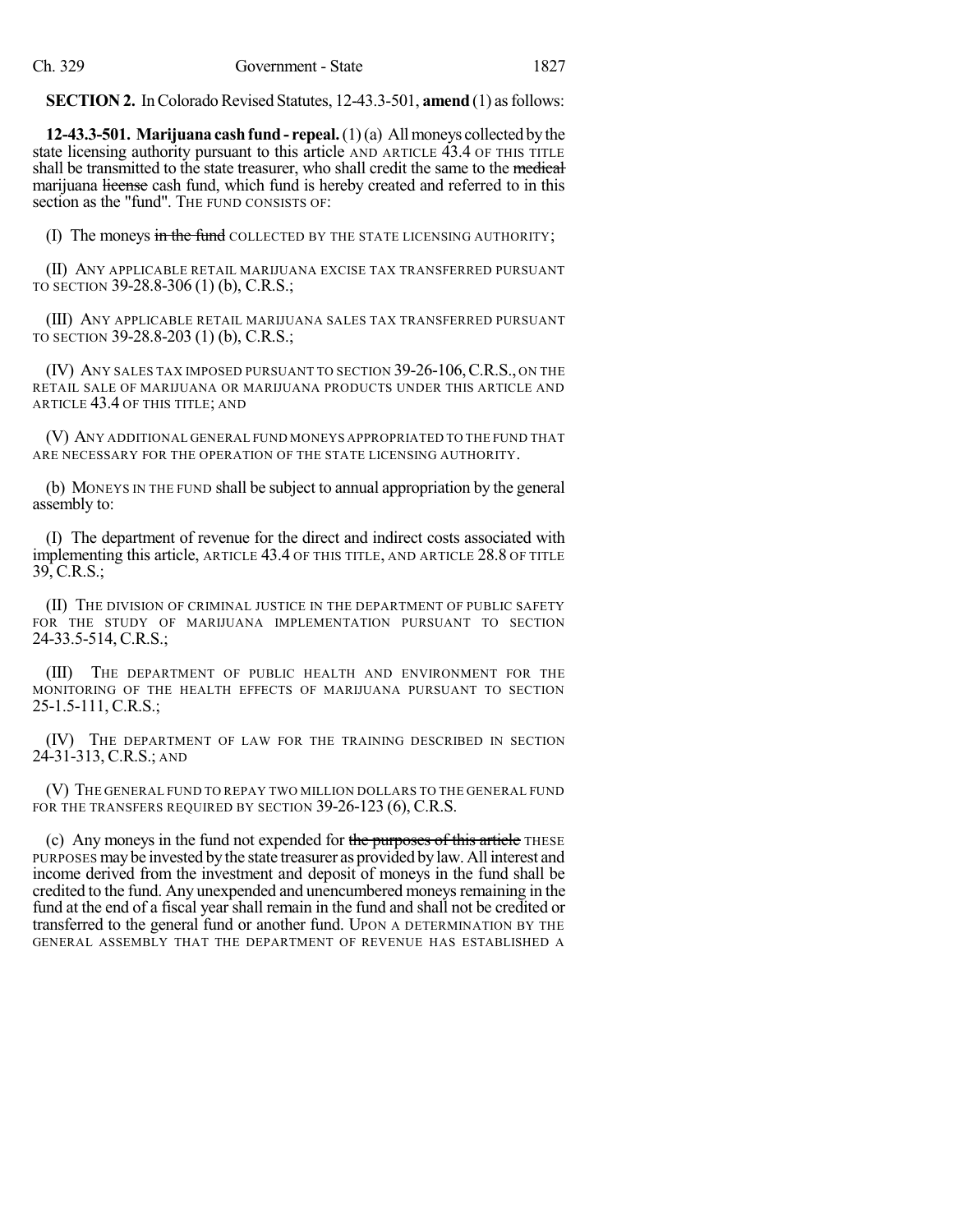SUFFICIENT REVENUE STREAM TO FUND THE STATE LICENSING AUTHORITY'S REGULATORY EFFORTS AND ALL OTHER PROGRAMS TO BE FUNDED BY THE FUND, THE GENERAL ASSEMBLY SHALL DIRECT THE STATE TREASURER TO TRANSFER ANY EXCESS BALANCE IN THE FUND TO THE GENERAL FUND TO REPAY ANY APPROPRIATION MADE FROM THE GENERAL FUND TO INITIALLY SUPPORT THE SPENDING AUTHORITY OF THE STATE LICENSING AUTHORITY.

(d) (I) ANY UNEXPENDED AND UNENCUMBERED MONEY IN THE MEDICAL MARIJUANA CASH FUND AS OF JULY 1, 2013, IS APPROPRIATED TO THE STATE LICENSING AUTHORITY FOR THE FISCAL YEAR 2013-2014.

(II) THIS PARAGRAPH (d) IS REPEALED, EFFECTIVE JULY 1, 2014.

(e) ON JUNE 30, 2014, AND ON EACH JUNE 30 THEREAFTER, THE STATE TREASURER SHALL TRANSFER TWO MILLION DOLLARS FROM THE FUND TO THE GENERAL FUND.

**SECTION 3.** In Colorado Revised Statutes, 12-43.3-501, **amend as amended by Senate Bill 13-283** (1) as follows:

**12-43.3-501. Marijuana cash fund- repeal.**(1)(a) Allmoneys collected bythe state licensing authority pursuant to this article and article 43.4 of this title shall be transmitted to the state treasurer, who shall credit the same to the marijuana cash fund, which fund is hereby created and referred to in this section as the "fund". The fund consists of:

(I) The moneys in the fund so collected BY THE STATE LICENSING AUTHORITY;

(II) Any APPLICABLE RETAIL MARIJUANA excise tax or additional sales tax  $imposed$  TRANSFERRED pursuant to article  $28.8$  of title 39 SECTION 39-28.8-306 (1) (b), C.R.S.;

(III) Any other APPLICABLE RETAIL MARIJUANA sales tax TRANSFERRED PURSUANT TO SECTION 39-28.8-203 (1) (b), C.R.S.;

(IV) ANY SALES TAX IMPOSED PURSUANT TO SECTION 39-26-106,C.R.S., ON THE RETAIL SALE OF PRODUCTS UNDER THIS ARTICLE AND ARTICLE 43.4 OF THIS TITLE; and

(V) Any additional general fund moneys appropriated to the fund that are necessary for the operation of the state licensing authority.

(b) Moneys in the fund shall be subject to annual appropriation by the general assembly to:

(I) The department of revenue for the direct and indirect costs associated with implementing this article, and article 43.4 of this title, AND ARTICLE 28.8 OF TITLE 39, C.R.S.;

(II) THE DIVISION OF CRIMINAL JUSTICE IN THE DEPARTMENT OF PUBLIC SAFETY FOR THE STUDY OF MARIJUANA IMPLEMENTATION PURSUANT TO SECTION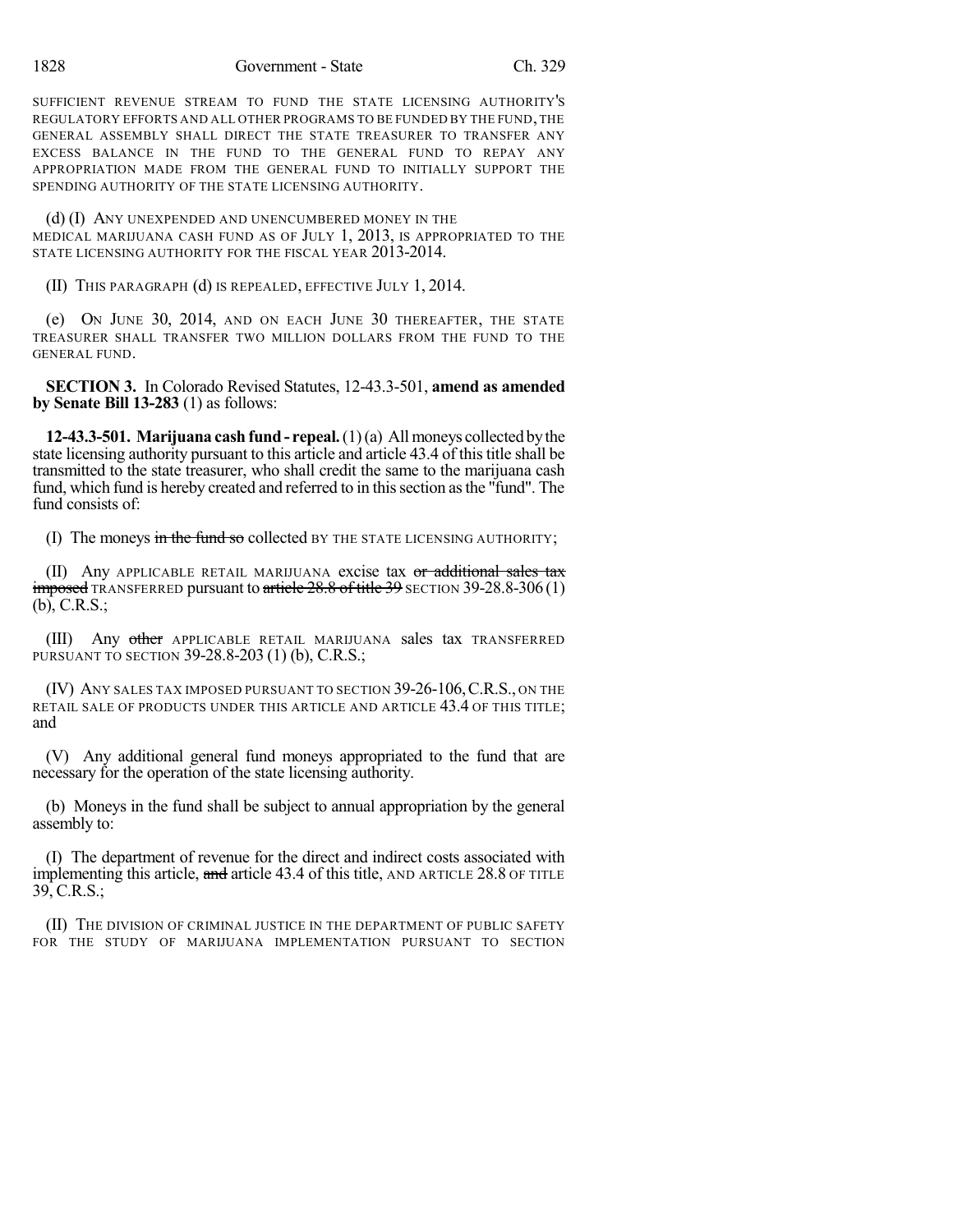24-33.5-514, C.R.S.;

(III) THE DEPARTMENT OF PUBLIC HEALTH AND ENVIRONMENT FOR THE MONITORING OF THE HEALTH EFFECTS OF MARIJUANA PURSUANT TO SECTION 25-1.5-111, C.R.S.;

(IV) THE DEPARTMENT OF LAW FOR THE TRAINING DESCRIBED IN SECTION 24-31-313, C.R.S.; AND

(V) THE GENERAL FUND TO REPAY TWO MILLION DOLLARS TO THE GENERAL FUND FOR THE TRANSFERS REQUIRED BY SECTION 39-26-123 (6), C.R.S.

(c) Anymoneysin the fund not expended for the purpose of this article or article  $43.4$  of this title THESE PURPOSES may be invested by the state treasurer as provided by law. All interest and income derived fromthe investment and deposit of moneys in the fund shall be credited to the fund. Any unexpended and unencumbered moneys remaining in the fund at the end of a fiscal year shall remain in the fund and shall not be credited or transferred to the general fund or another fund. Upon a determination by the general assembly that the department of revenue has established a sufficient revenue stream to fund the state licensing authority's regulatory efforts and all other programs to be funded by the fund, the general assembly shall direct the state treasurer to transfer any excess balance in the fund to the general fund to repay any appropriation made from the general fund to initially support the spending authority of the state licensing authority.

 $\left(\frac{1}{b}\right)$  (d) (I) Any unexpended and unencumbered moneys in the fund as of July 1, 2013, is ARE appropriated to the state licensing authority for the 2013-14 fiscal year.

(II) This paragraph  $\left(\frac{b}{b}\right)$  (d) is repealed, effective July 1, 2014.

(e) ON JUNE 30, 2014, AND ON EACH JUNE 30 THEREAFTER, THE STATE TREASURER SHALL TRANSFER TWO MILLION DOLLARS FROM THE FUND TO THE GENERAL FUND.

**SECTION 4.** In Colorado Revised Statutes, **amend** 12-43.3-502 as follows:

**12-43.3-502. Fees - allocation.** (1) Except as otherwise provided, all fees and fines provided for by this article AND ARTICLE 43.4 OF THIS TITLE shall be paid to the department of revenue, which shall transmit the feesto the state treasurer. The state treasurer shall credit the fees to the medical marijuana license cash fund created in section 12-43.3-501.

(2) The expenditures of the state licensing authority shall be paid out of appropriations from the medical marijuana license cash fund created in section  $12 - 43.3 - 501.$ 

**SECTION 5.** In Colorado Revised Statutes, **add** article 43.4 to title 12 as follows:

> **ARTICLE 43.4 Colorado Retail Marijuana Code**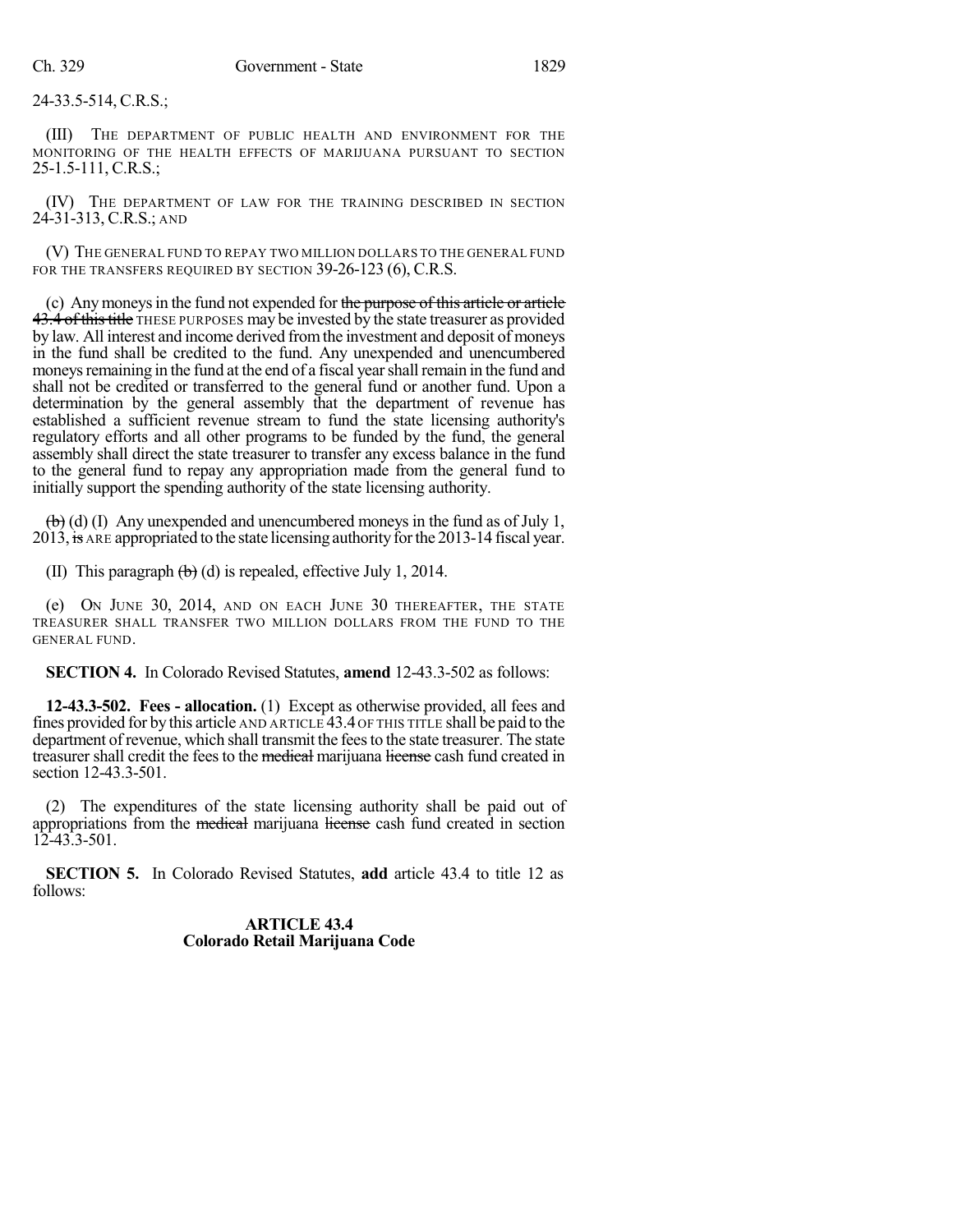## PART 1 COLORADO RETAIL MARIJUANA CODE

**12-43.4-101. Short title.** THIS ARTICLE SHALL BE KNOWN AND MAY BE CITED AS THE "COLORADO RETAIL MARIJUANA CODE".

**12-43.4-102. Legislative declaration.** (1) THE GENERAL ASSEMBLY HEREBY DECLARES THAT THIS ARTICLE SHALL BE DEEMED AN EXERCISE OF THE POLICE POWERS OF THE STATE FOR THE PROTECTION OF THE ECONOMIC AND SOCIAL WELFARE AND THE HEALTH, PEACE, AND MORALS OF THE PEOPLE OF THIS STATE.

(2) THE GENERAL ASSEMBLY FURTHER DECLARES THAT IT IS UNLAWFUL UNDER STATE LAW TO CULTIVATE,MANUFACTURE,DISTRIBUTE,OR SELL RETAIL MARIJUANA AND RETAIL MARIJUANA PRODUCTS, EXCEPT IN COMPLIANCE WITH THE TERMS, CONDITIONS, LIMITATIONS, AND RESTRICTIONS IN SECTION 16 OF ARTICLE XVIII OF THE STATE CONSTITUTION AND THIS ARTICLE.

**12-43.4-103. Definitions.** AS USED IN THIS ARTICLE, UNLESS THE CONTEXT OTHERWISE REQUIRES:

(1) "EXECUTIVE DIRECTOR" MEANS THE EXECUTIVE DIRECTOR OF THE DEPARTMENT OF REVENUE.

(2) "IMMATURE PLANT" MEANS A NONFLOWERING MARIJUANA PLANT THAT IS NO TALLER THAN EIGHT INCHES AND NO WIDER THAN EIGHT INCHES IS PRODUCED FROM A CUTTING, CLIPPING, OR SEEDLING, AND IS IN A CULTIVATING CONTAINER.

(3) "LICENSE" MEANS TO GRANT A LICENSE OR REGISTRATION PURSUANT TO THIS ARTICLE.

(4) "LICENSED PREMISES"MEANS THE PREMISES SPECIFIED IN AN APPLICATION FOR A LICENSE UNDER THIS ARTICLE, WHICH ARE OWNED OR IN POSSESSION OF THE LICENSEE AND WITHIN WHICH THE LICENSEE IS AUTHORIZED TO CULTIVATE, MANUFACTURE, DISTRIBUTE, SELL, OR TEST RETAIL MARIJUANA AND RETAIL MARIJUANA PRODUCTS IN ACCORDANCE WITH THIS ARTICLE.

(5) "LICENSEE" MEANS A PERSON LICENSED OR REGISTERED PURSUANT TO THIS ARTICLE.

(6) "LOCAL JURISDICTION" MEANS A LOCALITY AS DEFINED IN SECTION  $16(2)$  (e) OF ARTICLE XVIII OF THE STATE CONSTITUTION.

(7) "LOCAL LICENSING AUTHORITY" MEANS, FOR ANY LOCAL JURISDICTION THAT HAS CHOSEN TO ADOPT A LOCAL LICENSING REQUIREMENT IN ADDITION TO THE STATE LICENCING REQUIREMENTS OF THIS ARTICLE, AN AUTHORITY DESIGNATED BY MUNICIPAL,COUNTY,OR CITY AND COUNTY CHARTER,ORDINANCE,OR RESOLUTION, OR THE GOVERNING BODY OF A MUNICIPALITY OR CITY AND COUNTY, OR THE BOARD OF COUNTY COMMISSIONERS OF A COUNTY IF NO SUCH AUTHORITY IS DESIGNATED.

(8) "LOCATION"MEANS A PARTICULAR PARCEL OF LAND THAT MAY BE IDENTIFIED BY AN ADDRESS OR OTHER DESCRIPTIVE MEANS.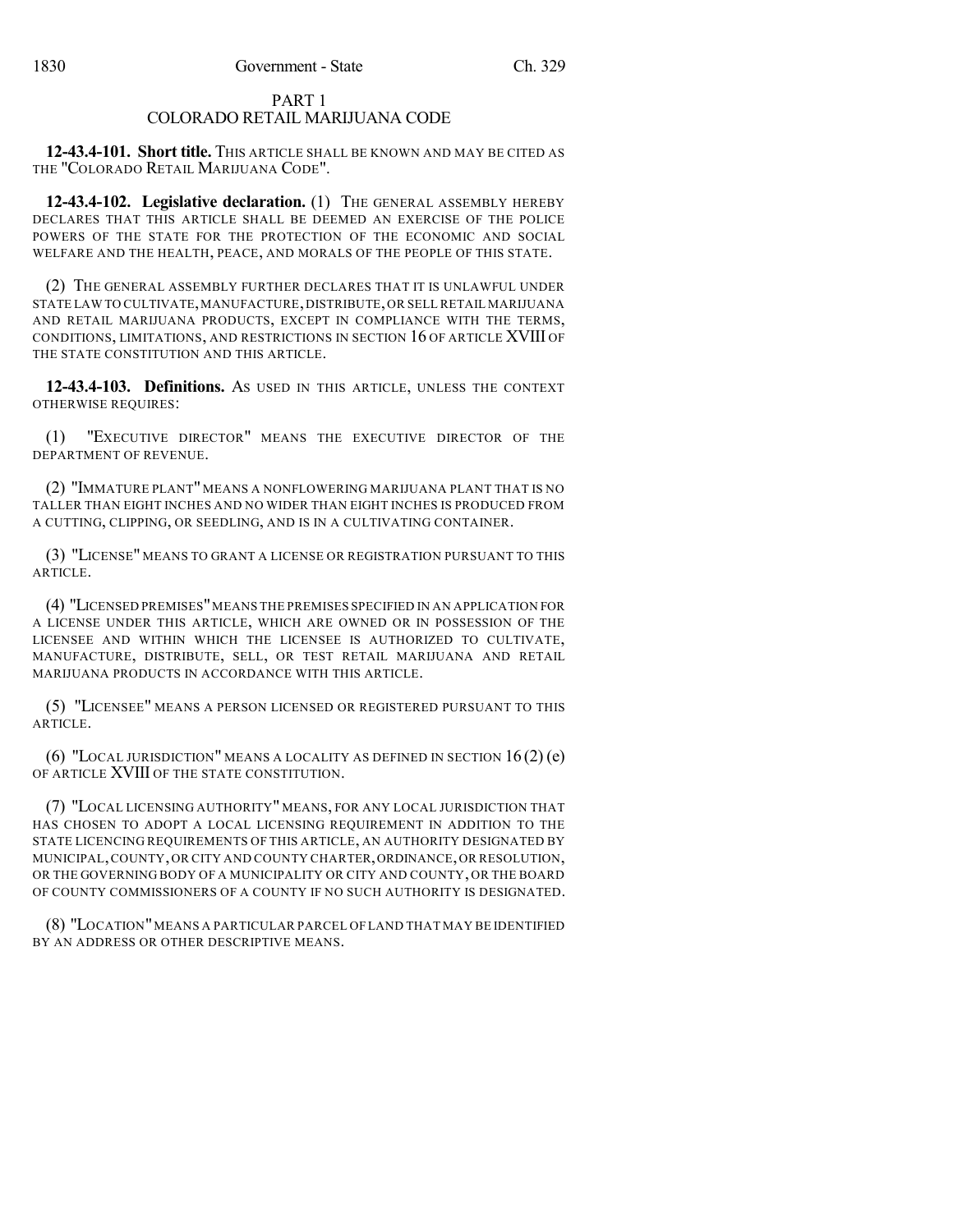(9) "MARIJUANA ACCESSORIES" HAS THE SAME MEANING AS DEFINED IN SECTION 16 (2) (g) OF ARTICLE XVIII OF THE STATE CONSTITUTION.

(10) "MOBILE DISTRIBUTION CENTER" MEANS ANY VEHICLE OTHER THAN A COMMON PASSENGER LIGHT-DUTY VEHICLE WITH A SHORT WHEEL BASE USED TO CARRY A QUANTITY OF MARIJUANA GREATER THAN ONE OUNCE.

(11) "OPERATING FEES", AS REFERRED TO IN SECTION  $16(5)$  (f) OF ARTICLE XVIII OF THE STATE CONSTITUTION, MEANS FEES THAT MAY BE CHARGED BY A LOCAL JURISDICTION FOR COSTS, INCLUDING BUT NOT LIMITED TO INSPECTION, ADMINISTRATION, AND ENFORCEMENT OF RETAIL MARIJUANA ESTABLISHMENTS AUTHORIZED PURSUANT TO THIS ARTICLE.

(12) "OWNER" MEANS ANY PERSON HAVING A BENEFICIAL INTEREST, AS DEFINED BY THE STATE LICENSING AUTHORITY, IN A RETAIL MARIJUANA ESTABLISHMENT.

(13) "PERSON" MEANS A NATURAL PERSON, PARTNERSHIP, ASSOCIATION, COMPANY,CORPORATION,LIMITED LIABILITY COMPANY,OR ORGANIZATION;EXCEPT THAT "PERSON" DOES NOT INCLUDE ANY GOVERNMENTAL ORGANIZATION.

(14) "PREMISES" MEANS A DISTINCTLY IDENTIFIED, AS REQUIRED BY THE STATE LICENSING AUTHORITY, AND DEFINITE LOCATION, WHICH MAY INCLUDE A BUILDING, A PART OF A BUILDING, A ROOM, OR ANY OTHER DEFINITE CONTIGUOUS AREA.

(15) "RETAIL MARIJUANA" MEANS "MARIJUANA" OR "MARIHUANA", AS DEFINED IN SECTION 16 (2) (f) OF ARTICLE XVIII OF THE STATE CONSTITUTION, THAT IS CULTIVATED, MANUFACTURED, DISTRIBUTED, OR SOLD BY A LICENSED RETAIL MARIJUANA ESTABLISHMENT.

(16) "RETAIL MARIJUANA CULTIVATION FACILITY"HAS THE SAME MEANING AS "MARIJUANA CULTIVATION FACILITY" AS DEFINED IN SECTION 16(2) (h) OF ARTICLE XVIII OF THE STATE CONSTITUTION.

(17) "RETAIL MARIJUANA ESTABLISHMENT" MEANS A RETAIL MARIJUANA STORE, A RETAIL MARIJUANA CULTIVATION FACILITY, A RETAIL MARIJUANA PRODUCTS MANUFACTURER, OR A RETAIL MARIJUANA TESTING FACILITY.

(18) "RETAIL MARIJUANA PRODUCTS"MEANS "MARIJUANA PRODUCTS AS DEFINED IN SECTION 16 (2) (k) OF ARTICLE XVIII OF THE STATE CONSTITUTION THAT ARE PRODUCED AT A RETAIL MARIJUANA PRODUCTS MANUFACTURER.

(19) "RETAIL MARIJUANA PRODUCTS MANUFACTURER" HAS THE SAME MEANING AS "MARIJUANA PRODUCT MANUFACTURING FACILITY"AS DEFINED IN SECTION 16(2) (j) OF ARTICLE XVIII OF THE STATE CONSTITUTION.

(20) "RETAIL MARIJUANA STORE"HAS THE SAME MEANINGAS DEFINED IN SECTION 16 (2) (n) OF ARTICLE XVIII OF THE STATE CONSTITUTION.

(21) "RETAIL MARIJUANA TESTING FACILITY" MEANS "MARIJUANA TESTING FACILITY" AS DEFINED IN SECTION  $16$  (2) (1) OF ARTICLE XVIII OF THE STATE CONSTITUTION THAT IS LICENSED PURSUANT TO THIS ARTICLE.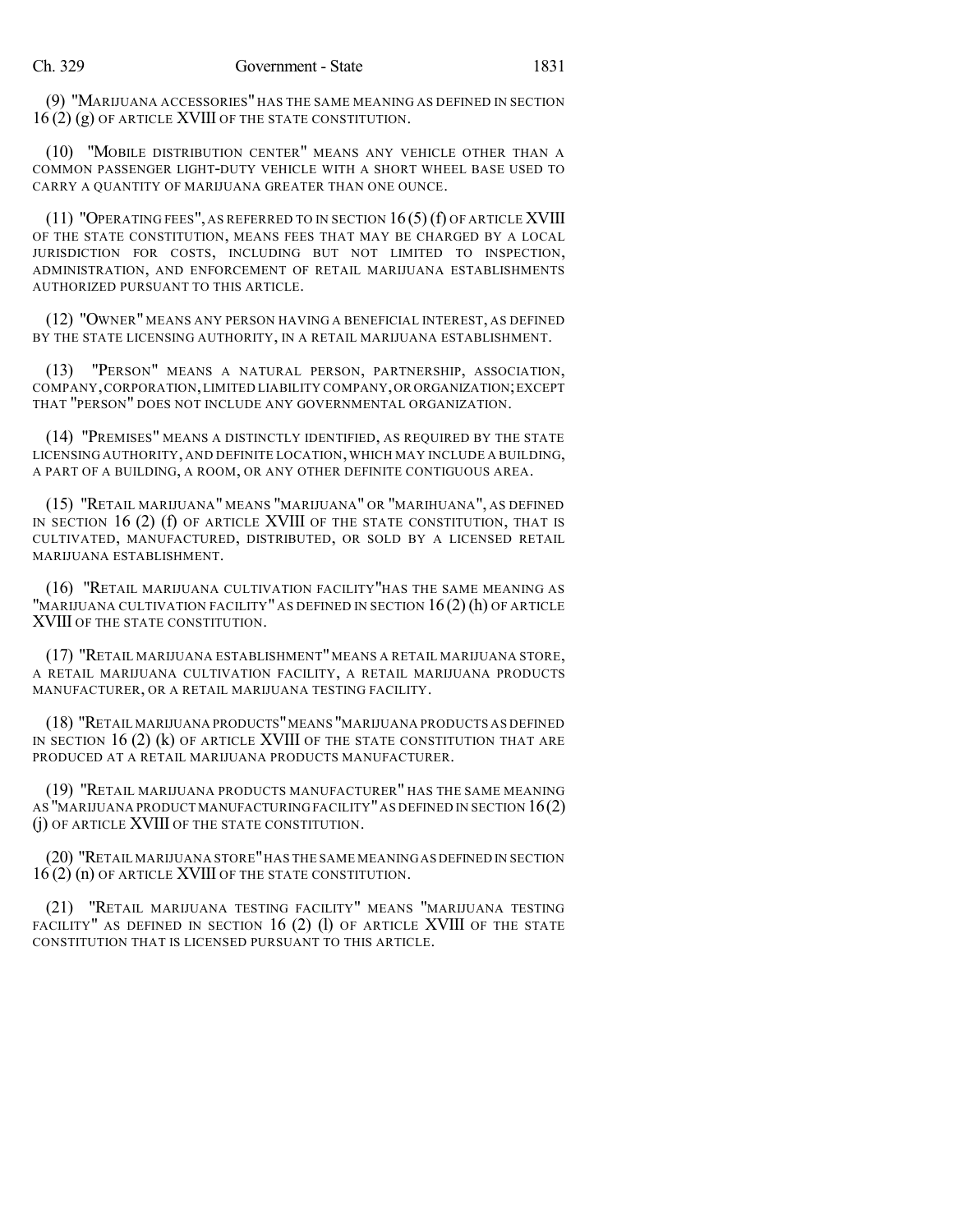(22) "SALE" OR "SELL" INCLUDES TO EXCHANGE, BARTER, OR TRAFFIC IN, TO SOLICIT OR RECEIVE AND ORDER EXCEPT THROUGH A LICENSEE LICENSED UNDER THIS ARTICLE, TO DELIVER FOR VALUE IN ANY WAY OTHER THAN GRATUITOUSLY, TO PEDDLE OR POSSESS WITH INTENT TO SELL, OR TO TRAFFIC IN FOR ANY CONSIDERATION PROMISED OR OBTAINED DIRECTLY OR INDIRECTLY.

(23) "SCHOOL"MEANS A PUBLIC OR PRIVATE PRESCHOOL OR A PUBLIC OR PRIVATE ELEMENTARY, MIDDLE, JUNIOR HIGH, OR HIGH SCHOOL OR INSTITUTION OF HIGHER EDUCATION.

(24) "STATE LICENSING AUTHORITY" MEANS THE AUTHORITY CREATED FOR THE PURPOSE OF REGULATING AND CONTROLLING THE LICENSING OF THE CULTIVATION, MANUFACTURE, DISTRIBUTION, SALE, AND TESTING OF RETAIL MARIJUANA IN THIS STATE, PURSUANT TO SECTION 12-43.4-201.

**12-43.4-104. Applicability - retail marijuana - repeal.** (1) (a)(I) ON OR AFTER OCTOBER 1, 2013, A PERSON, WHO IS OPERATING IN GOOD STANDING A LICENSED MEDICAL MARIJUANA CENTER, AN OPTIONAL PREMISES CULTIVATION LICENSE, OR A LICENSED MEDICAL MARIJUANA-INFUSED PRODUCTS BUSINESS OR A PERSON WHO HAD A PENDING APPLICATION WITH THE STATE LICENSING AUTHORITY PRIOR TO DECEMBER 10, 2012, HAS PAID ALL APPLICABLE LICENSING FEES, AND HAS NOT YET HAD THAT APPLICATION APPROVED, MAY APPLY FOR A RETAIL MARIJUANA ESTABLISHMENT LICENSE UNDER THIS ARTICLE.

(II) AN APPLICANT PURSUANT TO THIS PARAGRAPH (a) SHALL INDICATE WHETHER HE OR SHE WANTS TO SURRENDER THE CURRENT MEDICAL MARIJUANA LICENSE ISSUED PURSUANT TO PART 4 OF ARTICLE 43.3 OF THIS TITLE, OR INTENDS TO RETAIN THE LICENSE IN ADDITION TO THE RETAIL MARIJUANA ESTABLISHMENT LICENSE.

(III) IF THE APPLICANT INDICATES A DESIRE TO SURRENDER THE MEDICAL MARIJUANA LICENSE, THE APPLICANT SHALL CONTINUE TO OPERATE UNDER THAT LICENSE SO LONG AS THE LICENSE REMAINS IN EFFECT UNTIL A RETAIL MARIJUANA ESTABLISHMENT LICENSE IS APPROVED. IF THE RETAIL MARIJUANA ESTABLISHMENT LICENSE IS GRANTED, THE APPLICANT SHALL HAVE FOURTEEN DAYS FROM THE EFFECTIVE DATE OF THE LICENSE TO SURRENDER THE MEDICAL MARIJUANA LICENSE TO THE STATE LICENSING AUTHORITY. IF THE RETAIL MARIJUANA LICENSE IS GRANTED, ON THE EFFECTIVE DATE OF THE LICENSE ALL MEDICAL MARIJUANA PLANTS AND INVENTORY SHALL BECOME RETAIL MARIJUANA PLANTS AND INVENTORY ON THE DATE OF THE RETAIL MARIJUANA ESTABLISHMENT LICENSE.

(IV) AN APPLICANT PURSUANT TO THIS PARAGRAPH (a) MAY APPLY FOR A RETAIL MARIJUANA ESTABLISHMENT LICENSE AND RETAIN THE MEDICAL MARIJUANA LICENSE.THE APPLICANT MAY APPLY TO HAVE THE MEDICAL MARIJUANA LICENSED OPERATION AND THE RETAIL MARIJUANA ESTABLISHMENT AT THE SAME LOCATION ONLY IF THE LOCAL JURISDICTION PERMITS THE MEDICAL MARIJUANA LICENSED OPERATION AND THE RETAIL MARIJUANA ESTABLISHMENT TO BE OPERATED AT THE SAME LOCATION. AT THE TIME THAT THE RETAIL MARIJUANA ESTABLISHMENT LICENSE BECOMES EFFECTIVE, THE APPLICANT SHALL IDENTIFY THE MEDICAL MARIJUANA INVENTORY THAT WILL BECOME RETAIL MARIJUANA INVENTORY.

(V) AN APPLICANT PURSUANT TO THIS PARAGRAPH (a) WHO RETAINS A MEDICAL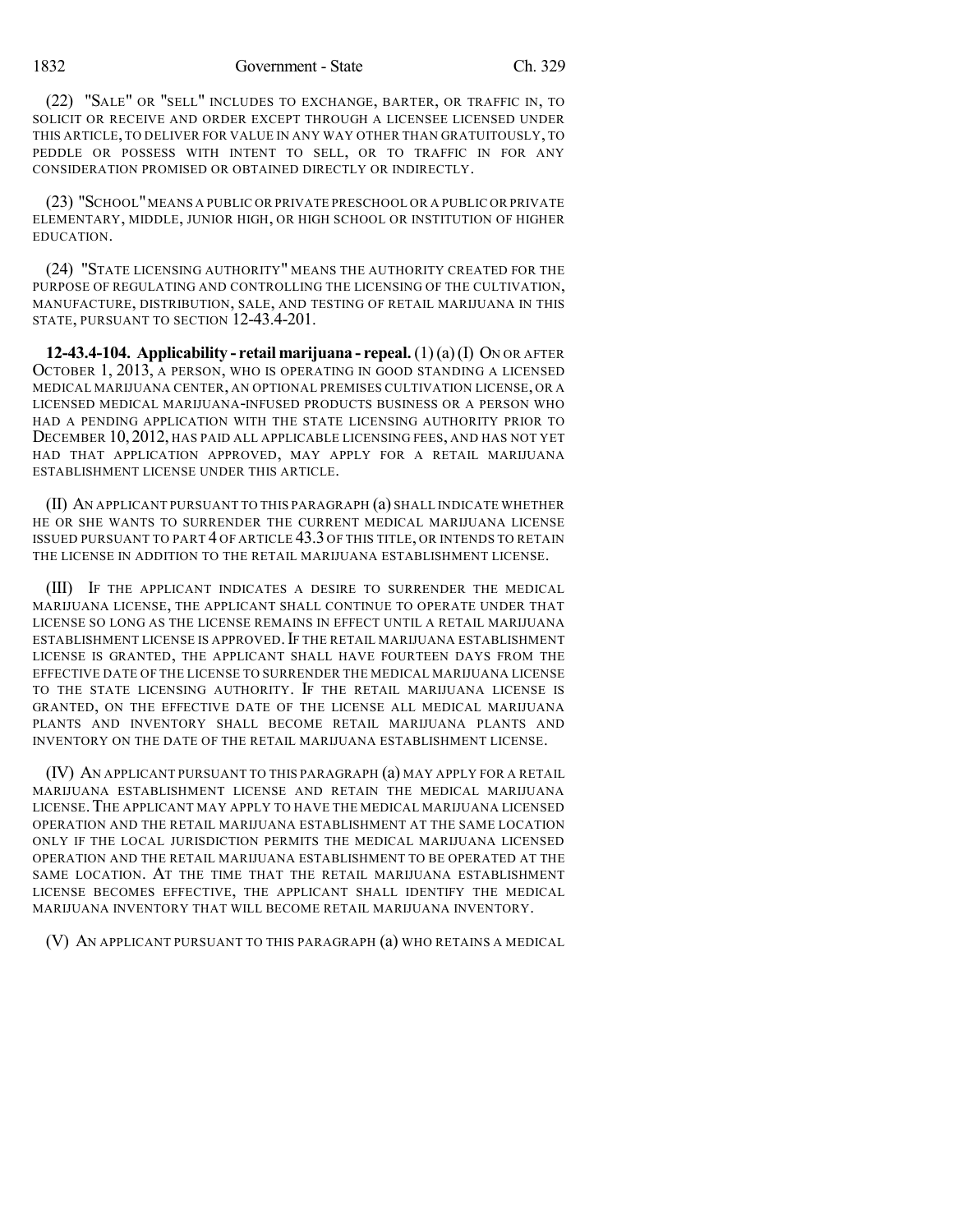#### Ch. 329 Government - State 1833

MARIJUANA LICENSE AND OBTAINS A RETAIL MARIJUANA ESTABLISHMENT LICENSE FOR THE TWO LICENSED PREMISES MUST MAINTAIN ACTUAL PHYSICAL SEPARATION BETWEEN THE TWO OR ONLY SELL MEDICAL MARIJUANA TO PERSONS TWENTY-ONE YEARS OF AGE OR OLDER.

(VI) (A) NO RETAIL MARIJUANA LICENSE SHALL BE EFFECTIVE UNTIL JANUARY 1, 2014. NOTWITHSTANDING THE PROVISIONS OF SUBPARAGRAPH (III) OF THIS PARAGRAPH (a), AN APPLICANT MAY CONTINUE TO OPERATE UNDER THE MEDICAL MARIJUANA LICENSE AND ALL PLANTS AND INVENTORY REMAIN MEDICAL MARIJUANA UNTIL THAT DATE.

(B) THIS SUBPARAGRAPH (VI) IS REPEALED, EFFECTIVE JULY 1, 2014.

 $(b)(I)(A)$  After January 1, 2014, persons who did not meet requirements OF SUBSECTION (I) OF PARAGRAPH (a) OF THIS SUBSECTION (1) MAY SUBMIT NOTICE OF INTENT TO APPLY FOR LICENSURE PURSUANT TO THIS ARTICLE. THE STATE LICENSING AUTHORITY SHALL ESTABLISH A FORM FOR THE NOTICE AND MAY COLLECT A NOTICE FEE THAT SHALL BE APPLIED TO THE AMOUNT OF THE APPLICATION FEE.THE STATE LICENSINGAUTHORITY SHALL FORWARD TO THE LOCAL JURISDICTION THE NOTICE OF INTENT TO APPLY AND ONE-HALF OF THE NOTICE FEE UNLESS THE LOCAL JURISDICTION HAS PROHIBITED THE OPERATION OF RETAIL MARIJUANA ESTABLISHMENTS PURSUANT TO SECTION  $16(5)$  (f) of article XVIII OF THE STATE CONSTITUTION.

(B) THIS SUBPARAGRAPH (I) IS REPEALED, EFFECTIVE JULY 1, 2015.

(II) ON AND AFTER JULY 1, 2014, PERSONS WHO DID NOT MEET THE REQUIREMENTS OF SUBPARAGRAPH  $(I)$  OF PARAGRAPH  $(a)$  OF THIS SUBSECTION  $(1)$ MAY APPLY FOR LICENSURE PURSUANT TO THIS ARTICLE. A LICENSE ISSUED TO A PERSON PURSUANT TO THIS SUBPARAGRAPH (II) IS NOT EFFECTIVE UNTIL OCTOBER 1, 2014.

(c) (I) NOTWITHSTANDING THE PROVISIONS OF PARAGRAPHS (a) AND (b) OF THIS SUBSECTION (1), ON OR AFTER OCTOBER 1, 2013, A PERSON MAY APPLY FOR A RETAIL MARIJUANA TESTING FACILITY LICENSE.

(II) THIS PARAGRAPH (c) IS REPEALED, EFFECTIVE JULY 1, 2015.

 $(2)(a)$  A PERSON APPLYING PURSUANT TO SUBSECTION  $(1)$  OF THIS SECTION SHALL COMPLETE FORMS AS PROVIDED BY THE STATE LICENSING AUTHORITY AND SHALL PAY THE APPLICATION FEE AND THE LICENSING FEE, WHICH SHALL BE CREDITED TO THE MARIJUANA CASH FUND ESTABLISHED PURSUANT TO SECTION 12-43.4-501.THE STATE LICENSING AUTHORITY SHALL WITHIN SEVEN DAYS FORWARD ONE-HALF OF THE LICENSE APPLICATION FEE TO THE LOCAL JURISDICTION UNLESS THE LOCAL JURISDICTION HAS PROHIBITED THE OPERATION OF RETAIL MARIJUANA ESTABLISHMENTS PURSUANT TO SECTION  $16(5)$  (f) OF ARTICLE XVIII OF THE STATE CONSTITUTION.IF THE LICENSE IS DENIED, THE STATE LICENSING AUTHORITY SHALL REFUND THE LICENSING FEE TO THE APPLICANT.

(b)(I) THE STATE LICENSING AUTHORITY SHALL ACT UPON AN APPLICATION MADE PURSUANT TO THIS SUBSECTION (1) NO SOONER THAN FORTY-FIVE DAYS AND NO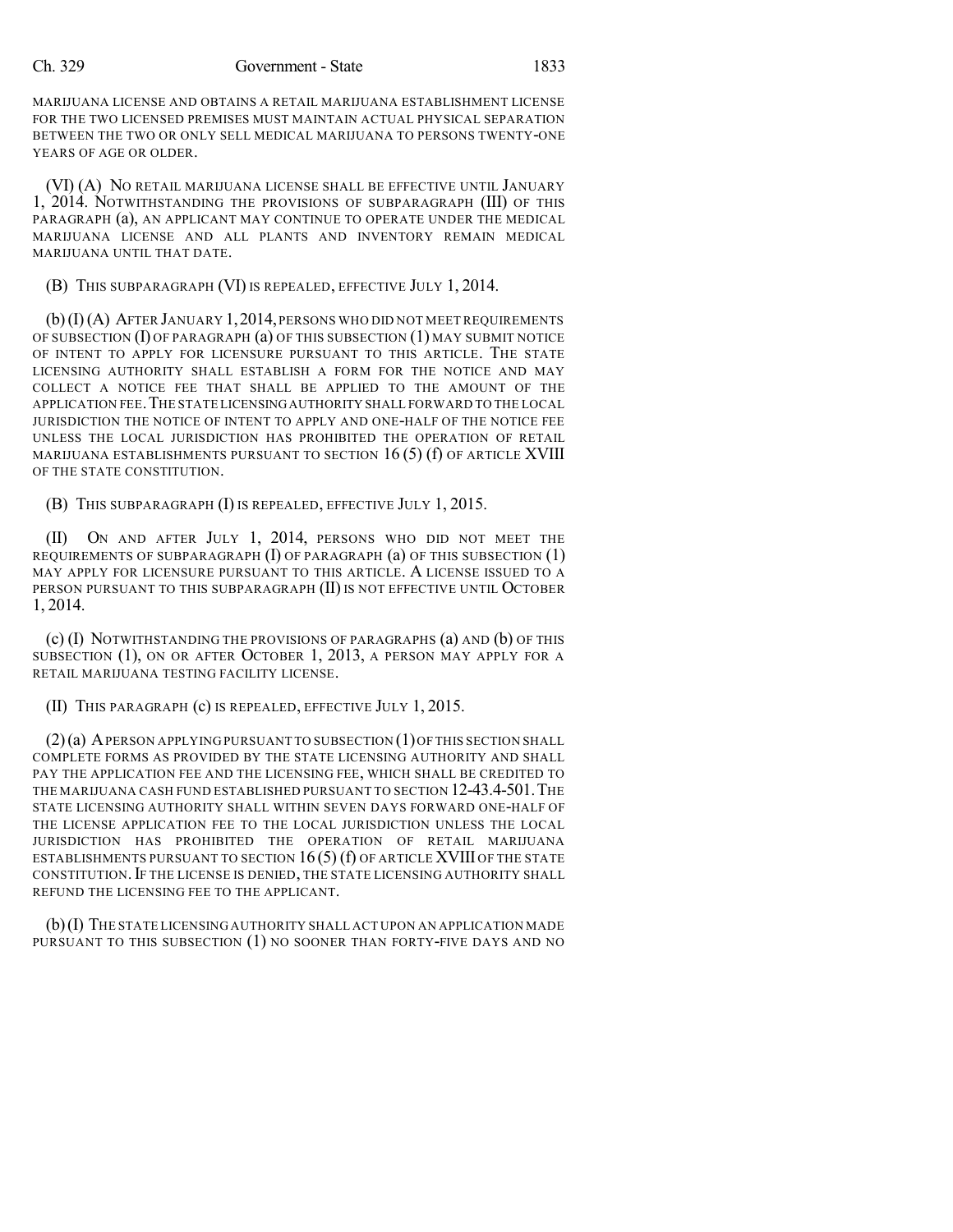LATER THAN NINETY DAYS AFTER THE DATE OF THE APPLICATION. THE STATE LICENSING AUTHORITY SHALL PROCESS APPLICATIONS IN THE ORDER IN WHICH COMPLETE APPLICATIONS ARE RECEIVED BY THE STATE LICENSING AUTHORITY.

(II) (A) THE STATE LICENSING AUTHORITY SHALL PROVIDE PREFERENCE TO APPLICANTS WHO SUBMITTED A NOTICE OF INTENT TO APPLY PURSUANT TO SUBPARAGRAPH (I) OF PARAGRAPH (b) OF SUBSECTION (1) OF THIS SECTION.

(B) THIS SUBPARAGRAPH (II) IS REPEALED, EFFECTIVE JULY 1, 2015.

(3) AS PROVIDED IN SECTION 16 (5) (f) OF ARTICLE XVIII OF THE STATE CONSTITUTION, ANY LOCAL JURISDICTION MAY ENACT ORDINANCES OR REGULATIONS GOVERNING THE TIME, PLACE, MANNER, AND NUMBER OF RETAIL MARIJUANA ESTABLISHMENTS, WHICH MAY INCLUDE A LOCAL LICENSING REQUIREMENT, OR MAY PROHIBIT THE OPERATION OF RETAIL MARIJUANA ESTABLISHMENTS THROUGH THE ENACTMENT OF AN ORDINANCE OR THROUGH A REFERRED OR INITIATED MEASURE.

(4) THIS ARTICLE SETS FORTH THE EXCLUSIVE MEANS BY WHICH CULTIVATION, MANUFACTURE, SALE, DISTRIBUTION, DISPENSING, AND TESTING OF RETAIL MARIJUANA AND RETAIL MARIJUANA PRODUCTS MAY OCCUR IN THE STATE OF COLORADO.

(5) (a) NOTHING IN THIS ARTICLE IS INTENDED TO REQUIRE AN EMPLOYER TO PERMIT OR ACCOMMODATE THE USE, CONSUMPTION, POSSESSION, TRANSFER, DISPLAY, TRANSPORTATION, SALE, OR CULTIVATING OF MARIJUANA IN THE WORKPLACE OR TO AFFECT THE ABILITY OF EMPLOYERS TO HAVE POLICIES RESTRICTING THE USE OF MARIJUANA BY EMPLOYEES.

(b) NOTHING IN THIS ARTICLE PROHIBITS A PERSON, EMPLOYER, SCHOOL, HOSPITAL, DETENTION FACILITY, CORPORATION, OR ANY OTHER ENTITY WHO OCCUPIES, OWNS, OR CONTROLS A PROPERTY FROM PROHIBITING OR OTHERWISE REGULATING THE POSSESSION, CONSUMPTION, USE, DISPLAY, TRANSFER, DISTRIBUTION, SALE, TRANSPORTATION, OR CULTIVATING OF MARIJUANA ON OR IN THAT PROPERTY.

(6) ON OR BEFORE APRIL 1, 2014, AND ON OR BEFORE APRIL 1 EACH YEAR THEREAFTER, THE STATE LICENSING AUTHORITY SHALL SUBMIT A REPORT TO THE JOINT BUDGET COMMITTEE AND THE FINANCE COMMITTEES OF THE SENATE AND HOUSE OF REPRESENTATIVES, OR ANY SUCCESSOR COMMITTEES, ON:

(a) THE PROGRESS THAT THE STATE LICENSING AUTHORITY IS MAKING IN PROCESSING LICENSES;

(b) AN OVERVIEW OF THE RETAIL MARIJUANA AND RETAIL MARIJUANA PRODUCTS MARKETS, INCLUDING BUT NOT LIMITED TO ACTUAL AND ANTICIPATED MARKET DEMAND AND MARKET SUPPLY;

(c) DETAILING THE AMOUNT OF REVENUE GENERATED BY MEDICAL AND RETAIL MARIJUANA, INCLUDING APPLICABLE EXCISE TAXES, SALES TAXES, APPLICATION AND LICENSE FEES, AND ANY OTHER FEES, AND DETAILING THE EXPENSES INCURRED BY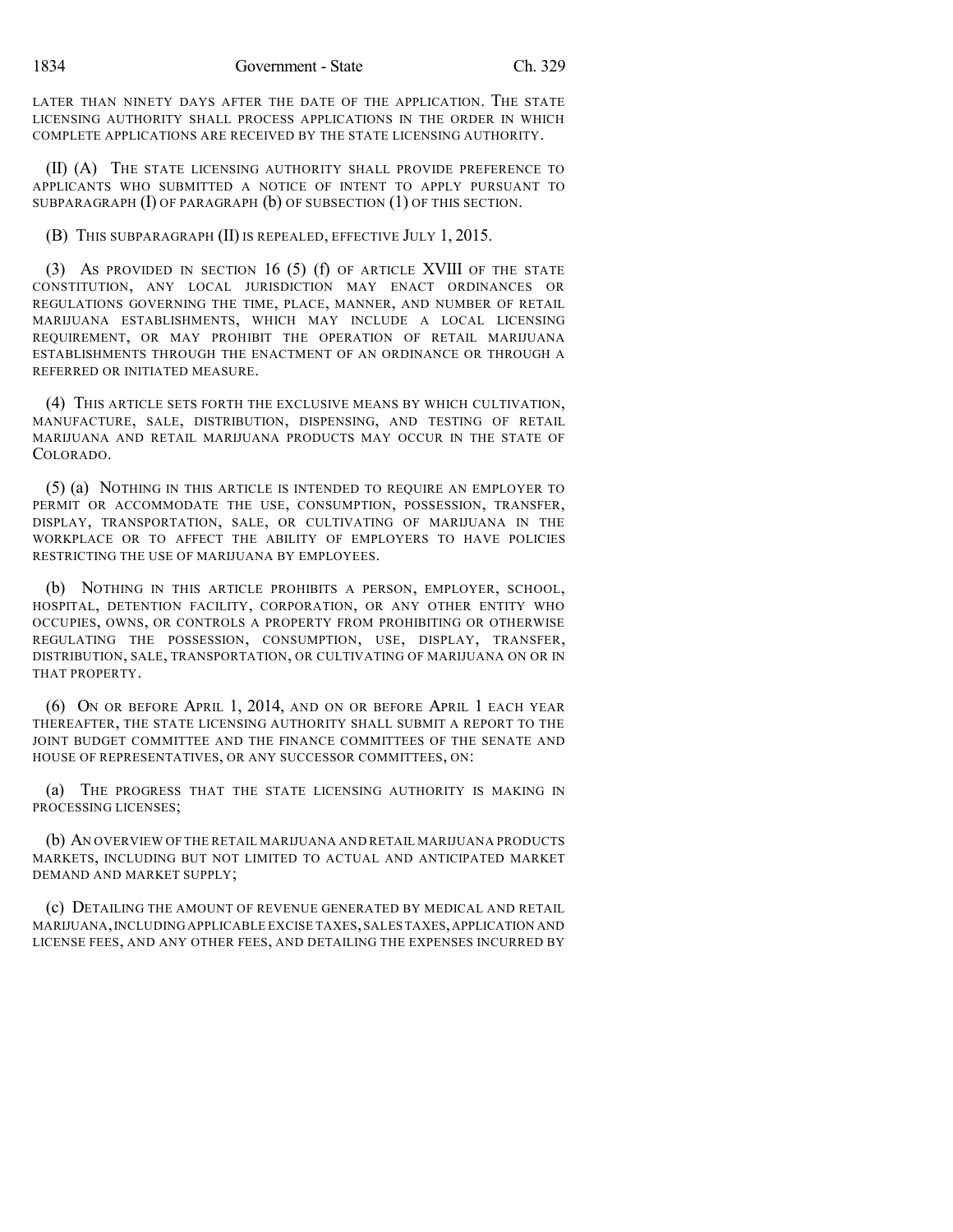THE STATE LICENSING AUTHORITY,BROKEN DOWN INTO CATEGORIES AS DETERMINED BY THE AUTHORITY;

(d) THE NUMBER OF APPLICATIONS FOR CONVERSION FROM MEDICAL MARIJUANA LICENSEES TO RETAIL MARIJUANA ESTABLISHMENTS;

(e) THE NUMBER OF PERSONS WHO HAVE FILED A NOTICE OF INTENT TO APPLY FOR LICENSURE PURSUANT TO SUBPARAGRAPH  $(I)$  OF PARAGRAPH  $(b)$  OF SUBSECTION  $(1)$ OF THIS SECTION; AND

(f) THE ENFORCEMENT MEASURES TAKEN AGAINST PERSONS LICENSED PURSUANT TO THIS ARTICLE FOR VIOLATION OF REGULATIONS PROMULGATED PURSUANT TO THIS ARTICLE.

**12-43.4-105. Limited access areas.** SUBJECT TO THE PROVISIONS OF SECTION 12-43.4-701, A LIMITED ACCESS AREA SHALL BE A BUILDING, ROOM, OR OTHER CONTIGUOUS AREA UPON THE LICENSED PREMISES WHERE RETAIL MARIJUANA AND RETAIL MARIJUANA PRODUCTS ARE CULTIVATED, STORED, WEIGHED, PACKAGED, OR TESTED, UNDER CONTROL OF THE LICENSEE, WITH LIMITED ACCESS TO ONLY THOSE PERSONS LICENSED BY THE STATE LICENSING AUTHORITY. ALL AREAS OF INGRESS OR EGRESS TO LIMITED ACCESS AREAS SHALL BE CLEARLY IDENTIFIED AS SUCH BY A SIGN AS DESIGNATED BY THE STATE LICENSING AUTHORITY.

## PART 2 STATE LICENSING AUTHORITY

**12-43.4-201. State licensing authority.** FOR THE PURPOSE OF REGULATING AND CONTROLLING THE LICENSING OF THE CULTIVATION, MANUFACTURE, DISTRIBUTION, SALE, AND TESTING OF RETAIL MARIJUANA AND RETAIL MARIJUANA PRODUCTS IN THIS STATE, THE STATE LICENSING AUTHORITY CREATED IN SECTION 12-43.3-201, SHALL ALSO HAVE REGULATORY AUTHORITY FOR RETAIL MARIJUANA AND RETAIL MARIJUANA PRODUCTS AS PERMITTED IN SECTION 16 OF ARTICLE XVIII OF THE STATE CONSTITUTION AND THIS ARTICLE.

**12-43.4-202. Powers and duties of state licensing authority.** (1) THE STATE LICENSING AUTHORITY SHALL DEVELOP AND MAINTAIN A SEED-TO-SALE TRACKING SYSTEM,THAT TRACKS RETAIL MARIJUANA FROM EITHER SEED OR IMMATURE PLANT STAGE UNTIL THE MARIJUANA OR RETAIL MARIJUANA PRODUCT IS SOLD TO A CUSTOMER AT A RETAIL MARIJUANA STORE,TO ENSURE THAT NO MARIJUANA GROWN OR PROCESSED BY A RETAIL MARIJUANA ESTABLISHMENT IS SOLD OR OTHERWISE TRANSFERRED EXCEPT BY A RETAIL MARIJUANA STORE.

(2) THE STATE LICENSING AUTHORITY HAS THE AUTHORITY TO:

(a) GRANT OR REFUSE STATE LICENSES FOR THE CULTIVATION, MANUFACTURE, DISTRIBUTION, SALE, AND TESTING OF RETAIL MARIJUANA AND RETAIL MARIJUANA PRODUCTS AS PROVIDED BY LAW; SUSPEND, FINE, RESTRICT, OR REVOKE SUCH LICENSES UPON A VIOLATION OF THIS ARTICLE, OR ANY RULE PROMULGATED PURSUANT TO THIS ARTICLE; AND IMPOSE ANY PENALTY AUTHORIZED BY THIS ARTICLE OR ANY RULE PROMULGATED PURSUANT TO THIS ARTICLE. THE STATE LICENSING AUTHORITY MAY TAKE ANY ACTION WITH RESPECT TO A REGISTRATION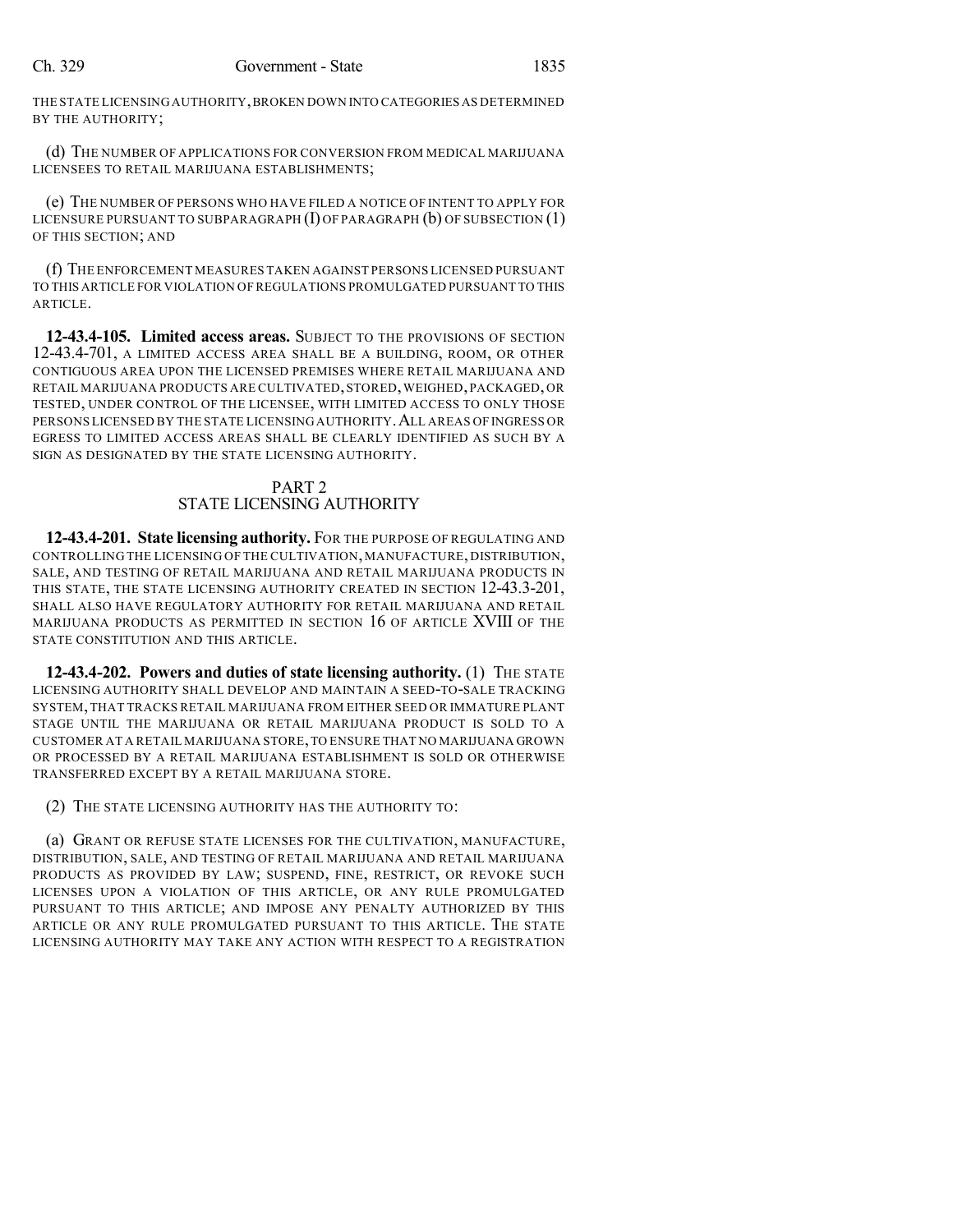PURSUANT TO THIS ARTICLE AS IT MAY WITH RESPECT TO A LICENSE PURSUANT TO THIS ARTICLE, IN ACCORDANCE WITH THE PROCEDURES ESTABLISHED PURSUANT TO THIS ARTICLE.

(b) PROMULGATE ON OR BEFORE JULY 1, 2013, RULES FOR THE PROPER REGULATION AND CONTROL OF THE CULTIVATION, MANUFACTURE, DISTRIBUTION, SALE, AND TESTING OF RETAIL MARIJUANA AND RETAIL MARIJUANA PRODUCTS AND FOR THE ENFORCEMENT OF THIS ARTICLE; AND PROMULGATE AMENDED RULES AND SUCH SPECIAL RULINGS AND FINDINGS AS NECESSARY;

(c) HEAR AND DETERMINE AT A PUBLIC HEARING ANY CONTESTED STATE LICENSE DENIAL AND ANY COMPLAINTS AGAINST A LICENSEE AND ADMINISTER OATHS AND ISSUE SUBPOENAS TO REQUIRE THE PRESENCE OF PERSONS AND THE PRODUCTION OF PAPERS, BOOKS, AND RECORDS NECESSARY TO THE DETERMINATION OF ANY HEARING SO HELD, ALL IN ACCORDANCE WITH ARTICLE 4 OF TITLE 24, C.R.S. THE STATE LICENSING AUTHORITY MAY, AT ITS DISCRETION, DELEGATE TO THE DEPARTMENT OF REVENUE HEARING OFFICERS THE AUTHORITY TO CONDUCT LICENSING,DISCIPLINARY,AND RULE-MAKING HEARINGS.WHEN CONDUCTING SUCH HEARINGS, THE HEARING OFFICERS ARE EMPLOYEES OF THE STATE LICENSING AUTHORITY UNDER THE DIRECTION AND SUPERVISION OF THE EXECUTIVE DIRECTOR AND THE STATE LICENSING AUTHORITY.

(d) MAINTAIN THE CONFIDENTIALITY OF REPORTS OR OTHER INFORMATION OBTAINED FROM A LICENSEE SHOWING THE SALES VOLUME OR QUANTITY OF RETAIL MARIJUANA OR RETAIL MARIJUANA PRODUCTS SOLD,OR REVEALING ANY CUSTOMER INFORMATION,OR ANY OTHER RECORDS THAT ARE EXEMPT FROM PUBLIC INSPECTION PURSUANT TO STATE LAW. SUCH REPORTS OR OTHER INFORMATION MAY BE USED ONLY FOR A PURPOSE AUTHORIZED BY THIS ARTICLE OR FOR ANY OTHER STATE OR LOCAL LAW ENFORCEMENT PURPOSE. ANY CUSTOMER INFORMATION MAY BE USED ONLY FOR A PURPOSE AUTHORIZED BY THIS ARTICLE.

(e) DEVELOP SUCH FORMS,LICENSES,IDENTIFICATION CARDS,AND APPLICATIONS AS ARE NECESSARY OR CONVENIENT IN THE DISCRETION OF THE STATE LICENSING AUTHORITY FOR THE ADMINISTRATION OF THIS ARTICLE OR ANY OF THE RULES PROMULGATED UNDER THIS ARTICLE; AND

(f) PREPARE AND TRANSMIT ANNUALLY, IN THE FORM AND MANNER PRESCRIBED BY THE HEADS OF THE PRINCIPAL DEPARTMENTS PURSUANT TO SECTION 24-1-136, C.R.S., A REPORT ACCOUNTING TO THE GOVERNOR FOR THE EFFICIENT DISCHARGE OF ALL RESPONSIBILITIES ASSIGNED BY LAW OR DIRECTIVE TO THE STATE LICENSING AUTHORITY.

(3) (a) RULES PROMULGATED PURSUANT TO PARAGRAPH (b) OF SUBSECTION (2) OF THIS SECTION MUST INCLUDE, BUT NEED NOT BE LIMITED TO, THE FOLLOWING SUBJECTS:

(I) PROCEDURES CONSISTENT WITH THIS ARTICLE FOR THE ISSUANCE, RENEWAL, SUSPENSION, AND REVOCATION OF LICENSES TO OPERATE RETAIL MARIJUANA ESTABLISHMENTS;

(II) SUBJECT TO THE LIMITATIONS CONTAINED IN SECTION 16 (5) (a) (II) OF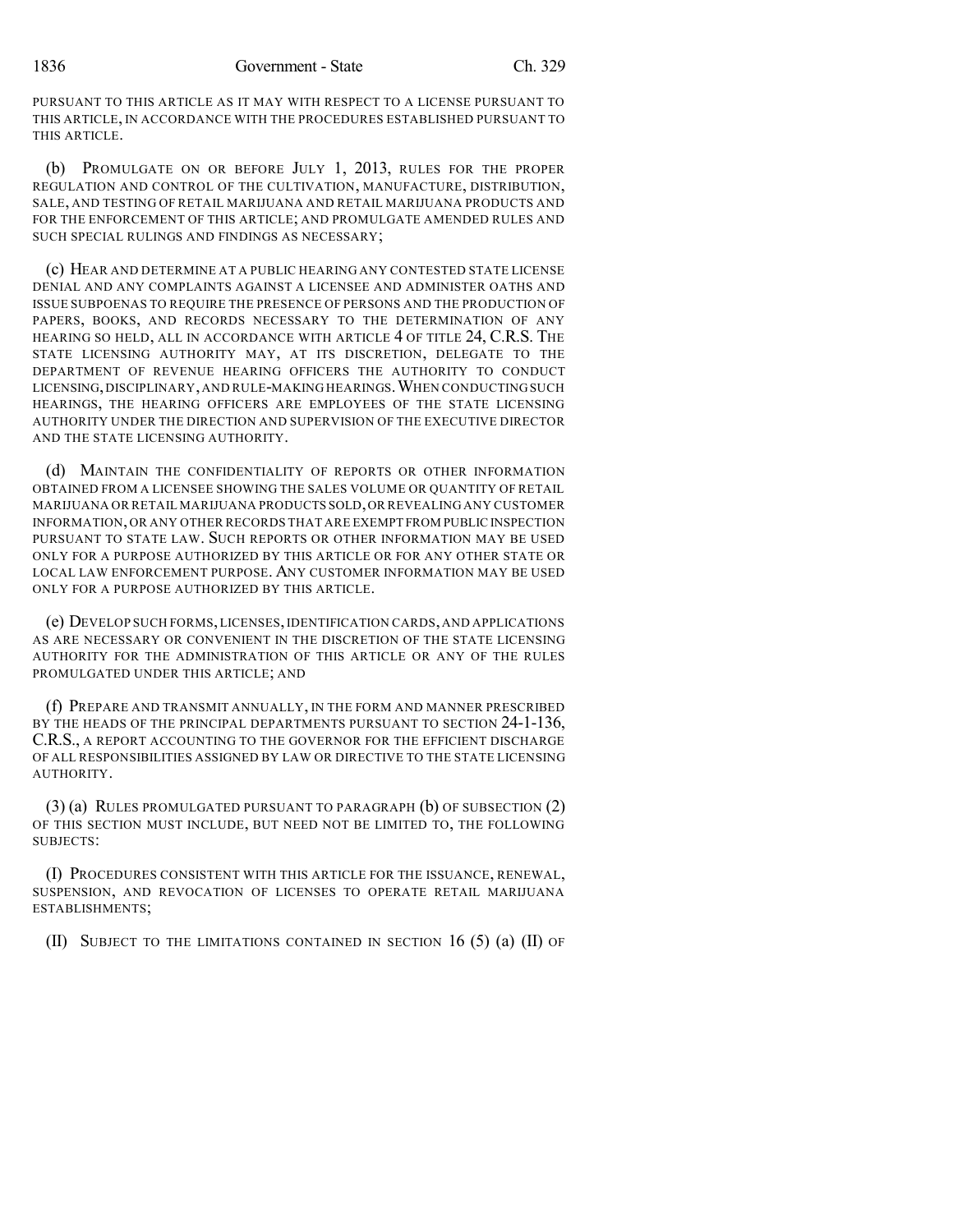ARTICLE XVIII OF THE STATE CONSTITUTION AND CONSISTENT WITH THIS ARTICLE, A SCHEDULE OF APPLICATION, LICENSING, AND RENEWAL FEES FOR RETAIL MARIJUANA ESTABLISHMENTS;

(III) QUALIFICATIONS FOR LICENSURE UNDER THIS ARTICLE, INCLUDING BUT NOT LIMITED TO THE REQUIREMENT FOR A FINGERPRINT-BASED CRIMINAL HISTORY RECORD CHECK FOR ALL OWNERS, OFFICERS, MANAGERS, CONTRACTORS, EMPLOYEES, AND OTHER SUPPORT STAFF OF ENTITIES LICENSED PURSUANT TO THIS ARTICLE;

(IV)(A) ESTABLISHING A MARIJUANA AND MARIJUANA PRODUCTS INDEPENDENT TESTING AND CERTIFICATION PROGRAM, WITHIN AN IMPLEMENTATION TIME FRAME ESTABLISHED BY THE DEPARTMENT, REQUIRING LICENSEES TO TEST MARIJUANA TO ENSURE AT A MINIMUM THAT PRODUCTS SOLD FOR HUMAN CONSUMPTION DO NOT CONTAIN CONTAMINANTS THAT ARE INJURIOUS TO HEALTH AND TO ENSURE CORRECT LABELING.

(B) TESTING SHALL INCLUDE, BUT NOT BE LIMITED TO, ANALYSIS FOR RESIDUAL SOLVENTS, POISONS, OR TOXINS; HARMFUL CHEMICALS; DANGEROUS MOLDS OR MILDEW; FILTH; AND HARMFUL MICROBIALS SUCH AS E.COLI OR SALMONELLA AND PESTICIDES.

(C) IN THE EVENT THAT TEST RESULTS INDICATE THE PRESENCE OF QUANTITIES OF ANY SUBSTANCE DETERMINED TO BE INJURIOUS TO HEALTH, SUCH PRODUCTS SHALL BE IMMEDIATELY QUARANTINED AND IMMEDIATE NOTIFICATION TO THE MARIJUANA ENFORCEMENT DIVISION SHALL BE MADE. THE ADULTERATED PRODUCT SHALL BE DOCUMENTED AND PROPERLY DESTROYED.

(D) TESTING SHALL ALSO VERIFY THCPOTENCY REPRESENTATIONS FOR CORRECT LABELING.

(E) THE AGENCY SHALL DETERMINE AN ACCEPTABLE VARIANCE FOR POTENCY REPRESENTATIONS AND PROCEDURES TO ADDRESS POTENCY MISREPRESENTATIONS.

(F) THE AGENCY SHALL DETERMINE THE PROTOCOLS AND FREQUENCY OF MARIJUANA TESTING BY LICENSEES.

(G) THE EXECUTIVE DIRECTOR OF THE DEPARTMENT OF PUBLIC HEALTH AND ENVIRONMENT SHALL PROVIDE TO THE STATE LICENSING AUTHORITY STANDARDS FOR LICENSING LABORATORIES PURSUANT TO THE REQUIREMENTS AS OUTLINED IN SUB-SUBPARAGRAPH (A) OF THIS SUBPARAGRAPH (IV) FOR MARIJUANA AND MARIJUANA PRODUCTS.

(V) SECURITY REQUIREMENTS FOR ANY PREMISES LICENSED PURSUANT TO THIS ARTICLE, INCLUDING, AT A MINIMUM, LIGHTING, PHYSICAL SECURITY, VIDEO, AND ALARM REQUIREMENTS,AND OTHER MINIMUM PROCEDURES FOR INTERNAL CONTROL AS DEEMED NECESSARY BY THE STATE LICENSING AUTHORITY TO PROPERLY ADMINISTER AND ENFORCE THE PROVISIONS OF THIS ARTICLE, INCLUDING REPORTING REQUIREMENTS FOR CHANGES, ALTERATIONS, OR MODIFICATIONS TO THE PREMISES;

(VI) REQUIREMENTS TO PREVENT THE SALE OR DIVERSION OF RETAIL MARIJUANA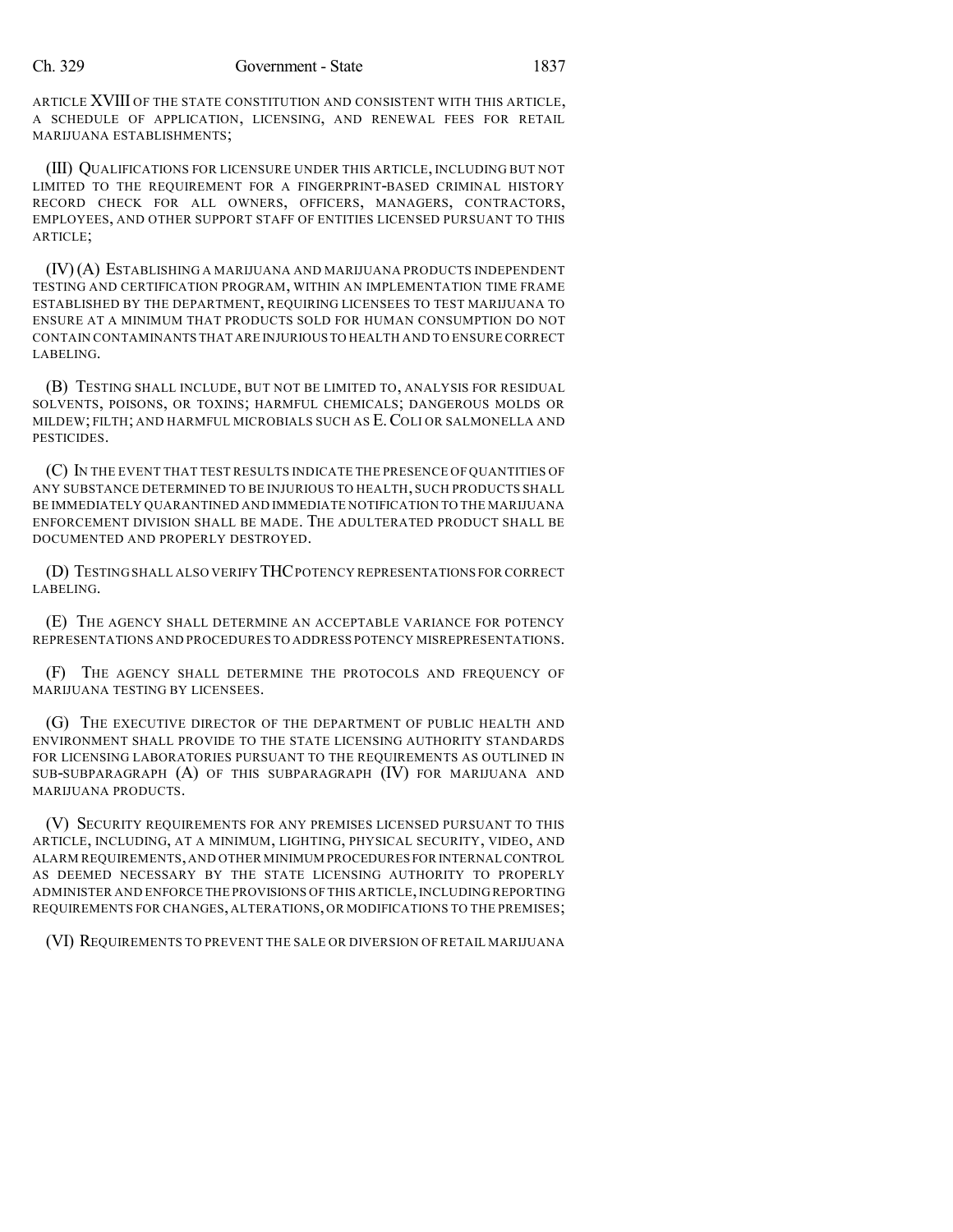AND RETAIL MARIJUANA PRODUCTS TO PERSONS UNDER TWENTY-ONE YEARS OF AGE;

(VII) LABELING REQUIREMENTS FOR RETAIL MARIJUANA AND RETAIL MARIJUANA PRODUCTS SOLD BY A RETAIL MARIJUANA ESTABLISHMENT THAT ARE AT LEAST AS STRINGENT AS IMPOSED BY SECTION 25-4-1614 (3) (a), C.R.S., AND INCLUDE BUT ARE NOT LIMITED TO:

(A) THE LICENSE NUMBER OF THE RETAIL MARIJUANA CULTIVATION LICENSE;

(B) THE LICENSE NUMBER OF THE RETAIL MARIJUANA STORE;

(C) AN IDENTITY STATEMENT AND STANDARDIZED GRAPHIC SYMBOL;

(D) THE BATCH NUMBER;

(E) A NET WEIGHT STATEMENT;

(F) THCPOTENCY AND THE POTENCY OF SUCH OTHER CANNABANOIDS OR OTHER CHEMICALS, INCLUDING BUT NOT LIMITED TO CBD, AS DETERMINED RELEVANT BY THE STATE LICENSING AUTHORITY;

(G) A LIST OF THE NONORGANIC PESTICIDES, FUNGICIDES, HERBICIDES, AND SOLVENTS USED DURING CULTIVATION OR PRODUCTION;

(H) ASTATEMENT TO THE EFFECT OF "THIS PRODUCT CONTAINS MARIJUANA AND WAS CULTIVATED OR PRODUCED WITHOUT REGULATORY OVERSIGHT FOR HEALTH, SAFETY, OR EFFICACY, AND THERE MAY BE HEALTH RISKS ASSOCIATED WITH THE CONSUMPTION OF THE PRODUCT.";

(I) WARNING LABELS;

(J) SOLVENTS USED IN THE EXTRACTION PROCESS;

(K) AMOUNT OF THCPER SERVING AND THE NUMBER OF SERVINGS PER PACKAGE FOR MARIJUANA PRODUCTS;

(L) A LIST OF INGREDIENTS AND POSSIBLE ALLERGENS FOR RETAIL MARIJUANA PRODUCTS;

(M) A RECOMMENDED USE BY OR EXPIRATION DATE FOR RETAIL MARIJUANA PRODUCTS;

(N) A NUTRITIONAL FACT PANEL FOR EDIBLE MARIJUANA PRODUCTS; AND

(O) A UNIVERSAL SYMBOL INDICATING THE PACKAGE CONTAINS MARIJUANA;

(VIII) HEALTH AND SAFETY REGULATIONS AND STANDARDS FOR THE MANUFACTURE OF RETAIL MARIJUANA PRODUCTS AND THE CULTIVATION OF RETAIL MARIJUANA;

(IX) LIMITATIONS ON THE DISPLAY OF RETAIL MARIJUANA AND RETAIL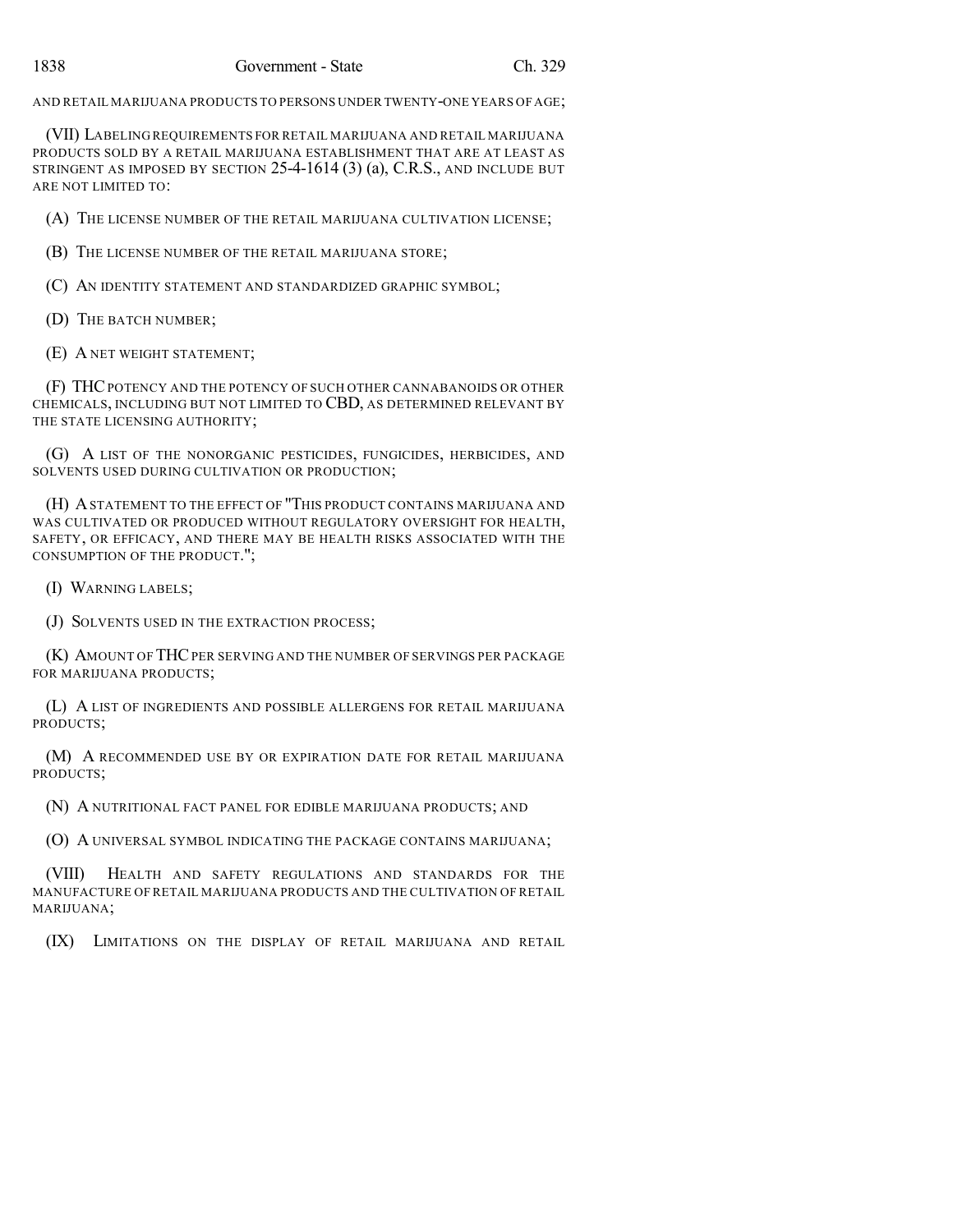MARIJUANA PRODUCTS;

(X) REGULATION OF THE STORAGE OF, WAREHOUSES FOR, AND TRANSPORTATION OF RETAIL MARIJUANA AND RETAIL MARIJUANA PRODUCTS;

(XI) SANITARY REQUIREMENTS FOR RETAIL MARIJUANA ESTABLISHMENTS, INCLUDING BUT NOT LIMITED TO SANITARY REQUIREMENTS FOR THE PREPARATION OF RETAIL MARIJUANA PRODUCTS;

(XII) RECORDS TO BE KEPT BY LICENSEES AND THE REQUIRED AVAILABILITY OF THE RECORDS;

(XIII) THE REPORTING AND TRANSMITTAL OF MONTHLY SALES TAX PAYMENTS BY RETAIL MARIJUANA STORES AND ANY APPLICABLE EXCISE TAX PAYMENTS BY RETAIL MARIJUANA CULTIVATION FACILITIES;

(XIV) AUTHORIZATION FOR THE DEPARTMENT OF REVENUE TO HAVE ACCESS TO LICENSING INFORMATION TO ENSURE SALES,EXCISE,AND INCOME TAX PAYMENT AND THE EFFECTIVE ADMINISTRATION OF THIS ARTICLE;

(XV) COMPLIANCE WITH,ENFORCEMENT OF,OR VIOLATION OF ANY PROVISION OF THIS ARTICLE, SECTION 18-18-406.3(7),C.R.S., OR ANY RULE ISSUED PURSUANT TO THIS ARTICLE, INCLUDING PROCEDURES AND GROUNDS FOR DENYING, SUSPENDING, FINING, RESTRICTING, OR REVOKING A STATE LICENSE ISSUED PURSUANT TO THIS ARTICLE; AND

(XVI) ESTABLISHING A SCHEDULE OF PENALTIES AND PROCEDURES FOR ISSUING AND APPEALING CITATIONS FOR VIOLATION OF STATUTES AND RULES AND ISSUING ADMINISTRATIVE CITATIONS.

(b) RULES PROMULGATED PURSUANT TO PARAGRAPH (b) OF SUBSECTION (2) OF THIS SECTION MUST ALSO INCLUDE THE FOLLOWING SUBJECTS:

(I) SPECIFICATIONS OF DUTIES OF OFFICERS AND EMPLOYEES OF THE STATE LICENSING AUTHORITY;

(II) INSTRUCTIONS FOR LOCAL JURISDICTIONS AND LAW ENFORCEMENT OFFICERS;

(III) REQUIREMENTS FOR INSPECTIONS, INVESTIGATIONS, SEARCHES, SEIZURES, FORFEITURES,AND SUCH ADDITIONAL ACTIVITIES AS MAY BECOME NECESSARY FROM TIME TO TIME;

(IV) PROHIBITION OF MISREPRESENTATION AND UNFAIR PRACTICES;

(V) DEVELOPMENT OF INDIVIDUAL IDENTIFICATION CARDS FOR OWNERS, OFFICERS, MANAGERS, CONTRACTORS, EMPLOYEES, AND OTHER SUPPORT STAFF OF ENTITIES LICENSED PURSUANT TO THIS ARTICLE, INCLUDING A FINGERPRINT-BASED CRIMINAL HISTORY RECORD CHECK AS MAY BE REQUIRED BY THE STATE LICENSING AUTHORITY PRIOR TO ISSUING A CARD;

(VI) IDENTIFICATION OF STATE LICENSEES AND THEIR OWNERS, OFFICERS,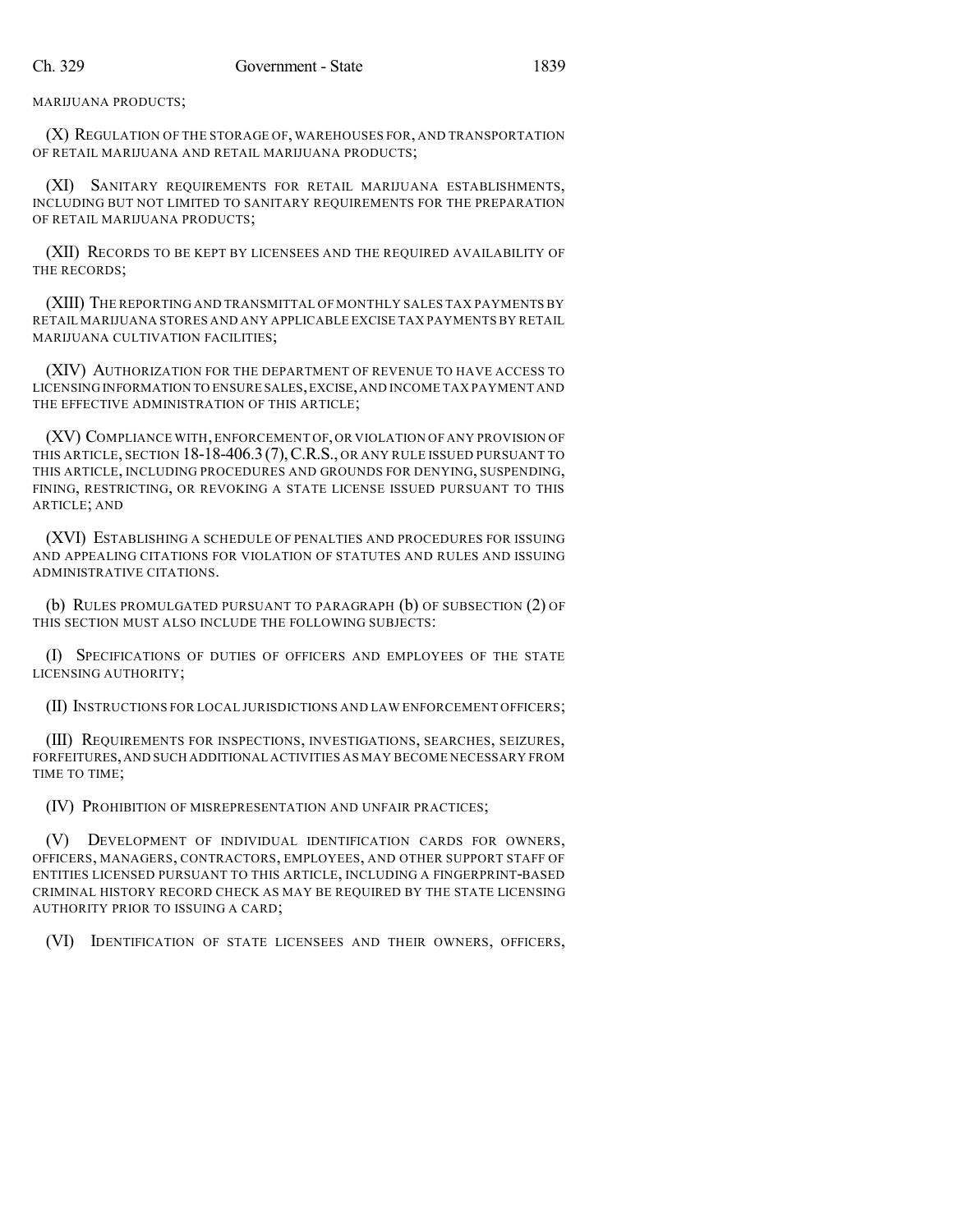MANAGERS, AND EMPLOYEES;

(VII) THE SPECIFICATION OF ACCEPTABLE FORMS OF PICTURE IDENTIFICATION THAT A RETAIL MARIJUANA STORE MAY ACCEPT WHEN VERIFYING A SALE,INCLUDING BUT NOT LIMITED TO GOVERNMENT-ISSUED IDENTIFICATION CARDS;

(VIII) STATE LICENSING PROCEDURES, INCLUDING PROCEDURES FOR RENEWALS, REINSTATEMENTS, INITIAL LICENSES, AND THE PAYMENT OF LICENSING FEES; AND

(IX) SUCH OTHER MATTERS AS ARE NECESSARY FOR THE FAIR, IMPARTIAL, STRINGENT, AND COMPREHENSIVE ADMINISTRATION OF THIS ARTICLE.

(c) RULES PROMULGATED PURSUANT TO PARAGRAPH (b) OF SUBSECTION (2) OF THIS SECTION MUST ALSO INCLUDE THE FOLLOWING SUBJECTS AND THE STATE LICENSING AUTHORITY MAY SEEK THE ASSISTANCE OF THE DEPARTMENT OF PUBLIC HEALTH AND ENVIRONMENT WHEN NECESSARY BEFORE PROMULGATING THE RULES:

(I) SIGNAGE, MARKETING, AND ADVERTISING, INCLUDING BUT NOT LIMITED TO A PROHIBITION ON MASS-MARKET CAMPAIGNS THAT HAVE A HIGH LIKELIHOOD OF REACHING MINORS AND OTHER SUCH RULES THAT MAY INCLUDE:

(A) ALLOW PACKAGING AND ACCESSORY BRANDING;

(B) A PROHIBITION ON HEALTH OR PHYSICAL BENEFIT CLAIMS IN ADVERTISING, MERCHANDISING, AND PACKAGING;

(C) A PROHIBITION ON UNSOLICITED POP-UP ADVERTISING ON THE INTERNET;

(D) A PROHIBITION ON BANNER ADS ON MASS-MARKET WEB SITES;

(E) APROHIBITION ON OPT-IN MARKETING THAT DOES NOT PERMIT AN EASY AND PERMANENT OPT-OUT FEATURE; AND

(F) A PROHIBITION ON MARKETING DIRECTED TOWARDS LOCATION-BASED DEVICES, INCLUDING BUT NOT LIMITED TO CELLULAR PHONES, UNLESS THE MARKETING IS A MOBILE DEVICE APPLICATION INSTALLED ON THE DEVICE BY THE OWNER OF THE DEVICE WHO IS TWENTY-ONE YEARS OF AGE OR OLDER AND INCLUDES A PERMANENT AND EASY OPT-OUT FEATURE;

(II) REQUIRING THAT MAGAZINES WHOSE PRIMARY FOCUS IS MARIJUANA OR MARIJUANA BUSINESSES ARE ONLY SOLD IN RETAIL MARIJUANA STORES OR BEHIND THE COUNTER IN ESTABLISHMENTS WHERE PERSONS UNDER TWENTY-ONE YEARS OF AGE ARE PRESENT;

(III) PROHIBITING THE SALE OF RETAIL MARIJUANA AND RETAIL MARIJUANA PRODUCTS UNLESS:

(A) THE PRODUCT IS PACKAGED BY THE RETAIL MARIJUANA STORE OR THE RETAIL MARIJUANA PRODUCTS MANUFACTURER IN PACKAGING MEETING REQUIREMENTS ESTABLISHED BY THE STATE LICENSING AUTHORITY SIMILAR TO THE FEDERAL "POISON PREVENTION PACKAGING ACT OF 1970", 15 U.S.C. SEC. 1471 ET SEQ.; OR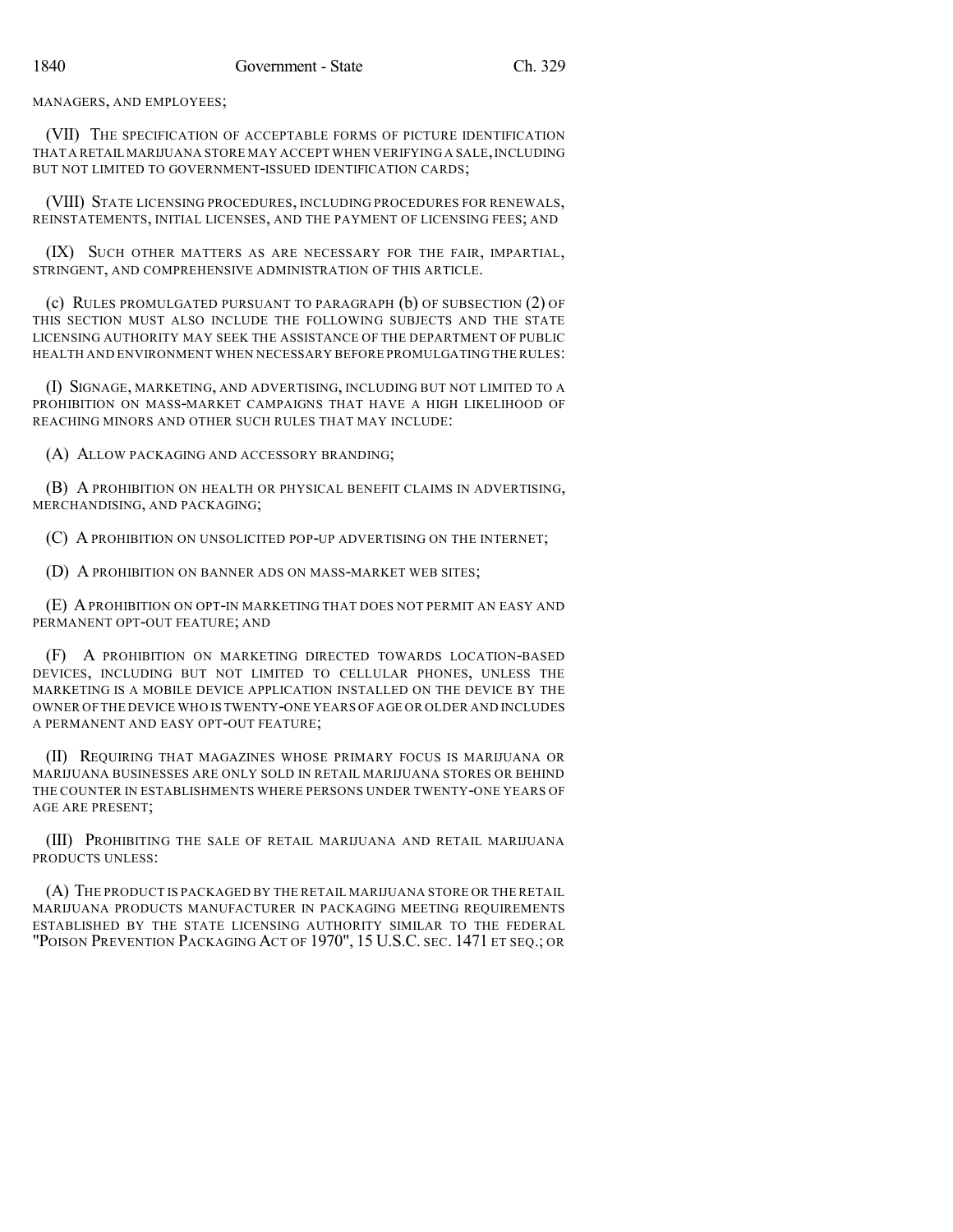(B) THE PRODUCT IS PLACED IN AN EXIT PACKAGE OR CONTAINER MEETING REQUIREMENTS ESTABLISHED BY THE STATE LICENSING AUTHORITY AT THE POINT OF SALE PRIOR TO EXITING THE STORE;

(IV) THE SAFE AND LAWFUL TRANSPORT OF RETAIL MARIJUANA AND RETAIL MARIJUANA PRODUCTS BETWEEN THE LICENSED BUSINESS AND TESTING LABS;

(V) A STANDARDIZED MARIJUANA SERVING SIZE AMOUNT FOR EDIBLE RETAIL MARIJUANA PRODUCTS THAT DOES NOT CONTAIN MORE THAN TEN MILLIGRAMS OF ACTIVE THC DESIGNED ONLY TO PROVIDE CONSUMERS WITH INFORMATION ABOUT THE TOTAL NUMBER OF SERVINGS OF ACTIVE THC IN A PARTICULAR RETAIL MARIJUANA PRODUCT, NOT AS A LIMITATION ON THE TOTAL AMOUNT OF THC IN ANY PARTICULAR ITEM, LABELING REQUIREMENTS REGARDING SERVINGS FOR EDIBLE RETAIL MARIJUANA PRODUCTS,AND LIMITATIONS ON THE TOTAL AMOUNT OF ACTIVE THC IN A SEALED INTERNAL PACKAGE THAT IS NO MORE THAN ONE HUNDRED MILLIGRAMS OF ACTIVE THC;

(VI) LABELING GUIDELINES CONCERNING THE TOTAL CONTENT OF THCPER UNIT OF WEIGHT;

(VII) PROHIBITION OR REGULATION OF ADDITIVES TO ANY RETAIL MARIJUANA PRODUCT, INCLUDING BUT NOT LIMITED TO THOSE THAT ARE TOXIC, DESIGNED TO MAKE THE PRODUCT MORE ADDICTIVE, DESIGNED TO MAKE THE PRODUCT MORE APPEALING TO CHILDREN, OR MISLEADING TO CONSUMERS, BUT NOT INCLUDING COMMON BAKING AND COOKING ITEMS; AND

(VIII) PERMISSION FOR A LOCAL FIRE DEPARTMENT TO CONDUCT AN ANNUAL FIRE INSPECTION OF A RETAIL MARIJUANA CULTIVATION FACILITY.

(d) NOTHING IN THIS ARTICLE SHALL BE CONSTRUED AS DELEGATING TO THE STATE LICENSING AUTHORITY THE POWER TO FIX PRICES FOR RETAIL MARIJUANA.

(e) NOTHING IN THIS ARTICLE SHALL BE CONSTRUED TO LIMIT A LAW ENFORCEMENT AGENCY'S ABILITY TO INVESTIGATE UNLAWFUL ACTIVITY IN RELATION TO A RETAIL MARIJUANA ESTABLISHMENT. A LAW ENFORCEMENT AGENCY SHALL HAVE THE AUTHORITY TO RUN A COLORADO CRIME INFORMATION CENTER CRIMINAL HISTORY RECORD CHECK OF A LICENSEE, OR EMPLOYEE OF A LICENSEE, DURING AN INVESTIGATION OF UNLAWFUL ACTIVITY RELATED TO RETAIL MARIJUANA AND RETAIL MARIJUANA PRODUCTS.

(4)(a) THE STATE LICENSING AUTHORITY SHALL CREATE A STATEWIDE LICENSURE CLASS SYSTEM FOR RETAIL MARIJUANA CULTIVATION FACILITIES. THE CLASSIFICATIONS MAY BE BASED UPON SQUARE FOOTAGE OF THE FACILITY; LIGHTS, LUMENS, OR WATTAGE; LIT CANOPY; THE NUMBER OF CULTIVATING PLANTS; A COMBINATION OF THE FOREGOING; OR OTHER REASONABLE METRICS. THE STATE LICENSING AUTHORITY SHALL CREATE A FEE STRUCTURE FOR THE LICENSE CLASS SYSTEM.

(b) (I) THE STATE LICENSING AUTHORITY MAY ESTABLISH LIMITATIONS UPON RETAIL MARIJUANA PRODUCTION THROUGH ONE OR MORE OF THE FOLLOWING METHODS: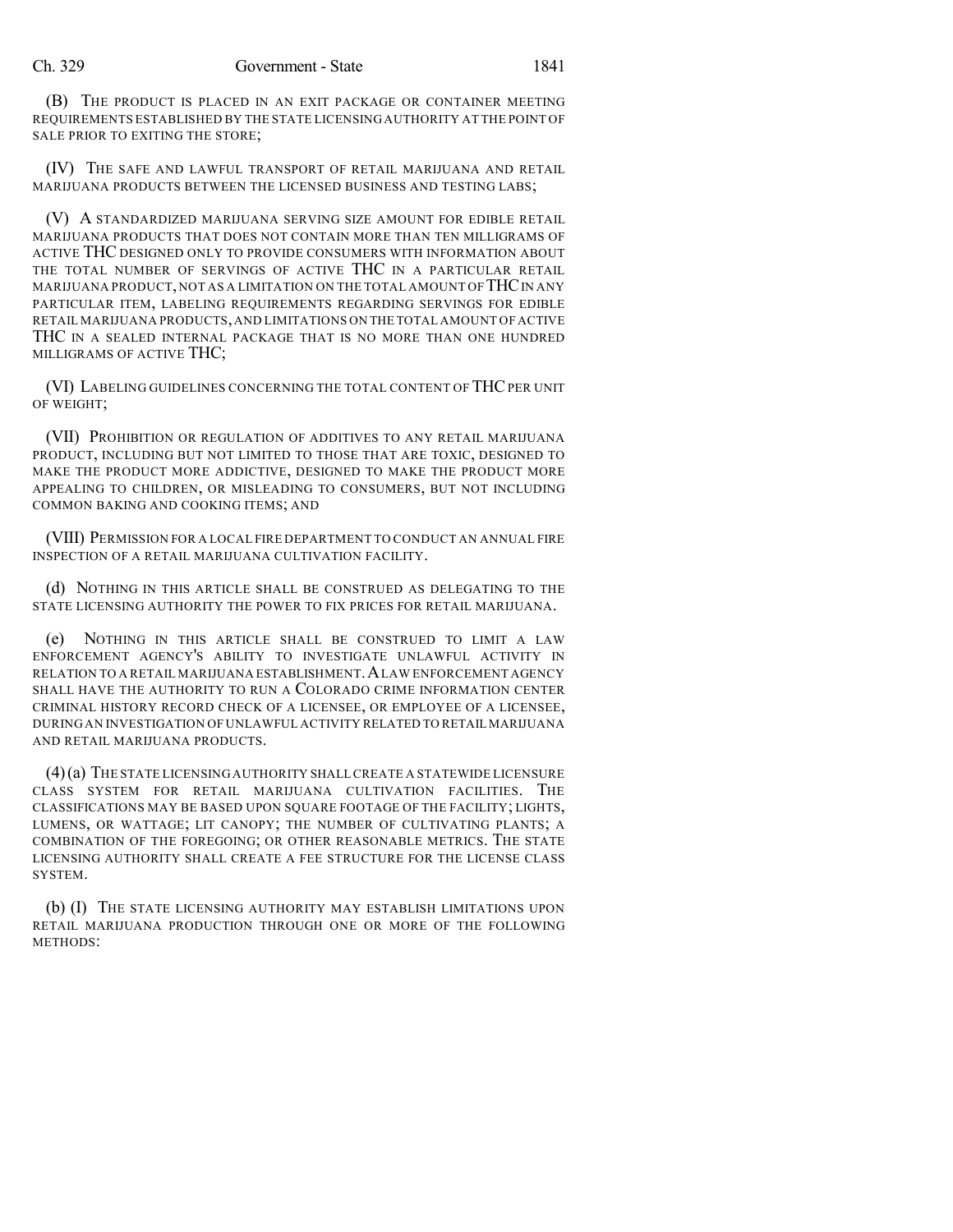(A) PLACING OR MODIFYING A LIMIT ON THE NUMBER OF LICENSES THAT IT ISSUES, BY CLASS OR OVERALL, BUT IN PLACING OR MODIFYING THE LIMITS, THE AUTHORITY SHALL CONSIDER THE REASONABLE AVAILABILITY OF NEW LICENSES AFTER A LIMIT IS ESTABLISHED OR MODIFIED;

(B) PLACING OR MODIFYING A LIMIT ON THE AMOUNT OF PRODUCTION PERMITTED BY A RETAIL MARIJUANA CULTIVATION LICENSE OR CLASS OF LICENSES BASED UPON SOME REASONABLE METRIC OR SET OF METRICS INCLUDING, BUT NOT LIMITED TO, THOSE ITEMS DETAILED IN PARAGRAPH (a) OF THIS SUBSECTION (4), PREVIOUS MONTHS' SALES, PENDING SALES, OR OTHER REASONABLE METRICS AS DETERMINED BY THE STATE LICENSING AUTHORITY; AND

(C) PLACING OR MODIFYING A LIMIT ON THE TOTAL AMOUNT OF PRODUCTION BY RETAIL MARIJUANA CULTIVATION LICENSEES IN THE STATE, COLLECTIVELY, BASED UPON SOME REASONABLE METRIC OR SET OF METRICS INCLUDING, BUT NOT LIMITED TO, THOSE ITEMS DETAILED IN PARAGRAPH (a) OF THIS SUBSECTION (4), AS DETERMINED BY THE STATE LICENSING AUTHORITY.

(II) NOTWITHSTANDING ANYTHING CONTAINED IN THIS ARTICLE TO THE CONTRARY, IN CONSIDERING ANY SUCH LIMITATIONS, THE STATE LICENSING AUTHORITY, IN ADDITION TO ANY OTHER RELEVANT CONSIDERATIONS, SHALL:

(A) CONSIDER THE TOTAL CURRENT AND ANTICIPATED DEMAND FOR RETAIL MARIJUANA AND RETAIL MARIJUANA PRODUCTS IN COLORADO; AND

(B) ATTEMPT TO MINIMIZE THE MARKET FOR UNLAWFUL MARIJUANA.

## PART 3 STATE AND LOCAL LICENSING

**12-43.4-301. Local approval - licensing.** (1) WHEN THE STATE LICENSING AUTHORITY RECEIVES AN APPLICATION FOR ORIGINAL LICENSING OR RENEWAL OF AN EXISTING LICENSE FOR ANY MARIJUANA ESTABLISHMENT, THE STATE LICENSING AUTHORITY SHALL WITHIN SEVEN DAYS PROVIDE A COPY OF THE APPLICATION TO THE LOCAL JURISDICTION IN WHICH THE ESTABLISHMENT IS TO BE LOCATED UNLESS THE LOCAL JURISDICTION HAS PROHIBITED THE OPERATION OF RETAIL MARIJUANA ESTABLISHMENTS PURSUANT TO SECTION 16 (5) (f) OF ARTICLE XVIII OF THE STATE CONSTITUTION. THE LOCAL JURISDICTION SHALL DETERMINE WHETHER THE APPLICATION COMPLIES WITH LOCAL RESTRICTIONS ON TIME, PLACE, MANNER, AND THE NUMBER OF MARIJUANA BUSINESSES. THE LOCAL JURISDICTION SHALL INFORM THE STATE LICENSING AUTHORITY WHETHER THE APPLICATION COMPLIES WITH LOCAL RESTRICTIONS ON TIME, PLACE, MANNER, AND THE NUMBER OF MARIJUANA BUSINESSES.

(2) A LOCAL JURISDICTION MAY IMPOSE A SEPARATE LOCAL LICENSING REQUIREMENT AS A PART OF ITS RESTRICTIONS ON TIME, PLACE, MANNER, AND THE NUMBER OF MARIJUANA BUSINESSES. A LOCAL JURISDICTION MAY DECLINE TO IMPOSE ANY LOCAL LICENSING REQUIREMENTS, BUT A LOCAL JURISDICTION SHALL NOTIFY THE STATE LICENSING AUTHORITY THAT IT EITHER APPROVES OR DENIES EACH APPLICATION FORWARDED TO IT.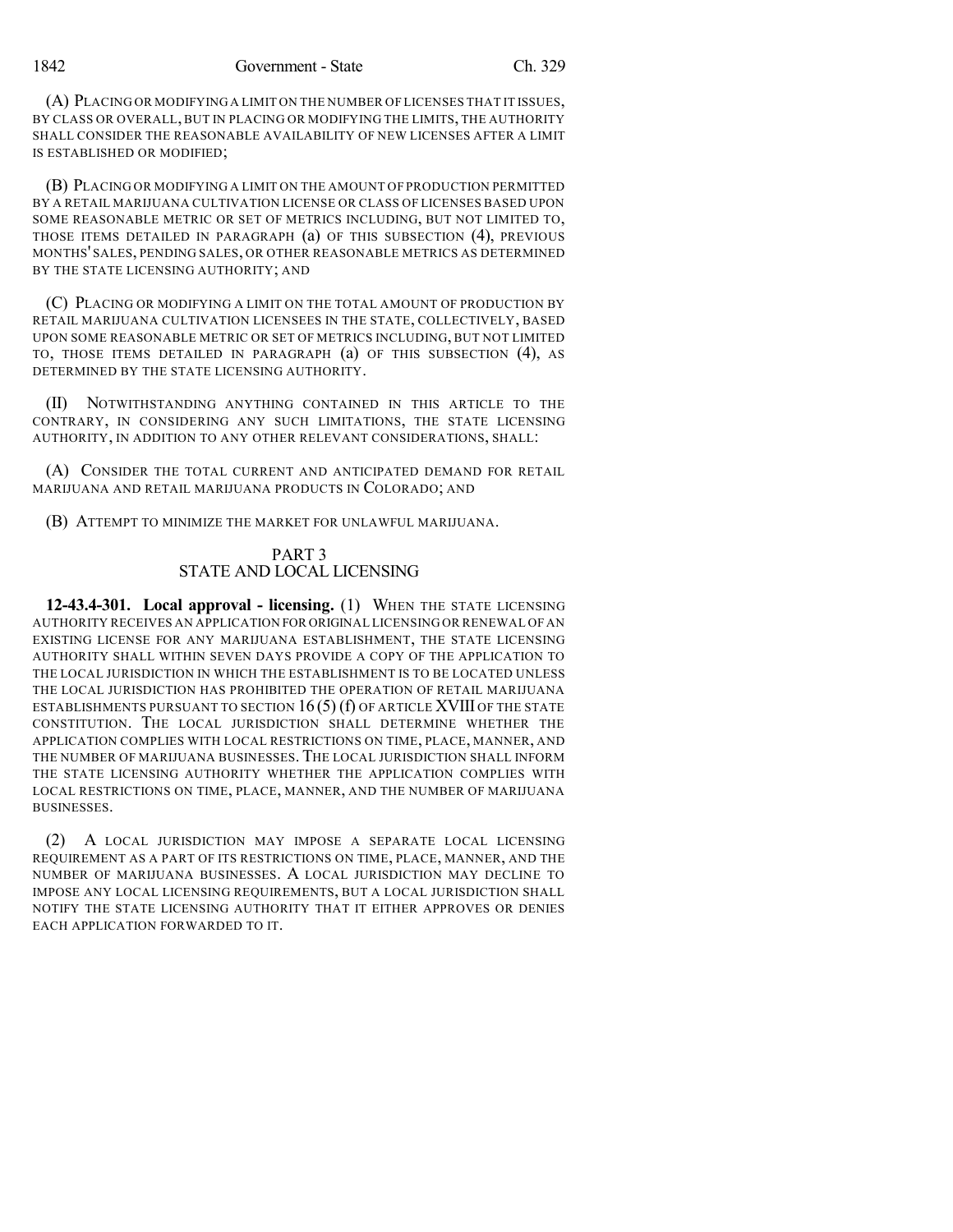#### Ch. 329 Government - State 1843

**12-43.4-302. Public hearing notice - posting and publication.** (1) IF A LOCAL JURISDICTION ISSUES LOCAL LICENSES FOR A RETAIL MARIJUANA ESTABLISHMENT, A LOCAL JURISDICTION MAY SCHEDULE A PUBLIC HEARING ON THE APPLICATION. IF THE LOCAL JURISDICTION SCHEDULES A HEARING, IT SHALL POST AND PUBLISH PUBLIC NOTICE THEREOF NOT LESS THAN TEN DAYS PRIOR TO THE HEARING. THE LOCAL JURISDICTION SHALL GIVE PUBLIC NOTICE BY POSTING A SIGN IN A CONSPICUOUS PLACE ON THE LICENSE APPLICANT'S PREMISES FOR WHICH A LOCAL LICENSE APPLICATION HAS BEEN MADE AND BY PUBLICATION IN A NEWSPAPER OF GENERAL CIRCULATION IN THE COUNTY IN WHICH THE APPLICANT'S PREMISES ARE LOCATED.

(2) IF A LOCAL JURISDICTION DOES NOT ISSUE LOCAL LICENSES, THE LOCAL JURISDICTION MAY GIVE PUBLIC NOTICE OF THE STATE APPLICATION BY POSTING A SIGN IN A CONSPICUOUS PLACE ON THE STATE LICENSE APPLICANT'S PREMISES FOR WHICH LICENSE APPLICATION HAS BEEN MADE AND BY PUBLICATION IN A NEWSPAPER OF GENERAL CIRCULATION IN THE COUNTY IN WHICH THE APPLICANT'S PREMISES ARE LOCATED.

**12-43.4-303. Retail marijuana license bond.**(1) BEFORE THE STATE LICENSING AUTHORITY ISSUES A STATE LICENSE TO AN APPLICANT, THE APPLICANT SHALL PROCURE AND FILE WITH THE STATE LICENSING AUTHORITY EVIDENCE OF A GOOD AND SUFFICIENT BOND IN THE AMOUNT OF FIVE THOUSAND DOLLARS WITH CORPORATE SURETY THEREON DULY LICENSED TO DO BUSINESS WITH THE STATE, APPROVED AS TO FORM BY THE ATTORNEY GENERAL OF THE STATE, AND CONDITIONED THAT THE APPLICANT SHALL REPORT AND PAY ALL SALES AND USE TAXES DUE TO THE STATE, OR FOR WHICH THE STATE IS THE COLLECTOR OR COLLECTING AGENT, IN A TIMELY MANNER, AS PROVIDED IN LAW.

(2) ACORPORATE SURETY SHALL NOT BE REQUIRED TO MAKE PAYMENTS TO THE STATE CLAIMING UNDER SUCH BOND UNTIL A FINAL DETERMINATION OF FAILURE TO PAY TAXES DUE TO THE STATE IS MADE BY THE EXECUTIVE DIRECTOR OF THE DEPARTMENT OF REVENUE OR A COURT OF COMPETENT JURISDICTION.

(3) ALL BONDS REQUIRED PURSUANT TO THIS SECTION MUST BE RENEWED AT SUCH TIME AS THE BONDHOLDER'S LICENSE IS RENEWED. THE RENEWAL MAY BE ACCOMPLISHED THROUGH A CONTINUATION CERTIFICATE ISSUED BY THE SURETY.

**12-43.4-304. State licensingauthority- applicationandissuanceprocedures.** (1) APPLICATIONS FOR A STATE LICENSE UNDER THE PROVISIONS OF THIS ARTICLE MUST BE MADE TO THE STATE LICENSING AUTHORITY ON FORMS PREPARED AND FURNISHED BY THE STATE LICENSING AUTHORITY AND MUST SET FORTH SUCH INFORMATION AS THE STATE LICENSING AUTHORITY MAY REQUIRE TO ENABLE THE STATE LICENSING AUTHORITY TO DETERMINE WHETHER A STATE LICENSE SHOULD BE GRANTED. THE INFORMATION MUST INCLUDE THE NAME AND ADDRESS OF THE APPLICANT AND THE NAMES AND ADDRESSES OF THE OFFICERS, DIRECTORS, OR MANAGERS. EACH APPLICATION MUST BE VERIFIED BY THE OATH OR AFFIRMATION OF SUCH PERSON OR PERSONS AS THE STATE LICENSING AUTHORITY MAY PRESCRIBE. THE STATE LICENSING AUTHORITY MAY ISSUE A STATE LICENSE TO AN APPLICANT PURSUANT TO THIS SECTION UPON COMPLETION OF THE APPLICABLE CRIMINAL HISTORY BACKGROUND CHECK ASSOCIATED WITH THE APPLICATION,AND THE STATE LICENSE IS CONDITIONED UPON LOCAL JURISDICTION APPROVAL. A LICENSE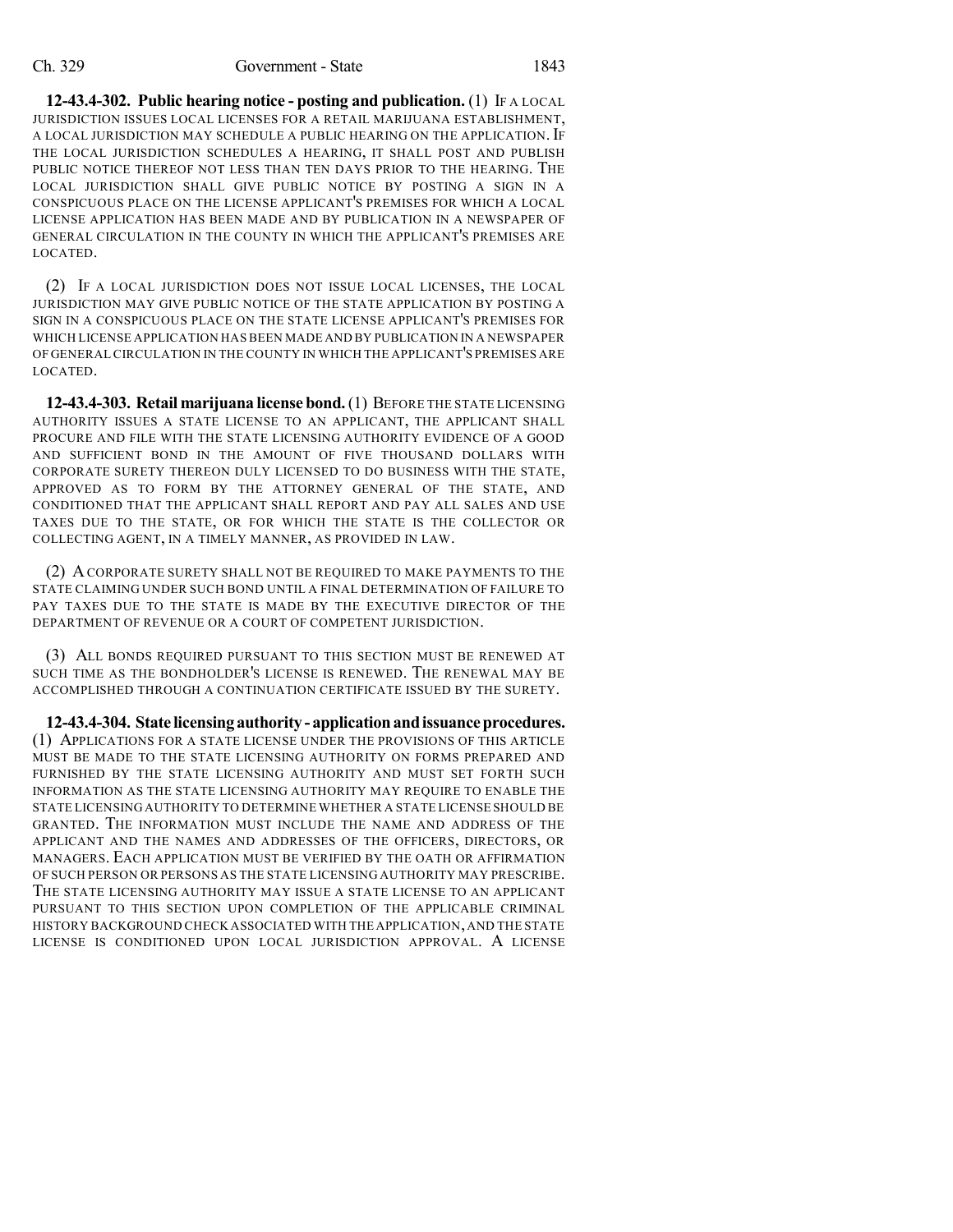APPLICANT IS PROHIBITED FROM OPERATING A LICENSED RETAIL MARIJUANA BUSINESS WITHOUT STATE AND LOCAL JURISDICTION APPROVAL. IF THE APPLICANT DOES NOT RECEIVE LOCAL JURISDICTION APPROVAL WITHIN ONE YEAR FROM THE DATE OF STATE LICENSING AUTHORITY APPROVAL,THE STATE LICENSE SHALL EXPIRE AND MAY NOT BE RENEWED. IF AN APPLICATION IS DENIED BY THE LOCAL LICENSING AUTHORITY, THE STATE LICENSING AUTHORITY SHALL REVOKE THE STATE-ISSUED LICENSE.

(2) NOTHING IN THIS ARTICLE PREEMPTS OR OTHERWISE IMPAIRS THE POWER OF A LOCAL GOVERNMENT TO ENACT ORDINANCES OR RESOLUTIONS CONCERNING MATTERS AUTHORIZED TO LOCAL GOVERNMENTS.

**12-43.4-305. Denial of application.** (1) THE STATE LICENSING AUTHORITY SHALL DENY A STATE LICENSE IF THE PREMISES ON WHICH THE APPLICANT PROPOSES TO CONDUCT ITS BUSINESS DOES NOT MEET THE REQUIREMENTS OF THIS ARTICLE OR FOR REASONS SET FOR THIN SECTION 12-43.4-304. THE STATE LICENSING AUTHORITY MAY REFUSE OR DENY A LICENSE RENEWAL, REINSTATEMENT, OR INITIAL LICENSE ISSUANCE FOR GOOD CAUSE.FOR PURPOSES OF THIS SUBSECTION (1), "GOOD CAUSE" MEANS:

(a) THE LICENSEE OR APPLICANT HAS VIOLATED, DOES NOT MEET, OR HAS FAILED TO COMPLY WITH ANY OF THE TERMS, CONDITIONS, OR PROVISIONS OF THIS ARTICLE, ANY RULES PROMULGATED PURSUANT TO THIS ARTICLE, OR ANY SUPPLEMENTAL LOCAL LAW, RULES, OR REGULATIONS;

(b) THE LICENSEE OR APPLICANT HAS FAILED TO COMPLY WITH ANY SPECIAL TERMS OR CONDITIONS THAT WERE PLACED ON ITS LICENSE PURSUANT TO AN ORDER OF THE STATE OR LOCAL LICENSING AUTHORITY; OR

(c) THE LICENSED PREMISES HAVE BEEN OPERATED IN A MANNER THAT ADVERSELY AFFECTS THE PUBLIC HEALTH OR THE SAFETY OF THE IMMEDIATE NEIGHBORHOOD IN WHICH THE ESTABLISHMENT IS LOCATED.

(2) IF THE STATE LICENSING AUTHORITY DENIES A STATE LICENSE PURSUANT TO SUBSECTION  $(1)$  OF THIS SECTION, THE APPLICANT SHALL BE ENTITLED TO A HEARING PURSUANT TO SECTION 24-4-104 (9), C.R.S., AND JUDICIAL REVIEW PURSUANT TO SECTION 24-4-106, C.R.S. THE STATE LICENSING AUTHORITY SHALL PROVIDE WRITTEN NOTICE OF THE GROUNDS FOR DENIAL OF THE STATE LICENSE TO THE APPLICANT AND TO THE LOCAL JURISDICTION AT LEAST FIFTEEN DAYS PRIOR TO THE HEARING.

**12-43.4-306. Persons prohibitedaslicensees.**(1) ALICENSE PROVIDED BY THIS ARTICLE SHALL NOT BE ISSUED TO OR HELD BY:

(a) A PERSON UNTIL THE ANNUAL FEE THEREFOR HAS BEEN PAID;

(b) AN INDIVIDUAL WHOSE CRIMINAL HISTORY INDICATES THAT HE OR SHE IS NOT OF GOOD MORAL CHARACTER AFTER CONSIDERING THE FACTORS IN SECTION 24-5-101 (2), C.R.S;

(c) A PERSON OTHER THAN AN INDIVIDUAL IF THE CRIMINAL HISTORY OF ANY OF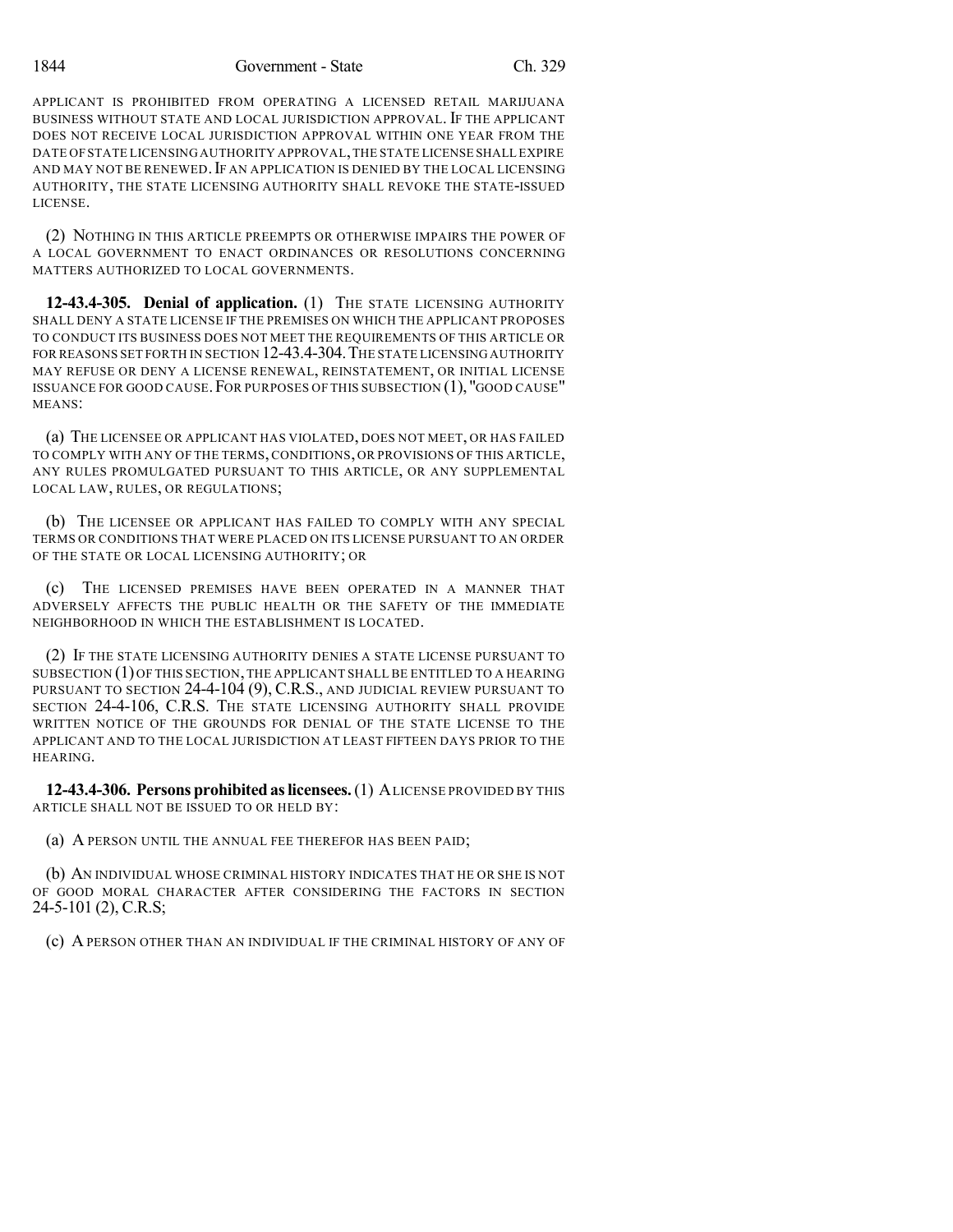ITS OFFICERS, DIRECTORS, STOCKHOLDERS, OR OWNERS INDICATES THAT THE OFFICER, DIRECTOR, STOCKHOLDER, OR OWNER IS NOT OF GOOD MORAL CHARACTER AFTER CONSIDERING THE FACTORS IN SECTION 24-5-101 (2), C.R.S;

(d) A PERSON FINANCED IN WHOLE OR IN PART BY ANY OTHER PERSON WHOSE CRIMINAL HISTORY INDICATES HE OR SHE IS NOT OF GOOD MORAL CHARACTER AFTER CONSIDERING THE FACTORS IN SECTION 24-5-101 (2), C.R.S., AND REPUTATION SATISFACTORY TO THE RESPECTIVE LICENSING AUTHORITY;

(e) A PERSON UNDER TWENTY-ONE YEARS OF AGE;

(f) A PERSON LICENSED PURSUANT TO THIS ARTICLE WHO, DURING A PERIOD OF LICENSURE, OR WHO, AT THE TIME OF APPLICATION, HAS FAILED TO:

(I) PROVIDE A SURETY BOND OR FILE ANY TAX RETURN RELATED TO A RETAIL MARIJUANA ESTABLISHMENT; OR

(II) PAY ANY TAXES,INTEREST,OR PENALTIES DUE THE DEPARTMENT OF REVENUE RELATING TO A RETAIL MARIJUANA ESTABLISHMENT;

(g) A PERSON WHO:

(I) HAS DISCHARGED A SENTENCE FOR A CONVICTION OF A FELONY IN THE FIVE YEARS IMMEDIATELY PRECEDING HIS OR HER APPLICATION DATE; OR

(II) HAS DISCHARGED A SENTENCE FOR A CONVICTION OF A FELONY PURSUANT TO ANY STATE OR FEDERAL LAW REGARDING THE POSSESSION, DISTRIBUTION, MANUFACTURING, CULTIVATION, OR USE OF A CONTROLLED SUBSTANCE IN THE TEN YEARS IMMEDIATELY PRECEDING HIS OR HER APPLICATION DATE OR FIVE YEARS FROM THE EFFECTIVE DATE OF HOUSE BILL 13-1317, ENACTED IN 2013, WHICHEVER IS LONGER; EXCEPT THAT THE LICENSING AUTHORITY MAY GRANT A LICENSE TO A PERSON IF THE PERSON HAS A STATE FELONY CONVICTION BASED ON POSSESSION OR USE OF MARIJUANA OR MARIJUANA CONCENTRATE THAT WOULD NOT BE A FELONY IF THE PERSON WERE CONVICTED OF THE OFFENSE ON THE DATE HE OR SHE APPLIED FOR LICENSURE;

(h) A PERSON WHO EMPLOYS ANOTHER PERSON AT A RETAIL MARIJUANA ESTABLISHMENT WHO HAS NOT SUBMITTED FINGERPRINTS FOR A CRIMINAL HISTORY RECORD CHECK OR WHOSE CRIMINAL RECORD HISTORY CHECK REVEALS THAT THE PERSON IS INELIGIBLE;

(i) ASHERIFF,DEPUTY SHERIFF, POLICE OFFICER,OR PROSECUTING OFFICER,OR AN OFFICER OR EMPLOYEE OF THE STATE LICENSING AUTHORITY OR A LOCAL LICENSING AUTHORITY;

(j) A PERSON FOR A LICENSE FOR A LOCATION THAT IS CURRENTLY LICENSED AS A RETAIL FOOD ESTABLISHMENT OR WHOLESALE FOOD REGISTRANT; OR

(k) AN OWNER WHO HAS NOT BEEN A RESIDENT OF COLORADO FOR AT LEAST TWO YEARS PRIOR TO THE DATE OF THE OWNER'S APPLICATION.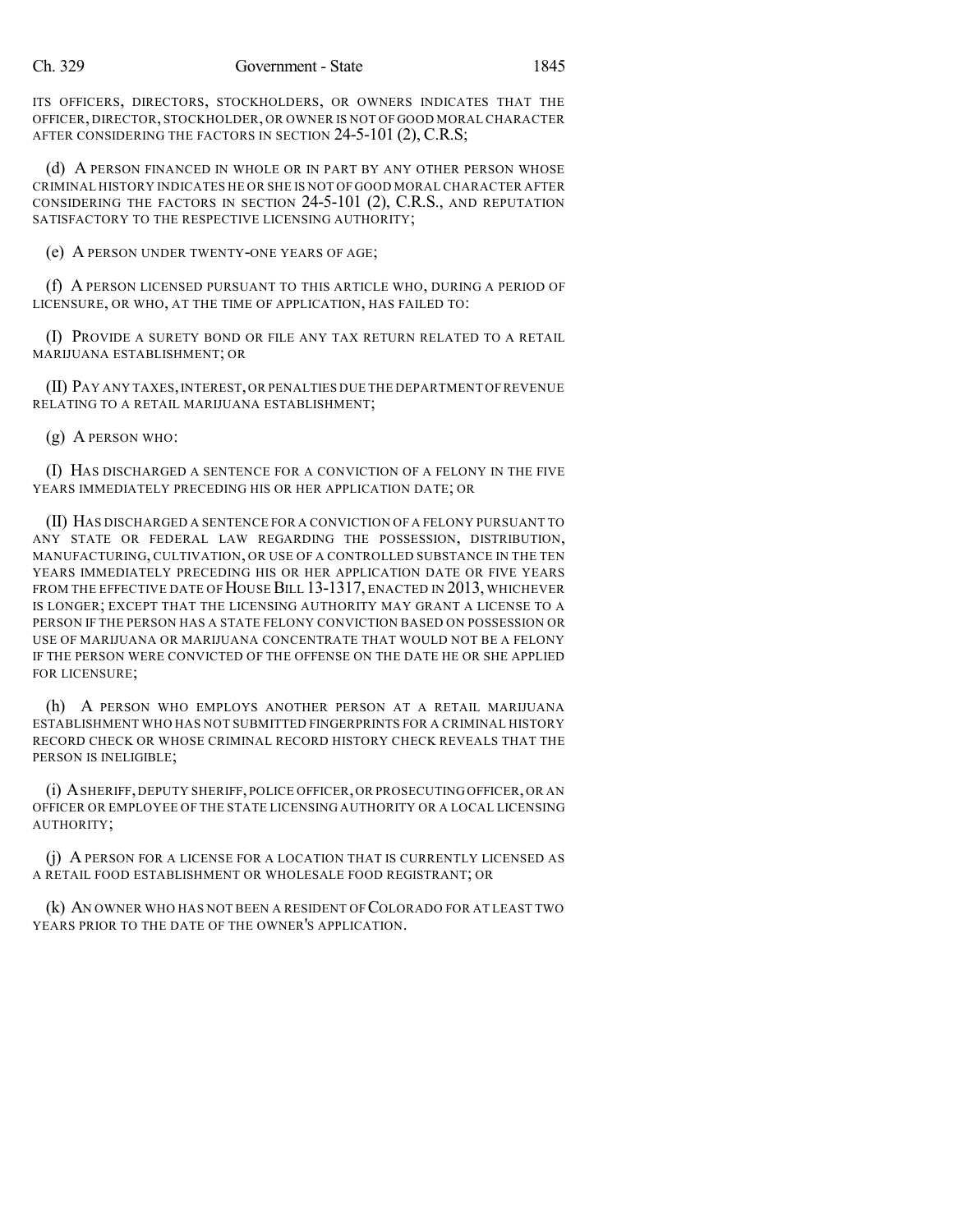1846 Government - State Ch. 329

(2) (a) IN INVESTIGATING THE QUALIFICATIONS OF AN APPLICANT OR A LICENSEE, THE STATE AND LOCAL LICENSING AUTHORITIES MAY HAVE ACCESS TO CRIMINAL HISTORY RECORD INFORMATION FURNISHED BY A CRIMINAL JUSTICE AGENCY SUBJECT TO ANY RESTRICTIONS IMPOSED BY SUCH AGENCY. IN THE EVENT THE STATE OR LOCAL LICENSING AUTHORITY CONSIDERS THE APPLICANT'S CRIMINAL HISTORY RECORD, THE STATE OR LOCAL LICENSING AUTHORITY SHALL ALSO CONSIDER ANY INFORMATION PROVIDED BY THE APPLICANT REGARDING SUCH CRIMINAL HISTORY RECORD, INCLUDING BUT NOT LIMITED TO EVIDENCE OF REHABILITATION, CHARACTER REFERENCES, AND EDUCATIONAL ACHIEVEMENTS, ESPECIALLY THOSE ITEMS PERTAINING TO THE TIME BETWEEN THE APPLICANT'S LAST CRIMINAL CONVICTION AND THE CONSIDERATION OF THE APPLICATION FOR A STATE LICENSE.

(b) AS USED IN PARAGRAPH (a) OF THIS SUBSECTION (2), "CRIMINAL JUSTICE AGENCY" MEANS ANY FEDERAL, STATE, OR MUNICIPAL COURT OR ANY GOVERNMENTAL AGENCY OR SUBUNIT OF SUCH AGENCY THAT ADMINISTERS CRIMINAL JUSTICE PURSUANT TO A STATUTE OR EXECUTIVE ORDER AND THAT ALLOCATES A SUBSTANTIAL PART OF ITS ANNUAL BUDGET TO THE ADMINISTRATION OF CRIMINAL JUSTICE.

(c) AT THE TIME OF FILING AN APPLICATION FOR ISSUANCE OF A STATE RETAIL MARIJUANA ESTABLISHMENT LICENSE, AN APPLICANT SHALL SUBMIT A SET OF HIS OR HER FINGERPRINTS AND FILE PERSONAL HISTORY INFORMATION CONCERNING THE APPLICANT'S QUALIFICATIONS FOR A STATE LICENSE ON FORMS PREPARED BY THE STATE LICENSING AUTHORITY.THE STATE LICENSINGAUTHORITY SHALL SUBMIT THE FINGERPRINTS AND THE LOCAL JURISDICTION MAY FORWARD FINGERPRINTS TO THE COLORADO BUREAU OF INVESTIGATION FOR THE PURPOSE OF CONDUCTING FINGERPRINT-BASED CRIMINAL HISTORY RECORD CHECKS.THECOLORADO BUREAU OF INVESTIGATION SHALL FORWARD THE FINGERPRINTS TO THE FEDERAL BUREAU OF INVESTIGATION FOR THE PURPOSE OF CONDUCTING FINGERPRINT-BASED CRIMINAL HISTORY RECORD CHECKS. THE STATE LICENSING AUTHORITY MAY ACQUIRE A NAME-BASED CRIMINAL HISTORY RECORD CHECK FOR AN APPLICANT OR A LICENSE HOLDER WHO HAS TWICE SUBMITTED TO A FINGERPRINT-BASED CRIMINAL HISTORY RECORD CHECK AND WHOSE FINGERPRINTS ARE UNCLASSIFIABLE. AN APPLICANT WHO HAS PREVIOUSLY SUBMITTED FINGERPRINTS FOR STATE LICENSING PURPOSES MAY REQUEST THAT THE FINGERPRINTS ON FILE BE USED. THE STATE LICENSING AUTHORITY SHALL USE THE INFORMATION RESULTINGFROM THE FINGERPRINT-BASED CRIMINAL HISTORY RECORD CHECK TO INVESTIGATE AND DETERMINE WHETHER AN APPLICANT IS QUALIFIED TO HOLD A STATE LICENSE PURSUANT TO THIS ARTICLE. THE STATE OR LOCAL LICENSING AUTHORITY MAY VERIFY ANY OF THE INFORMATION AN APPLICANT IS REQUIRED TO SUBMIT.

**12-43.4-307. Restrictions for applications for new licenses.** (1) THE STATE LICENSING AUTHORITY SHALL NOT APPROVE AN APPLICATION FOR THE ISSUANCE OF A STATE LICENSE PURSUANT TO THIS ARTICLE:

(a) IF THE APPLICATION FOR THE LICENSE CONCERNS A PARTICULAR LOCATION THAT IS THE SAME AS OR WITHIN ONE THOUSAND FEET OF A LOCATION FOR WHICH, WITHIN THE TWO YEARS IMMEDIATELY PRECEDING THE DATE OF THE APPLICATION, THE STATE LICENSING AUTHORITY DENIED AN APPLICATION FOR THE SAME CLASS OF LICENSE DUE TO THE NATURE OF THE USE OR OTHER CONCERN RELATED TO THE LOCATION; OR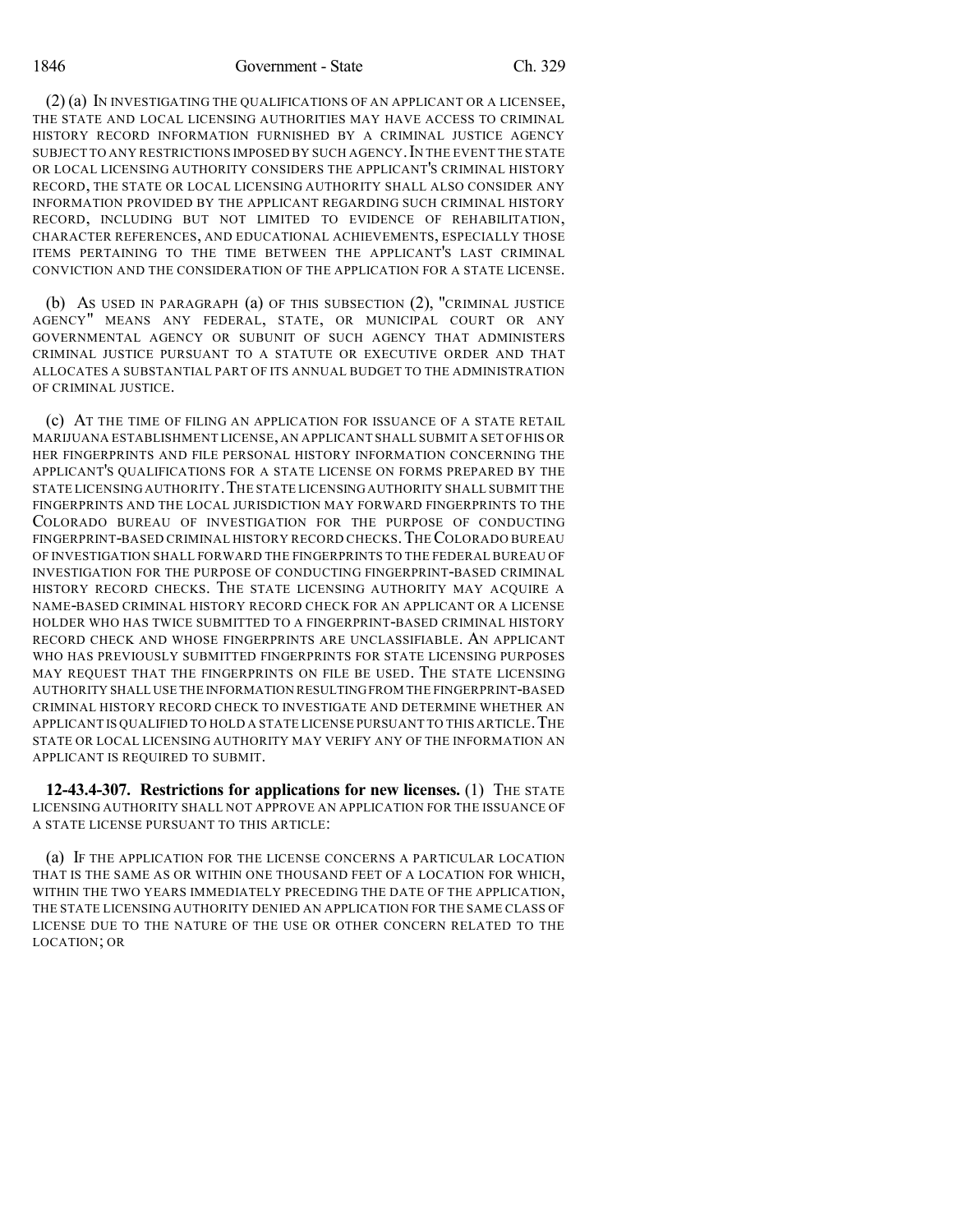(b) UNTIL IT IS ESTABLISHED THAT THE APPLICANT IS, OR WILL BE, ENTITLED TO POSSESSION OF THE PREMISES FOR WHICH APPLICATION IS MADE UNDER A LEASE, RENTAL AGREEMENT, OR OTHER ARRANGEMENT FOR POSSESSION OF THE PREMISES OR BY VIRTUE OF OWNERSHIP OF THE PREMISES.

**12-43.4-308. Transfer of ownership.** (1) A STATE LICENSE GRANTED UNDER THE PROVISIONS OF THIS ARTICLE IS NOT TRANSFERABLE EXCEPT AS PROVIDED IN THIS SECTION, BUT THIS SECTION DOES NOT PREVENT A CHANGE OF LOCATION AS PROVIDED IN SECTION 12-43.4-310 (12).

(2) FOR A TRANSFER OF OWNERSHIP, A LICENSE HOLDER SHALL APPLY TO THE STATE LICENSING AUTHORITY ON FORMS PREPARED AND FURNISHED BY THE STATE LICENSING AUTHORITY. UPON RECEIPT OF AN APPLICATION FOR TRANSFER OF OWNERSHIP,THE STATE LICENSING AUTHORITY SHALL,WITHIN SEVEN DAYS,SUBMIT A COPY OF THE APPLICATION TO THE LOCAL JURISDICTION TO DETERMINE WHETHER THE TRANSFER COMPLIES WITH LOCAL RESTRICTION ON TRANSFER OF OWNERSHIP. IN DETERMINING WHETHER TO PERMIT A TRANSFER OF OWNERSHIP, THE STATE LICENSING AUTHORITY SHALL CONSIDER ONLY THE REQUIREMENTS OF THIS ARTICLE, ANY RULES PROMULGATED BY THE STATE LICENSING AUTHORITY, AND ANY OTHER LOCAL RESTRICTIONS. THE LOCAL JURISDICTION MAY HOLD A HEARING ON THE APPLICATION FOR TRANSFER OF OWNERSHIP. THE LOCAL JURISDICTION SHALL NOT HOLD A HEARINGPURSUANT TO THIS SUBSECTION (2)UNTIL THE LOCAL JURISDICTION HAS POSTED A NOTICE OF HEARING IN THE MANNER DESCRIBED IN SECTION 12-43.4-302 (1) ON THE LICENSED PREMISES FOR A PERIOD OF TEN DAYS AND HAS PROVIDED NOTICE OF THE HEARING TO THE APPLICANT AT LEAST TEN DAYS PRIOR TO THE HEARING. ANY TRANSFER OF OWNERSHIP HEARING BY THE STATE LICENSING AUTHORITY SHALL BE HELD IN COMPLIANCE WITH THE REQUIREMENTS SPECIFIED IN SECTION 12-43.4-304.

**12-43.4-309. Licensing in general.**(1) LOCAL JURISDICTIONS ARE AUTHORIZED TO ADOPT AND ENFORCE REGULATIONS FOR RETAIL MARIJUANA ESTABLISHMENTS THAT ARE AT LEAST AS RESTRICTIVE AS THE PROVISIONS OF THIS ARTICLE AND ANY RULE PROMULGATED PURSUANT TO THIS ARTICLE.

(2) A RETAIL MARIJUANA ESTABLISHMENT MAY NOT OPERATE UNTIL IT IS LICENSED BY THE STATE LICENSING AUTHORITY PURSUANT TO THIS ARTICLE AND APPROVED BY THE LOCAL JURISDICTION.IFAN APPLICATION IS DENIED BY THE LOCAL LICENSING AUTHORITY, THE STATE LICENSING AUTHORITY SHALL REVOKE THE STATE-ISSUED LICENSE. IN CONNECTION WITH A LICENSE, THE APPLICANT SHALL PROVIDE A COMPLETE AND ACCURATE APPLICATION AS REQUIRED BY THE STATE LICENSING AUTHORITY.

(3) A RETAIL MARIJUANA ESTABLISHMENT SHALL NOTIFY THE STATE LICENSING AUTHORITY IN WRITING OF THE NAME, ADDRESS, AND DATE OF BIRTH OF AN OWNER, OFFICER, OR MANAGER BEFORE THE NEW OWNER, OFFICER, OR MANAGER BEGINS MANAGING, OWNING, OR ASSOCIATING WITH THE OPERATION. THE OWNER, OFFICER, MANAGER, OR EMPLOYEE MUST PASS A FINGERPRINT-BASED CRIMINAL HISTORY RECORD CHECK AS REQUIRED BY THE STATE LICENSING AUTHORITY AND OBTAIN THE REQUIRED IDENTIFICATION PRIOR TO BEING ASSOCIATED WITH, MANAGING, OWNING, OR WORKING AT THE OPERATION.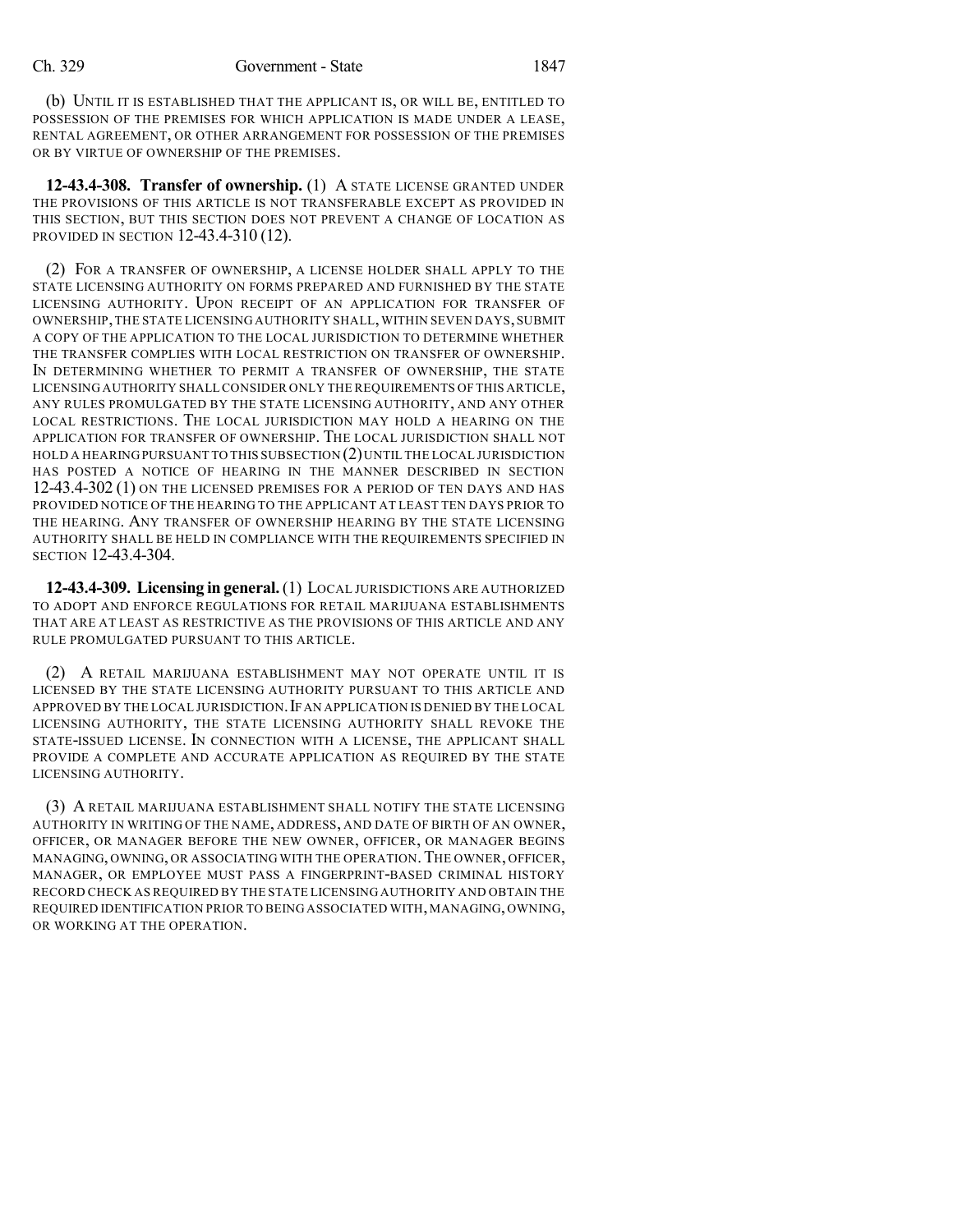(4) A RETAIL MARIJUANA ESTABLISHMENT SHALL NOT ACQUIRE, POSSESS, CULTIVATE,DELIVER,TRANSFER,TRANSPORT,SUPPLY,OR DISPENSE MARIJUANA FOR ANY PURPOSE EXCEPT AS AUTHORIZED BY SECTION 16 OF ARTICLE XVIII OF THE STATE CONSTITUTION AND THIS ARTICLE.

(5) ALL OFFICERS, MANAGERS, AND EMPLOYEES OF A RETAIL MARIJUANA ESTABLISHMENT SHALL BE RESIDENTS OF COLORADO UPON THE DATE OF THEIR LICENSE APPLICATION. AN OWNER SHALL MEET THE RESIDENCY REQUIREMENTS IN SECTION 12-43.4-306 (1) (k). ALL LICENSES GRANTED PURSUANT TO THIS ARTICLE ARE VALID FOR A PERIOD OF ONE YEAR AFTER THE DATE OF ISSUANCE UNLESS REVOKED OR SUSPENDED PURSUANT TO THIS ARTICLE OR THE RULES PROMULGATED PURSUANT TO THIS ARTICLE.

(6) BEFORE GRANTING A STATE LICENSE, THE STATE LICENSING AUTHORITY MAY CONSIDER, EXCEPT WHEN THIS ARTICLE SPECIFICALLY PROVIDES OTHERWISE, THE REQUIREMENTS OF THIS ARTICLE AND ANY RULES PROMULGATED PURSUANT TO THIS ARTICLE,AND ALL OTHER REASONABLE RESTRICTIONS THAT ARE OR MAY BE PLACED UPON THE LICENSEE BY THE LICENSING AUTHORITY.

(7)(a) EACH LICENSE ISSUED UNDER THIS ARTICLE IS SEPARATE AND DISTINCT.IT IS UNLAWFUL FOR A PERSON TO EXERCISE ANY OF THE PRIVILEGES GRANTED UNDER A LICENSE OTHER THAN THE LICENSE THAT THE PERSON HOLDS OR FOR A LICENSEE TO ALLOW ANY OTHER PERSON TO EXERCISE THE PRIVILEGES GRANTED UNDER THE LICENSEE'S LICENSE. A SEPARATE LICENSE SHALL BE REQUIRED FOR EACH SPECIFIC BUSINESS OR BUSINESS ENTITY AND EACH GEOGRAPHICAL LOCATION.

(b) AT ALL TIMES, A LICENSEE SHALL POSSESS AND MAINTAIN POSSESSION OF THE PREMISES FOR WHICH THE LICENSE IS ISSUED BY OWNERSHIP, LEASE, RENTAL, OR OTHER ARRANGEMENT FOR POSSESSION OF THE PREMISES.

(8) THE LICENSES ISSUED PURSUANT TO THIS ARTICLE MUST SPECIFY THE DATE OF ISSUANCE, THE PERIOD OF LICENSURE, THE NAME OF THE LICENSEE, AND THE PREMISES LICENSED. THE LICENSEE SHALL CONSPICUOUSLY PLACE THE LICENSE AT ALL TIMES ON THE LICENSED PREMISES.

(9) IN COMPUTING ANY TIME PRESCRIBED BY THIS ARTICLE, THE DAY OF THE ACT, EVENT, OR DEFAULT FROM WHICH THE DESIGNATED TIME BEGINS TO RUN IS NOT INCLUDED. SATURDAYS, SUNDAYS, AND LEGAL HOLIDAYS ARE COUNTED AS ANY OTHER DAY.

(10) A LICENSEE SHALL REPORT EACH TRANSFER OR CHANGE OF FINANCIAL INTEREST IN THE LICENSE TO THE STATE AND LOCAL LICENSING AUTHORITIES AND RECEIVE APPROVAL PRIOR TO ANY TRANSFER OR CHANGE PURSUANT TO SECTION 12-43.4-308. A REPORT IS REQUIRED FOR TRANSFERS OF CAPITAL STOCK OF ANY CORPORATION REGARDLESS OF SIZE.

(11) EACH LICENSEE SHALL MANAGE THE LICENSED PREMISES HIMSELF OR HERSELF OR EMPLOY A SEPARATE AND DISTINCT MANAGER ON THE PREMISES AND SHALL REPORT THE NAME OF THE MANAGER TO THE STATE AND LOCAL LICENSING AUTHORITIES. THE LICENSEE SHALL REPORT ANY CHANGE IN MANAGER TO THE STATE AND LOCAL LICENSING AUTHORITIES WITHIN SEVEN DAYS AFTER THE CHANGE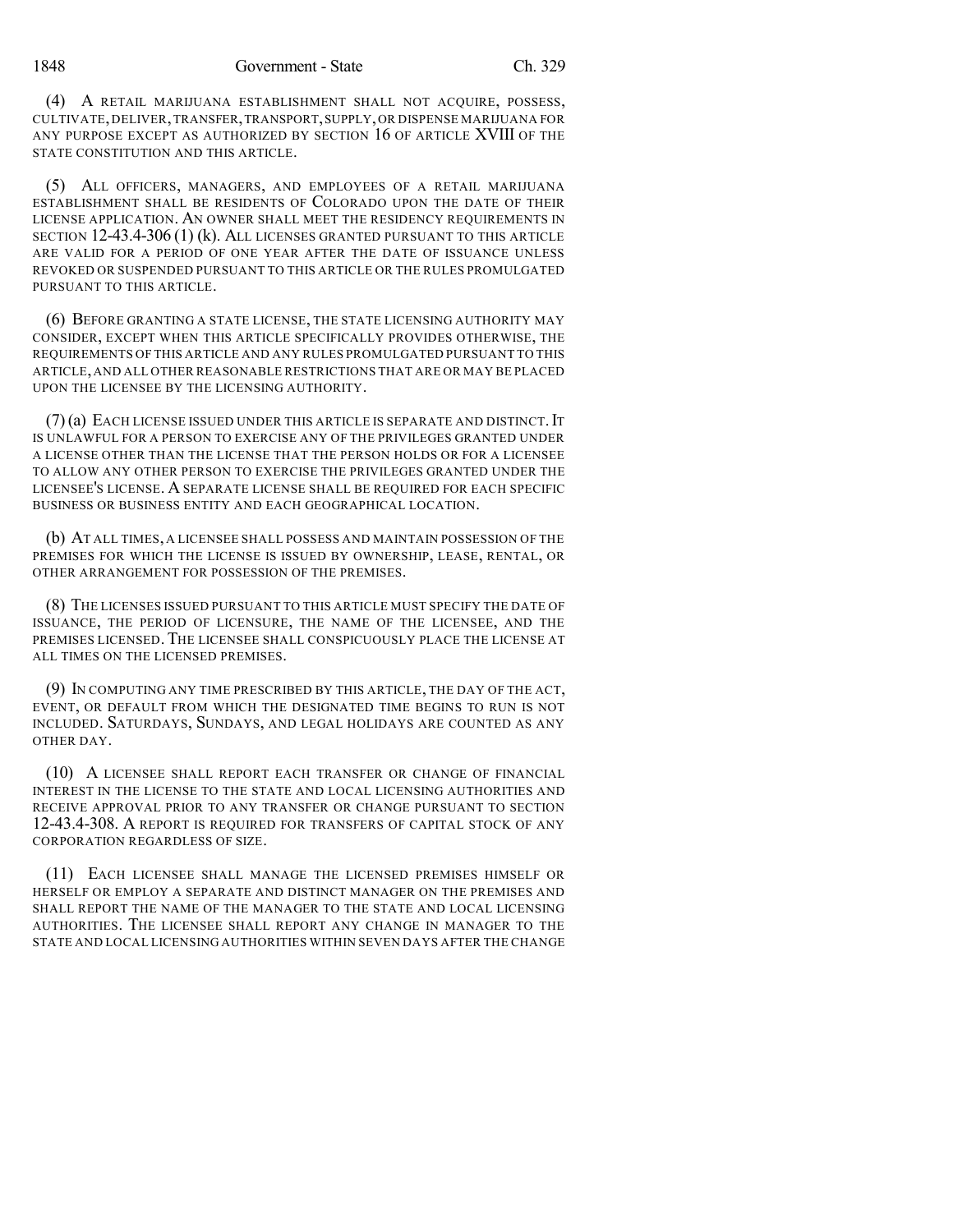PURSUANT TO SECTION 12-43.4-308.

(12)(a) ALICENSEE MAY MOVE THE PERMANENT LOCATION TO ANY OTHER PLACE IN COLORADO ONCE PERMISSION TO DO SO IS GRANTED BY THE STATE AND LOCAL JURISDICTION PROVIDED FOR IN THIS ARTICLE. UPON RECEIPT OF AN APPLICATION FOR CHANGE OF LOCATION, THE STATE LICENSING AUTHORITY SHALL, WITHIN SEVEN DAYS, SUBMIT A COPY OF THE APPLICATION TO THE LOCAL JURISDICTION TO DETERMINE WHETHER THE TRANSFER COMPLIES WITH ALL LOCAL RESTRICTIONS ON CHANGE OF LOCATION.

(b) IN PERMITTING A CHANGE OF LOCATION, THE LOCAL JURISDICTION SHALL CONSIDER ALL REASONABLE RESTRICTIONS THAT ARE OR MAY BE PLACED UPON THE NEW LOCATION BY THE GOVERNING BOARD OF THE MUNICIPALITY, CITY AND COUNTY, OR COUNTY, AND ANY SUCH CHANGE IN LOCATION SHALL BE IN ACCORDANCE WITH ALLREQUIREMENTS OF THIS ARTICLE AND RULES PROMULGATED PURSUANT TO THIS ARTICLE.

**12-43.4-310. License renewal.** (1) NINETY DAYS PRIOR TO THE EXPIRATION DATE OF AN EXISTING LICENSE,THE STATE LICENSING AUTHORITY SHALL NOTIFY THE LICENSEE OF THE EXPIRATION DATE BY FIRST CLASS MAIL AT THE LICENSEE'S ADDRESS OF RECORD WITH THE STATE LICENSING AUTHORITY. A LICENSEE MAY APPLY FOR THE RENEWAL OF AN EXISTING LICENSE TO THE STATE LICENSING AUTHORITY NOT LESS THAN THIRTY DAYS PRIOR TO THE DATE OF EXPIRATION. UPON RECEIPT OF AN APPLICATION FOR RENEWAL OF AN EXISTING LICENSE AND ANY APPLICABLE FEES, THE STATE LICENSING AUTHORITY SHALL, WITHIN SEVEN DAYS, SUBMIT A COPY OF THE APPLICATION TO THE LOCAL JURISDICTION TO DETERMINE WHETHER THE APPLICATION COMPLIES WITH ALL LOCAL RESTRICTIONS ON RENEWAL OFLICENSES.THE STATE LICENSING AUTHORITY SHALL NOT ACCEPT AN APPLICATION FOR RENEWAL OF A LICENSE AFTER THE DATE OF EXPIRATION, EXCEPT AS PROVIDED IN SUBSECTION (2)OF THIS SECTION.THE STATE LICENSING AUTHORITY MAY EXTEND THE EXPIRATION DATE OF THE LICENSE AND ACCEPT A LATE APPLICATION FOR RENEWAL OF A LICENSE PROVIDED THAT THE APPLICANT HAS FILED A TIMELY RENEWAL APPLICATION WITH THE LOCAL LICENSING AUTHORITY. THE STATE OR THE LOCAL LICENSING AUTHORITY, IN ITS DISCRETION, SUBJECT TO THE REQUIREMENTS OF THIS SUBSECTION (1) AND SUBSECTION (2) OF THIS SECTION AND BASED UPON REASONABLE GROUNDS, MAY WAIVE THE THIRTY-DAY TIME REQUIREMENTS SET FORTH IN THIS SUBSECTION  $(1)$ .

 $(2)$  (a) NOTWITHSTANDING THE PROVISIONS OF SUBSECTION  $(1)$  OF THIS SECTION, A LICENSEE WHOSE LICENSE HAS BEEN EXPIRED FOR NOT MORE THAN NINETY DAYS MAY FILE A LATE RENEWAL APPLICATION UPON THE PAYMENT OF A NONREFUNDABLE LATE APPLICATION FEE OF FIVE HUNDRED DOLLARS TO THE STATE LICENSING AUTHORITY. A LICENSEE WHO FILES A LATE RENEWAL APPLICATION AND PAYS THE REQUISITE FEES MAY CONTINUE TO OPERATE UNTIL THE STATE LICENSINGAUTHORITY TAKES FINAL ACTION TO APPROVE OR DENY THE LICENSEE'S LATE RENEWAL APPLICATION UNLESS THE STATE LICENSING AUTHORITY SUMMARILY SUSPENDS THE LICENSE PURSUANT TO ARTICLE 4 OF TITLE 24, C.R.S., THIS ARTICLE, AND RULES PROMULGATED PURSUANT TO THIS ARTICLE.

(b) THE STATE LICENSING AUTHORITY MAY ADMINISTRATIVELY CONTINUE THE LICENSE AND ACCEPT A LATER APPLICATION FOR RENEWAL OF A LICENSE AT THE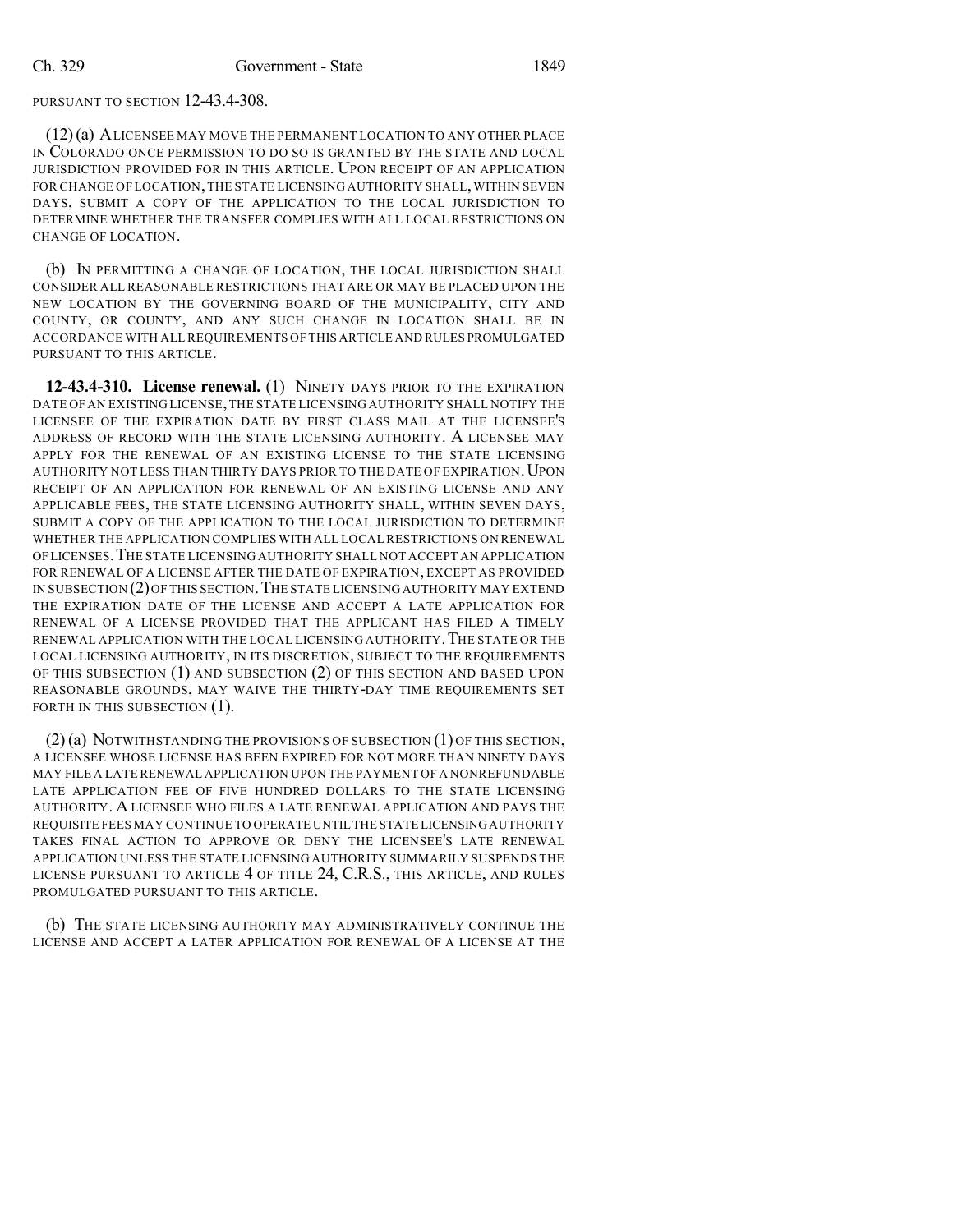DISCRETION OF THE STATE LICENSING AUTHORITY.

(c) NOTWITHSTANDING THE AMOUNT SPECIFIED FOR THE LATE APPLICATION FEE IN PARAGRAPH (a) OF THIS SUBSECTION (2), THE STATE LICENSING AUTHORITY BY RULE OR AS OTHERWISE PROVIDED BY LAW MAY REDUCE THE AMOUNT OF THE FEE IF NECESSARY PURSUANT TO SECTION 24-75-402 (3), C.R.S., BY REDUCING THE UNCOMMITTED RESERVES OF THE FUND TO WHICH ALL OR ANY PORTION OF THE FEE IS CREDITED. AFTER THE UNCOMMITTED RESERVES OF THE FUND ARE SUFFICIENTLY REDUCED, THE STATE LICENSING AUTHORITY BY RULE OR AS OTHERWISE PROVIDED BY LAWMAY INCREASE THE AMOUNT OF THE FEE AS PROVIDED IN SECTION 24-75-402 (4), C.R.S.

**12-43.4-311. Inactive licenses.** THE STATE LICENSING AUTHORITY, IN ITS DISCRETION, MAY REVOKE OR ELECT NOT TO RENEW ANY LICENSE IF IT DETERMINES THAT THE LICENSED PREMISES HAVE BEEN INACTIVE,WITHOUT GOOD CAUSE, FOR AT LEAST ONE YEAR.

**12-43.4-312. Unlawful financial assistance.** (1) THE STATE LICENSING AUTHORITY SHALL REQUIRE A COMPLETE DISCLOSURE OF ALL PERSONS HAVING A DIRECT OR INDIRECT FINANCIAL INTEREST, AND THE EXTENT OF SUCH INTEREST, IN EACH LICENSE ISSUED UNDER THIS ARTICLE.

(2) THIS SECTION IS INTENDED TO PROHIBIT AND PREVENT THE CONTROL OF THE OUTLETS FOR THE SALE OF RETAIL MARIJUANA OR RETAIL MARIJUANA PRODUCTS BY A PERSON OR PARTY OTHER THAN THE PERSONS LICENSED PURSUANT TO THE PROVISIONS OF THIS ARTICLE.

## PART 4 LICENSE TYPES

**12-43.4-401. Classes of licenses.** (1) FOR THE PURPOSE OF REGULATING THE CULTIVATION, MANUFACTURE, DISTRIBUTION, SALE, AND TESTING OF RETAIL MARIJUANA AND RETAIL MARIJUANA PRODUCTS, THE STATE LICENSING AUTHORITY IN ITS DISCRETION,UPON RECEIPT OFAN APPLICATION IN THE PRESCRIBED FORM,MAY ISSUE AND GRANT TO THE APPLICANT A LICENSE FROM ANY OF THE FOLLOWING CLASSES, SUBJECT TO THE PROVISIONS AND RESTRICTIONS PROVIDED BY THIS ARTICLE:

(a) RETAIL MARIJUANA STORE LICENSE;

(b) RETAIL MARIJUANA CULTIVATION FACILITY LICENSE;

(c) RETAIL MARIJUANA PRODUCTS MANUFACTURING LICENSE;

(d) RETAIL MARIJUANA TESTING FACILITY LICENSE; AND

(e) OCCUPATIONAL LICENSES AND REGISTRATIONS FOR OWNERS, MANAGERS, OPERATORS,EMPLOYEES,CONTRACTORS,AND OTHER SUPPORT STAFF EMPLOYED BY, WORKING IN, OR HAVING ACCESS TO RESTRICTED AREAS OF THE LICENSED PREMISES, AS DETERMINED BY THE STATE LICENSING AUTHORITY. THE STATE LICENSING AUTHORITY MAY TAKE ANY ACTION WITH RESPECT TO A REGISTRATION PURSUANT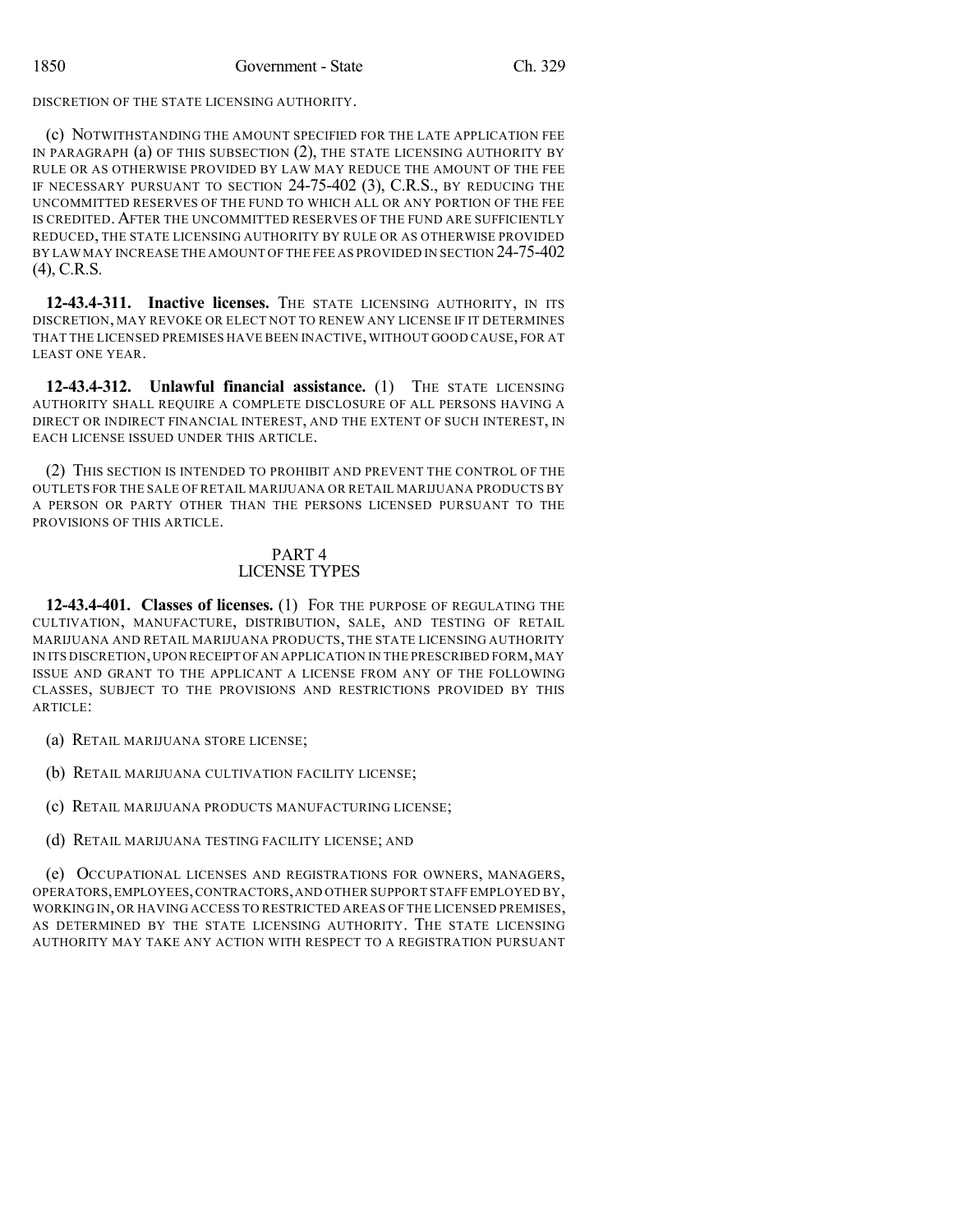TO THIS ARTICLE AS IT MAY WITH RESPECT TO A LICENSE PURSUANT TO THIS ARTICLE, IN ACCORDANCE WITH THE PROCEDURES ESTABLISHED PURSUANT TO THIS ARTICLE.

(2) (a) A PERSON MAY OPERATE A LICENSED MEDICAL MARIJUANA CENTER, AN OPTIONAL CULTIVATION FACILITY, A MEDICAL MARIJUANA-INFUSED PRODUCTS MANUFACTURING FACILITY, AND ANY RETAIL MARIJUANA ESTABLISHMENT AT THE SAME LOCATION IF THE LOCAL JURISDICTION PERMITS A DUAL OPERATION.

(b) (I) EXCEPT AS PROVIDED IN SUBPARAGRAPH (II) OF THIS PARAGRAPH (b), A DUAL MEDICAL MARIJUANA CENTER AND RETAIL MARIJUANA STORE SHALL MAINTAIN SEPARATE LICENSED PREMISES, INCLUDING ENTRANCES AND EXITS, INVENTORY, POINT OF SALE OPERATIONS, AND RECORD KEEPING.

(II) FOR A DUAL MEDICAL MARIJUANA CENTER AND A RETAIL MARIJUANA STORE THAT ONLY SELLS MEDICAL MARIJUANA TO PERSONS TWENTY-ONE YEARS OF AGE OR OLDER, THE STATE LICENSING AUTHORITY MUST ADOPT RULES CONCERNING THE LICENSED PREMISES INCLUDING BUT NOT LIMITED TO WHETHER TO ALLOW SINGLE ENTRANCES AND EXITS AND VIRTUAL SEPARATION OF INVENTORY.

(c) A DUAL CULTIVATION BUSINESS OPERATION SHALL MAINTAIN EITHER PHYSICAL OR VIRTUAL SEPARATION OF THE TWO FACILITIES AND THE PLANTS AND INVENTORY OF THE TWO FACILITIES.

(3) ALL PERSONS LICENSED PURSUANT TO THIS ARTICLE SHALL COLLECT SALES TAX ON ALL RETAIL SALES MADE AT A RETAIL MARIJUANA STORE.

**12-43.4-402. Retail marijuana store license.** (1) (a) A RETAIL MARIJUANA STORE LICENSE SHALL BE ISSUED ONLY TO A PERSON SELLING RETAIL MARIJUANA OR RETAIL MARIJUANA PRODUCTS PURSUANT TO THE TERMS AND CONDITIONS OF THIS ARTICLE.

(b) ARETAIL MARIJUANA STORE MAY CULTIVATE ITS OWN RETAIL MARIJUANA IF IT OBTAINS A RETAIL MARIJUANA CULTIVATION FACILITY LICENSE OR IT MAY PURCHASE RETAIL MARIJUANA FROM A LICENSED RETAIL MARIJUANA CULTIVATION FACILITY.

(c) (I) NOTWITHSTANDING THE PROVISIONS OF PARAGRAPH (b) OF THIS SUBSECTION (1), ON AND BEFORE SEPTEMBER 30,2014, A RETAIL MARIJUANA STORE LICENSEE SHALL ONLY SELL RETAIL MARIJUANA GROWN IN ITS RETAIL MARIJUANA CULTIVATION FACILITY LICENSED PURSUANT TO SECTION 12-43.4-403.

(II) NOTWITHSTANDING THE REQUIREMENTS OF PARAGRAPH (b) OF THIS SUBSECTION  $(1)$  OR SUBPARAGRAPH  $(I)$  OF THIS PARAGRAPH  $(c)$  TO THE CONTRARY, A RETAIL MARIJUANA STORE MAY PURCHASE NOT MORE THAN THIRTY PERCENT OF ITS TOTAL ON-HAND INVENTORY OF RETAIL MARIJUANA FROM ANOTHER LICENSED RETAIL MARIJUANA ESTABLISHMENT NOT OWNED BY THE RETAIL MARIJUANA STORE. A RETAIL MARIJUANA STORE OR ANOTHER RETAIL MARIJUANA CULTIVATION FACILITY MAY SELL NO MORE THAN THIRTY PERCENT OF ITS TOTAL ON-HAND INVENTORY TO ANOTHER COLORADO LICENSED RETAIL MARIJUANA ESTABLISHMENT. NOTWITHSTANDING THE PROVISIONS OF THIS SUBPARAGRAPH (II), THE DIRECTOR OF THE STATE LICENSING AUTHORITY MAY GRANT A TEMPORARY WAIVER: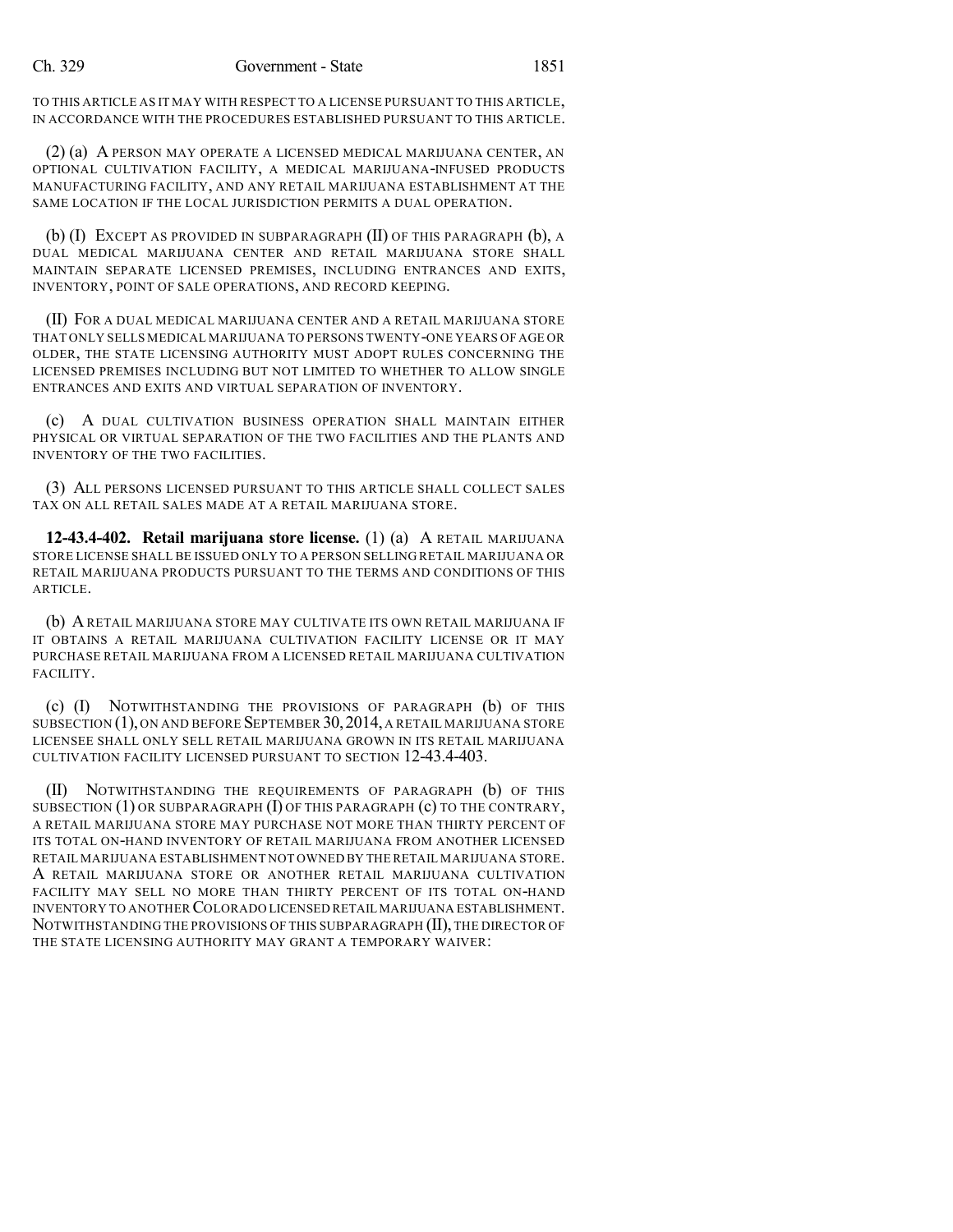(A) TO A RETAIL MARIJUANA STORE OR APPLICANT IF THE RETAIL MARIJUANA STORE OR APPLICANT SUFFERS A CATASTROPHIC EVENT RELATED TO ITS INVENTORY; OR

(B) TO A NEW RETAIL MARIJUANA STORE LICENSEE FOR A PERIOD NOT TO EXCEED NINETY DAYS SO THE NEW LICENSEE CAN CULTIVATE THE NECESSARY RETAIL MARIJUANA TO COMPLY WITH THIS PARAGRAPH (c).

(III) THIS PARAGRAPH (c) IS REPEALED, EFFECTIVE JANUARY 1, 2015.

(d) A RETAIL MARIJUANA STORE SHALL NOT ACCEPT ANY RETAIL MARIJUANA PURCHASED FROM A RETAIL MARIJUANA CULTIVATION FACILITY UNLESS THE RETAIL MARIJUANA STORE IS PROVIDED WITH EVIDENCE THAT ANY APPLICABLE EXCISE TAX DUE, PURSUANT TO ARTICLE 28.8 OF TITLE 39, C.R.S., WAS PAID.

(e) THE RETAIL MARIJUANA STORE SHALL TRACK ALL OF ITS RETAIL MARIJUANA AND RETAIL MARIJUANA PRODUCTS FROM THE POINT THAT THEY ARE TRANSFERRED FROM A RETAIL MARIJUANA CULTIVATION FACILITY OR RETAIL MARIJUANA PRODUCTS MANUFACTURER TO THE POINT OF SALE.

(2) (a) NOTWITHSTANDING THE PROVISIONS OF THIS SECTION, A RETAIL MARIJUANA STORE LICENSEE MAY ALSO SELL RETAIL MARIJUANA PRODUCTS THAT ARE PREPACKAGED AND LABELED AS REQUIRED BY RULES OF THE STATE LICENSING AUTHORITY PURSUANT TO SECTION 12-43.4-202.

(b) A RETAIL MARIJUANA STORE LICENSEE MAY TRANSACT WITH A RETAIL MARIJUANA PRODUCTS MANUFACTURING LICENSEE FOR THE PURCHASE OF RETAIL MARIJUANA PRODUCTS UPON A RETAIL MARIJUANA PRODUCTS MANUFACTURING LICENSEE'S LICENSED PREMISES OR A RETAIL MARIJUANA STORE'S LICENSED PREMISES.

(3)(a) ARETAIL MARIJUANA STORE MAY NOT SELL MORE THAN A QUARTER OF AN OUNCE OF RETAIL MARIJUANA AND NO MORE THAN A QUARTER OF AN OUNCE EQUIVALENT OF A RETAIL MARIJUANA PRODUCTS DURINGA SINGLE TRANSACTION TO A PERSON WHO DOES NOT HAVE A VALID IDENTIFICATION CARD SHOWING THAT THE PERSON IS A RESIDENT OF THE STATE OF COLORADO.

(b) PRIOR TO INITIATING A SALE,THE EMPLOYEE OF THE RETAIL MARIJUANA STORE MAKING THE SALE SHALL VERIFY THAT THE PURCHASER HAS A VALID IDENTIFICATION CARD SHOWING THE PURCHASER IS TWENTY-ONE YEARS OF AGE OR OLDER.IF A PERSON UNDER TWENTY-ONE YEARS OF AGE PRESENTS A FRAUDULENT PROOF OF AGE,ANY ACTION RELYING ON THE FRAUDULENT PROOF OF AGE SHALL NOT BE GROUNDS FOR THE REVOCATION OR SUSPENSION OF ANY LICENSE ISSUED UNDER THIS ARTICLE.

(4) ARETAIL MARIJUANA STORE MAY PROVIDE,EXCEPT AS REQUIRED BY SECTION 12-43.4-202 (3) (a) (IV), A SAMPLE OF ITS PRODUCTS TO A FACILITY THAT HAS A MARIJUANA TESTING FACILITY LICENSE FROM THE STATE LICENSING AUTHORITY FOR TESTING AND RESEARCH PURPOSES. A RETAIL MARIJUANA STORE SHALL MAINTAIN A RECORD OF WHAT WAS PROVIDED TO THE TESTING FACILITY, THE IDENTITY OF THE TESTING FACILITY, AND THE RESULTS OF THE TESTING.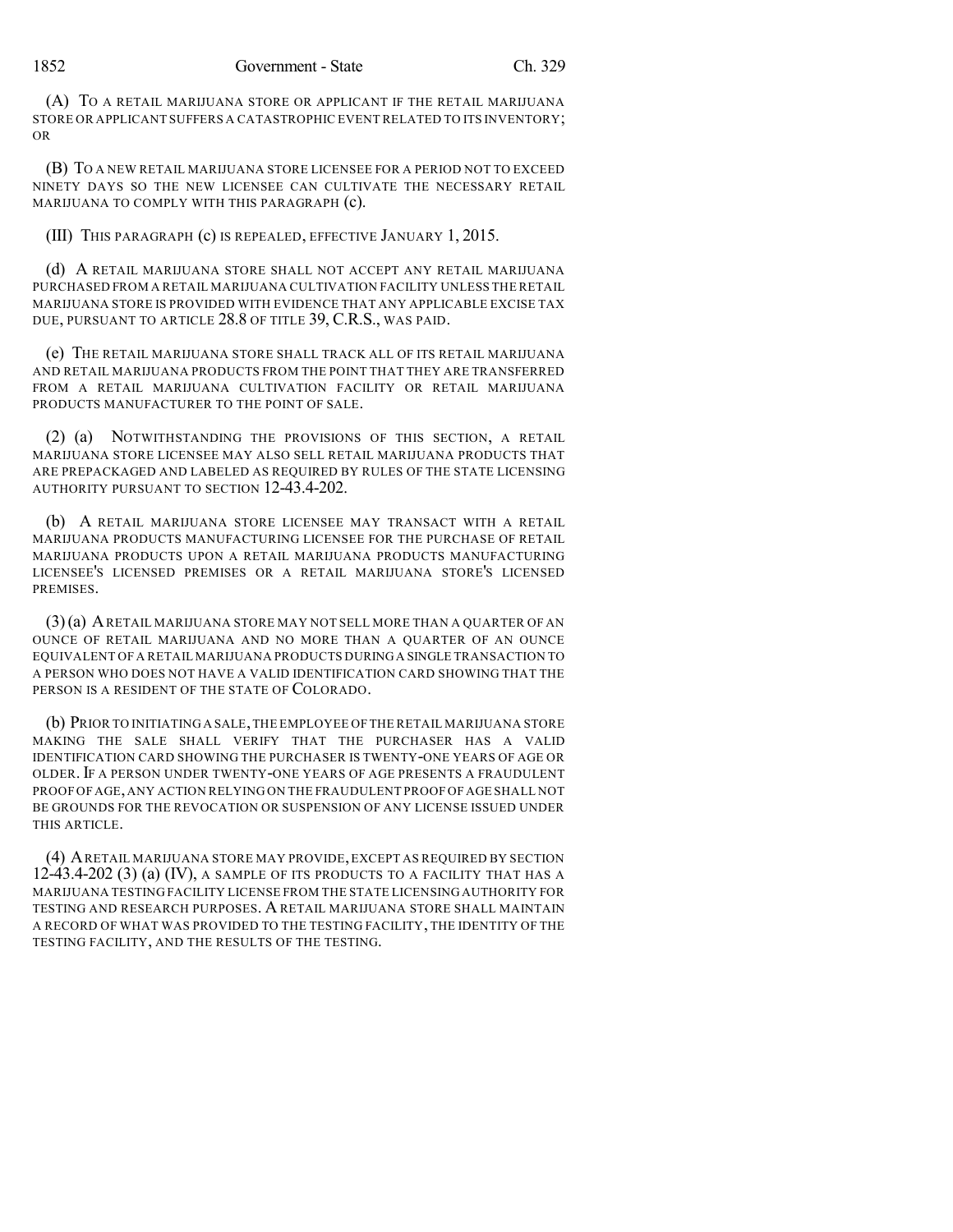#### Ch. 329 Government - State 1853

(5) ALL RETAIL MARIJUANA AND RETAIL MARIJUANA PRODUCTS SOLD AT A LICENSED RETAIL MARIJUANA STORE SHALL BE PACKAGED AND LABELED AS REQUIRED BY RULES OF THE STATE LICENSING AUTHORITY PURSUANT TO SECTION 12-43.4-202.

(6) ALICENSED RETAIL MARIJUANA STORE SHALL COMPLY WITH ALL PROVISIONS OF ARTICLE 34 OF TITLE 24, C.R.S., AS THE PROVISIONS RELATE TO PERSONS WITH DISABILITIES.

(7) (a) A LICENSED RETAIL MARIJUANA STORE MAY ONLY SELL RETAIL MARIJUANA, RETAIL MARIJUANA PRODUCTS, MARIJUANA ACCESSORIES, NONCONSUMABLE PRODUCTS SUCH AS APPAREL, AND MARIJUANA RELATED PRODUCTS SUCH AS CHILDPROOF PACKAGING CONTAINERS, BUT SHALL BE PROHIBITED FROM SELLING OR GIVING AWAY ANY CONSUMABLE PRODUCT, INCLUDING BUT NOT LIMITED TO CIGARETTES OR ALCOHOL, OR EDIBLE PRODUCT THAT DOES NOT CONTAIN MARIJUANA, INCLUDING BUT NOT LIMITED TO SODAS, CANDIES, OR BAKED GOODS.

(b) A LICENSED RETAIL MARIJUANA STORE MAY NOT SELL ANY RETAIL MARIJUANA OR RETAIL MARIJUANA PRODUCTS THAT CONTAIN NICOTINE OR ALCOHOL, IF THE SALE OF THE ALCOHOL WOULD REQUIRE A LICENSE PURSUANT TO ARTICLE 46 OR 47 OF THIS TITLE.

(c) A LICENSED RETAIL MARIJUANA STORE SHALL NOT SELL RETAIL MARIJUANA OR RETAIL MARIJUANA PRODUCTS OVER THE INTERNET NOR DELIVER RETAIL MARIJUANA OR RETAIL MARIJUANA PRODUCTS TO A PERSON NOT PHYSICALLY PRESENT IN THE RETAIL MARIJUANA STORE'S LICENSED PREMISES.

(8) THE PREMISES OF A LICENSED RETAIL MARIJUANA STORE IS THE ONLY PLACE WHERE AN AUTOMATIC DISPENSING MACHINE THAT CONTAINS RETAIL MARIJUANA OR RETAIL MARIJUANA PRODUCTS MAY BE LOCATED. IF A LICENSED RETAIL MARIJUANA STORE USES AN AUTOMATIC DISPENSING MACHINE THAT CONTAINS RETAIL MARIJUANA AND RETAIL MARIJUANA PRODUCTS, IT MUST COMPLY WITH THE REGULATIONS PROMULGATED BY THE STATE LICENSING AUTHORITY FOR ITS USE.

(9) RETAIL MARIJUANA OR RETAIL MARIJUANA PRODUCTS MAY NOT BE CONSUMED ON THE PREMISES OF A RETAIL MARIJUANA STORE.

(10) NOTWITHSTANDING ANY OTHER PROVISION OF STATE LAW, SALES OF RETAIL MARIJUANA AND RETAIL MARIJUANA PRODUCTS ARE NOT EXEMPT FROM STATE OR LOCAL SALES TAX.

**12-43.4-403. Retail marijuana cultivation facility license.** (1) A RETAIL MARIJUANA CULTIVATION FACILITY LICENSE MAY BE ISSUED ONLY TO A PERSON WHO CULTIVATES RETAIL MARIJUANA FOR SALE AND DISTRIBUTION TO LICENSED RETAIL MARIJUANA STORES,RETAIL MARIJUANA PRODUCTS MANUFACTURINGLICENSEES,OR OTHER RETAIL MARIJUANA CULTIVATION FACILITIES.

 $(2)$  (a) NOTWITHSTANDING THE PROVISIONS OF SUBSECTION  $(1)$  OF THIS SECTION, ON AND BEFORE SEPTEMBER 30,2014, A RETAIL MARIJUANA CULTIVATION FACILITY LICENSE MAY BE ISSUED ONLY TO A PERSON WHO HOLDS A RETAIL MARIJUANA STORE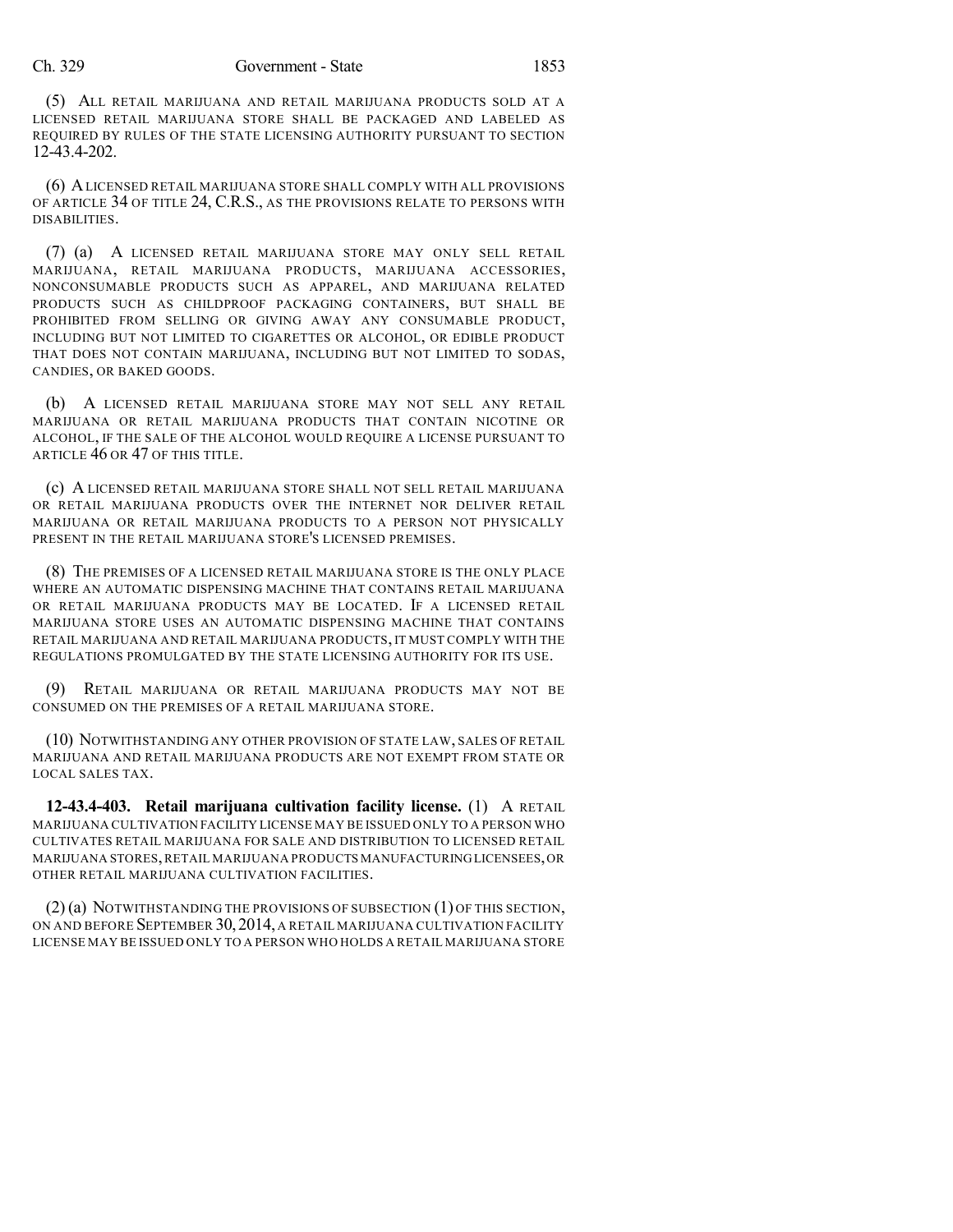1854 Government - State Ch. 329

LICENSE PURSUANT TO SECTION 12-43.4-402 OR A RETAIL MARIJUANA PRODUCTS MANUFACTURING LICENSE PURSUANT TO SECTION 12-43.3-404 AND WHO GROWS AND CULTIVATES RETAIL MARIJUANA AT AN ADDITIONAL LICENSED PREMISES CONTIGUOUS OR NOT CONTIGUOUS WITH THE LICENSED PREMISES OF THE PERSON'S RETAIL MARIJUANA STORE OR THE PERSON'S RETAIL MARIJUANA PRODUCTS MANUFACTURING FACILITY.

(b) ON AND BEFORE SEPTEMBER 30, 2014, A RETAIL MARIJUANA CULTIVATION FACILITY LICENSEE SHALL ONLY TRANSFER RETAIL MARIJUANA TO ITS RETAIL MARIJUANA STORE, RETAIL MARIJUANA PRODUCTS MANUFACTURER, OR ANOTHER OF ITS RETAIL MARIJUANA CULTIVATION FACILITIES.

(c) NOTWITHSTANDING THE PROVISIONS OF PARAGRAPH (b) OR (d) OF THIS SUBSECTION (2), A RETAIL MARIJUANA CULTIVATION FACILITY LICENSEE MAY SELL NO MORE THAN THIRTY PERCENT OF THE RETAIL MARIJUANA IT CULTIVATES TO ANOTHER RETAIL MARIJUANA CULTIVATION FACILITY OR TO A RETAIL MARIJUANA STORE OR RETAIL MARIJUANA PRODUCTS MANUFACTURER NOT OWNED BY THE OWNER OF THE RETAIL MARIJUANA CULTIVATION FACILITY.

(d) RETAIL MARIJUANA CULTIVATION FACILITY LICENSES MAY BE COMBINED IN A COMMON AREA SOLELY FOR THE PURPOSES OF GROWING AND CULTIVATING RETAIL MARIJUANA AND USED TO PROVIDE RETAIL MARIJUANA TO MORE THAN ONE LICENSED RETAIL MARIJUANA STORE OR LICENSED RETAIL MARIJUANA PRODUCTS MANUFACTURER SO LONG AS THE HOLDER OF THE RETAIL MARIJUANA CULTIVATION LICENSE IS ALSO A COMMON OWNER OF EACH LICENSED RETAIL MARIJUANA STORE OR LICENSED RETAIL MARIJUANA PRODUCTS MANUFACTURER TO WHICH RETAIL MARIJUANA IS PROVIDED.IN ACCORDANCE WITH PROMULGATED RULES RELATING TO PLANT AND PRODUCT TRACKING REQUIREMENTS, EACH RETAIL MARIJUANA CULTIVATION LICENSEE SHALL SUPPLY RETAIL MARIJUANA ONLY TO ITS ASSOCIATED LICENSED RETAIL MARIJUANA STORES OR LICENSED RETAIL MARIJUANA PRODUCTS MANUFACTURERS.

(e) THIS SUBSECTION (2) IS REPEALED, EFFECTIVE JANUARY 1, 2015.

(3) ARETAIL MARIJUANA CULTIVATION FACILITY SHALL REMIT ANY APPLICABLE EXCISE TAX DUE IN ACCORDANCE WITH ARTICLE 28.8 OF TITLE 39,C.R.S., BASED ON THE AVERAGE WHOLESALE PRICES SET BY THE STATE LICENSING AUTHORITY.

(4) ARETAIL MARIJUANA CULTIVATION FACILITY SHALL TRACK THE MARIJUANA IT CULTIVATES FROM SEED OR IMMATURE PLANT TO WHOLESALE PURCHASE. PRIOR TO DELIVERY OF ANY SOLD RETAIL MARIJUANA, THE RETAIL MARIJUANA CULTIVATION FACILITY SHALL PROVIDE EVIDENCE THAT IT PAID ANY APPLICABLE EXCISE TAX ON THE RETAIL MARIJUANA DUE PURSUANT TO ARTICLE 28.8 OF TITLE 39, C.R.S.

(5) A RETAIL MARIJUANA CULTIVATION FACILITY MAY PROVIDE, EXCEPT AS REQUIRED BY SECTION  $12-43.4-202(3)$  (a) (IV), A SAMPLE OF ITS PRODUCTS TO A FACILITY THAT HAS A MARIJUANA TESTING FACILITY LICENSE FROM THE STATE LICENSING AUTHORITY FOR TESTING AND RESEARCH PURPOSES. A RETAIL MARIJUANA CULTIVATION FACILITY SHALL MAINTAIN A RECORD OF WHAT WAS PROVIDED TO THE TESTING FACILITY, THE IDENTITY OF THE TESTING FACILITY, AND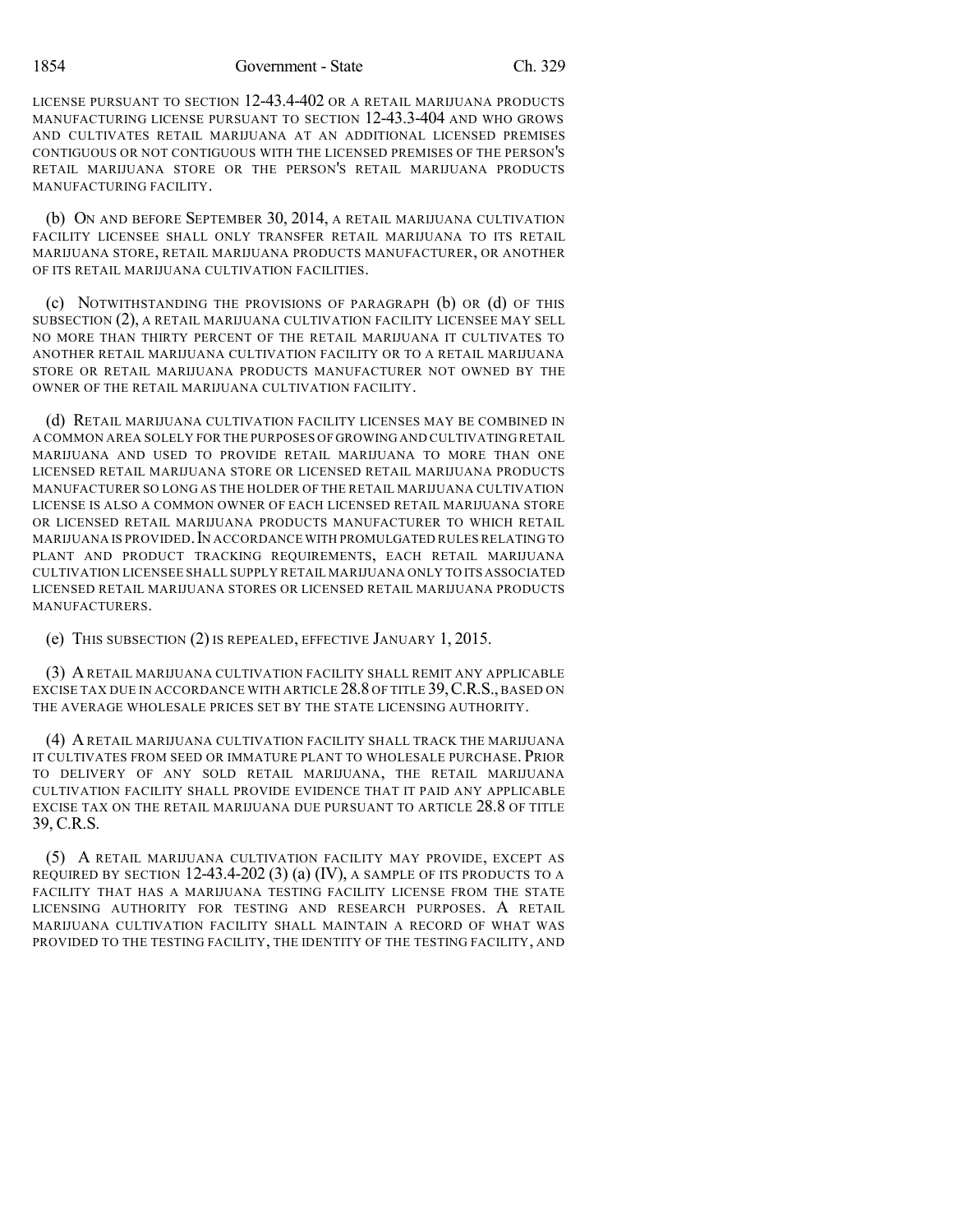THE TESTING RESULTS.

(6) RETAIL MARIJUANA OR RETAIL MARIJUANA PRODUCTS MAY NOT BE CONSUMED ON THE PREMISES OF A RETAIL MARIJUANA CULTIVATION FACILITY.

**12-43.4-404. Retail marijuana products manufacturing license.** (1) (a) A RETAIL MARIJUANA PRODUCTS MANUFACTURING LICENSE MAY BE ISSUED TO A PERSON WHO MANUFACTURES RETAIL MARIJUANA PRODUCTS, PURSUANT TO THE TERMS AND CONDITIONS OF THIS ARTICLE.

(b) A RETAIL MARIJUANA PRODUCTS MANUFACTURER MAY CULTIVATE ITS OWN RETAIL MARIJUANA IF IT OBTAINS A RETAIL MARIJUANA CULTIVATION FACILITY LICENSE, OR IT MAY PURCHASE RETAIL MARIJUANA FROM A LICENSED RETAIL MARIJUANA CULTIVATION FACILITY. A RETAIL MARIJUANA PRODUCTS MANUFACTURER SHALL TRACK ALL OF ITS RETAIL MARIJUANA FROM THE POINT IT IS EITHER TRANSFERRED FROM ITS RETAIL MARIJUANA CULTIVATION FACILITY OR THE POINT WHEN IT IS DELIVERED TO THERETAIL MARIJUANA PRODUCTS MANUFACTURER FROM A LICENSED RETAIL MARIJUANA CULTIVATION FACILITY TO THE POINT OF TRANSFER TO A LICENSED RETAIL MARIJUANA STORE.

(c)(I) BEFORE OCTOBER 1,2014,EXCEPT AS PERMITTED BY SECTION 12-43.4-402 (1) (c) (II), A RETAIL MARIJUANA PRODUCTS MANUFACTURER LICENSEE THAT HAS A RETAIL MARIJUANA CULTIVATION FACILITY LICENSE SHALL NOT SELL ANY OF THE RETAIL MARIJUANA THAT IT CULTIVATES EXCEPT FOR THE RETAIL MARIJUANA THAT IS CONTAINED IN ITS RETAIL MARIJUANA PRODUCTS.

(II) THIS PARAGRAPH (c) IS REPEALED, EFFECTIVE JANUARY 1, 2015.

(d) A RETAIL MARIJUANA PRODUCTS MANUFACTURER SHALL NOT ACCEPT ANY RETAIL MARIJUANA PURCHASED FROM A RETAIL MARIJUANA CULTIVATION FACILITY UNLESS THE RETAIL MARIJUANA PRODUCTS MANUFACTURER IS PROVIDED WITH EVIDENCE THAT ANY APPLICABLE EXCISE TAX DUE PURSUANT TO ARTICLE 28.8 OF TITLE 39, C.R.S., WAS PAID.

(e) A RETAIL MARIJUANA PRODUCTS MANUFACTURER SHALL NOT:

(I) ADD ANY MARIJUANA TO A FOOD PRODUCT WHERE THE MANUFACTURER OF THE FOOD PRODUCT HOLDS A TRADEMARK TO THE FOOD PRODUCT'S NAME; EXCEPT THAT A MANUFACTURER MAY USE A TRADEMARKED FOOD PRODUCT IF THE MANUFACTURER USES THE PRODUCT AS A COMPONENT OR AS PART OF A RECIPE AND WHERE THE MARIJUANA PRODUCT MANUFACTURER DOES NOT STATE OR ADVERTISE TO THE CONSUMER THAT THE FINAL RETAIL MARIJUANA PRODUCT CONTAINS A TRADEMARKED FOOD PRODUCT;

(II) INTENTIONALLY OR KNOWINGLY LABEL OR PACKAGE A RETAIL MARIJUANA PRODUCT IN A MANNER THAT WOULD CAUSE A REASONABLE CONSUMER CONFUSION AS TO WHETHER THE RETAIL MARIJUANA PRODUCT WAS A TRADEMARKED FOOD PRODUCT; OR

(III) LABEL OR PACKAGE A PRODUCT IN A MANNER THAT VIOLATES ANY FEDERAL TRADEMARK LAW OR REGULATION.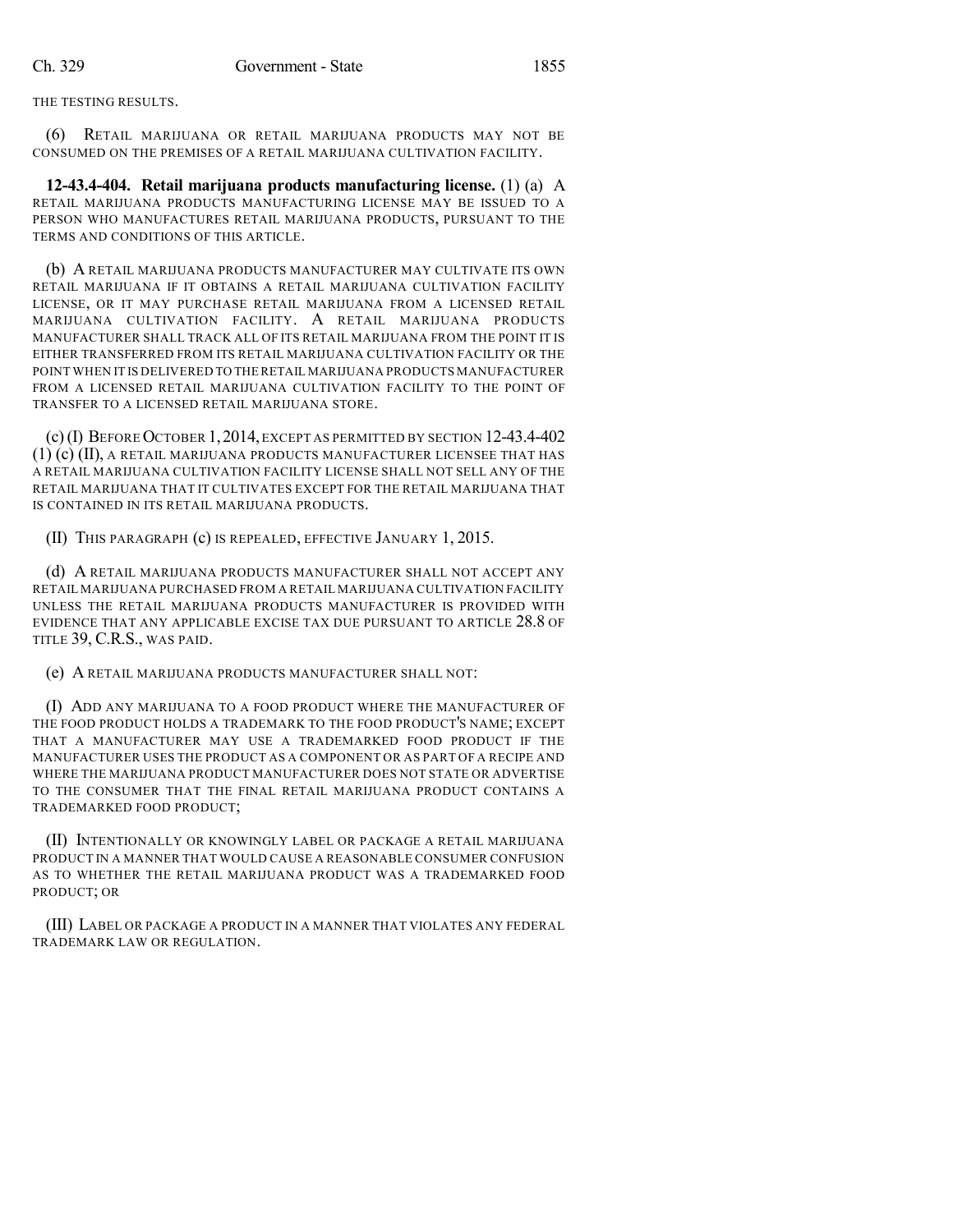(2) RETAIL MARIJUANA PRODUCTS SHALL BE PREPARED ON A LICENSED PREMISES THAT IS USED EXCLUSIVELY FOR THE MANUFACTURE AND PREPARATION OF RETAIL MARIJUANA OR RETAIL MARIJUANA PRODUCTS AND USING EQUIPMENT THAT IS USED EXCLUSIVELY FOR THE MANUFACTURE AND PREPARATION OF RETAIL MARIJUANA PRODUCTS; EXCEPT THAT, IF PERMITTED BY THE LOCAL JURISDICTION, A RETAIL MARIJUANA PRODUCTS MANUFACTURING LICENSEE MAY SHARE THE SAME PREMISES AS A MEDICAL MARIJUANA-INFUSED PRODUCTS MANUFACTURING LICENSEE SO LONG AS A VIRTUAL OR PHYSICAL SEPARATION OF INVENTORY IS MAINTAINED PURSUANT TO RULE OF THE STATE LICENSING AUTHORITY.

(3) ALL LICENSED PREMISES ON WHICH RETAIL MARIJUANA PRODUCTS ARE MANUFACTURED SHALL MEET THE SANITARY STANDARDS FOR RETAIL MARIJUANA PRODUCT PREPARATION PROMULGATED PURSUANT TO SECTION 12-43.4-202 (3) (a) (XI).

(4) THE RETAIL MARIJUANA PRODUCT SHALL BE SEALED AND CONSPICUOUSLY LABELED IN COMPLIANCE WITH THIS ARTICLE AND ANY RULES PROMULGATED PURSUANT TO THIS ARTICLE. THE LABELING OF RETAIL MARIJUANA PRODUCTS IS A MATTER OF STATEWIDE CONCERN.

(5) RETAIL MARIJUANA OR RETAIL MARIJUANA PRODUCTS MAY NOT BE CONSUMED ON THE PREMISES OF A RETAIL MARIJUANA PRODUCTS MANUFACTURING FACILITY.

(6) A RETAIL MARIJUANA PRODUCTS MANUFACTURER MAY PROVIDE, EXCEPT AS REQUIRED BY SECTION  $12-43.4-202(3)$  (a) (IV), A SAMPLE OF ITS PRODUCTS TO A FACILITY THAT HAS A RETAIL MARIJUANA TESTING FACILITY LICENSE FROM THE STATE LICENSING AUTHORITY FOR TESTING AND RESEARCH PURPOSES. A RETAIL MARIJUANA PRODUCTS MANUFACTURER SHALL MAINTAIN A RECORD OF WHAT WAS PROVIDED TO THE TESTING FACILITY, THE IDENTITY OF THE TESTING FACILITY, AND THE RESULTS OF THE TESTING.

(7) AN EDIBLE RETAIL MARIJUANA PRODUCT MAY LIST ITS INGREDIENTS AND COMPATIBILITY WITH DIETARY PRACTICES.

(8) ALICENSED RETAIL MARIJUANA PRODUCTS MANUFACTURER SHALL PACKAGE AND LABEL EACH PRODUCT MANUFACTURED AS REQUIRED BY RULES OF THE STATE LICENSING AUTHORITY PURSUANT TO SECTION 12-43.4-202.

(9) ALL RETAIL MARIJUANA PRODUCTS THAT REQUIRE REFRIGERATION TO PREVENT SPOILAGE MUST BE STORED AND TRANSPORTED IN A REFRIGERATED ENVIRONMENT.

**12-43.4-405. Retail marijuana testing facility license - rules.** (1) A RETAIL MARIJUANA TESTING FACILITY LICENSE MAY BE ISSUED TO A PERSON WHO PERFORMS TESTING AND RESEARCH ON RETAIL MARIJUANA. THE FACILITY MAY DEVELOP AND TEST RETAIL MARIJUANA PRODUCTS.

(2) THE STATE LICENSING AUTHORITY SHALL PROMULGATE RULES PURSUANT TO ITS AUTHORITY IN SECTION  $12-43.4-202(1)$  (b) RELATED TO ACCEPTABLE TESTING AND RESEARCH PRACTICES, INCLUDING BUT NOT LIMITED TO TESTING, STANDARDS,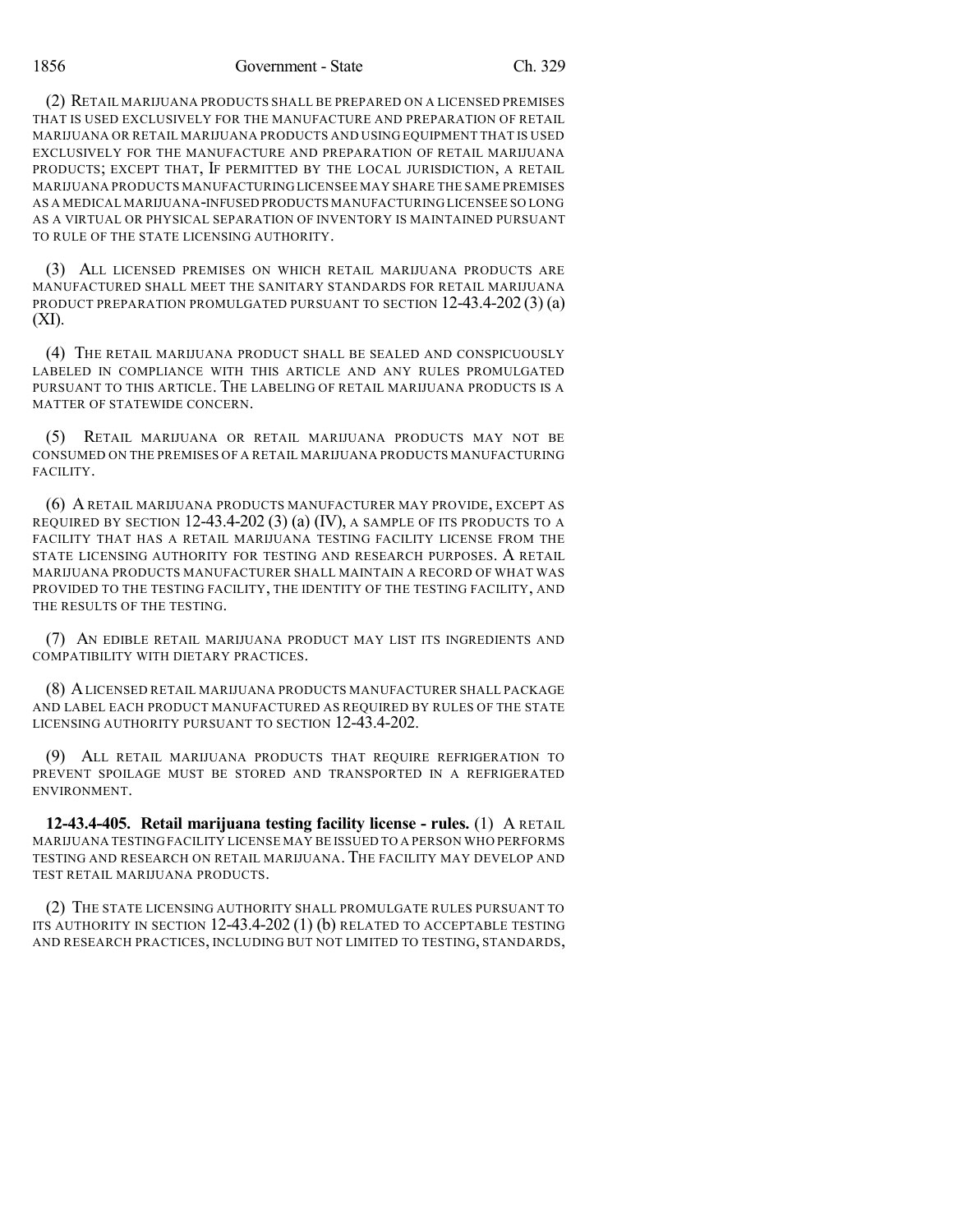QUALITY CONTROL ANALYSIS, EQUIPMENT CERTIFICATION AND CALIBRATION, AND CHEMICAL IDENTIFICATION AND OTHER SUBSTANCES USED IN BONA FIDE RESEARCH METHODS.

(3) A PERSON WHO HAS AN INTEREST IN A RETAIL MARIJUANA TESTING FACILITY LICENSE FROM THE STATE LICENSING AUTHORITY FOR TESTING PURPOSES SHALL NOT HAVE ANY INTEREST IN A LICENSED MEDICAL MARIJUANA CENTER, A LICENSED OPTIONAL PREMISES CULTIVATION OPERATION, A LICENSED MEDICAL MARIJUANA-INFUSED PRODUCTS MANUFACTURER, A LICENSED RETAIL MARIJUANA STORE, A LICENSED RETAIL MARIJUANA CULTIVATION FACILITY, OR A LICENSED RETAIL MARIJUANA PRODUCTS MANUFACTURER. APERSON THAT HAS AN INTEREST IN A LICENSED MEDICAL MARIJUANA CENTER, A LICENSED OPTIONAL PREMISES CULTIVATION OPERATION, A LICENSED MEDICAL MARIJUANA-INFUSED PRODUCTS MANUFACTURER, A LICENSED RETAIL MARIJUANA STORE, A LICENSED RETAIL MARIJUANA CULTIVATION FACILITY, OR A LICENSED RETAIL MARIJUANA PRODUCTS MANUFACTURER SHALL NOT HAVE AN INTEREST IN A FACILITY THAT HAS A RETAIL MARIJUANA TESTING FACILITY LICENSE.

#### PART 5 **FEES**

**12-43.4-501. Fees.** (1) THE STATE LICENSING AUTHORITY MAY CHARGE AND COLLECT FEES UNDER THIS ARTICLE. THE APPLICATION FEE FOR A PERSON APPLYING PURSUANT TO SECTION  $12-43.4-104(1)(a)$  SHALL BE FIVE HUNDRED DOLLARS. THE STATE LICENSING AUTHORITY SHALL TRANSFER TWO HUNDRED FIFTY DOLLARS OF THE FEE TO THE MARIJUANA CASH FUND AND SUBMIT TWO HUNDRED FIFTY DOLLARS TO THE LOCAL JURISDICTION IN WHICH THE LICENSE IS PROPOSED TO BE ISSUED.

(2) THE APPLICATION FEE FOR A PERSON APPLYING PURSUANT TO SECTION 12-43.4-104 (1) (b) SHALL BE FIVE THOUSAND DOLLARS. THE STATE LICENSING AUTHORITY SHALL TRANSFER TWO THOUSAND FIVE HUNDRED DOLLARS OF THE FEE TO THE MARIJUANA CASH FUND AND REMIT TWO THOUSAND FIVE HUNDRED DOLLARS TO THE LOCAL JURISDICTION IN WHICH THE LICENSE IS PROPOSED TO BE ISSUED. THE STATE LICENSING AUTHORITY IS CONSIDERING RAISING THE FIVE THOUSAND DOLLAR APPLICATION FEE IT SHALL CONFER WITH EACH LOCAL JURISDICTION IN WHICH A LICENSE UNDER THIS ARTICLE IS ISSUED PRIOR TO RAISING THE APPLICATION FEE.IF THE APPLICATION FEE AMOUNT IS CHANGED,IT MUST BE SPLIT EVENLY BETWEEN THE MARIJUANA CASH FUND AND THE LOCAL JURISDICTION IN WHICH THE LICENSE IS PROPOSED TO BE ISSUED.

(3) A LOCAL JURISDICTION IN WHICH A LICENSE UNDER THIS ARTICLE MAY BE PERMITTED MAY ADOPT AND IMPOSE OPERATING FEES IN AN AMOUNT DETERMINED BY THE LOCAL JURISDICTION ON MARIJUANA ESTABLISHMENTS LOCATED WITHIN THE LOCAL JURISDICTION.

## PART 6 DISCIPLINARY ACTIONS

**12-43.4-601. Suspension - revocation - fines.** (1) IN ADDITION TO ANY OTHER SANCTIONS PRESCRIBED BY THIS ARTICLE OR RULES PROMULGATED PURSUANT TO THIS ARTICLE, THE STATE LICENSING AUTHORITY HAS THE POWER, ON ITS OWN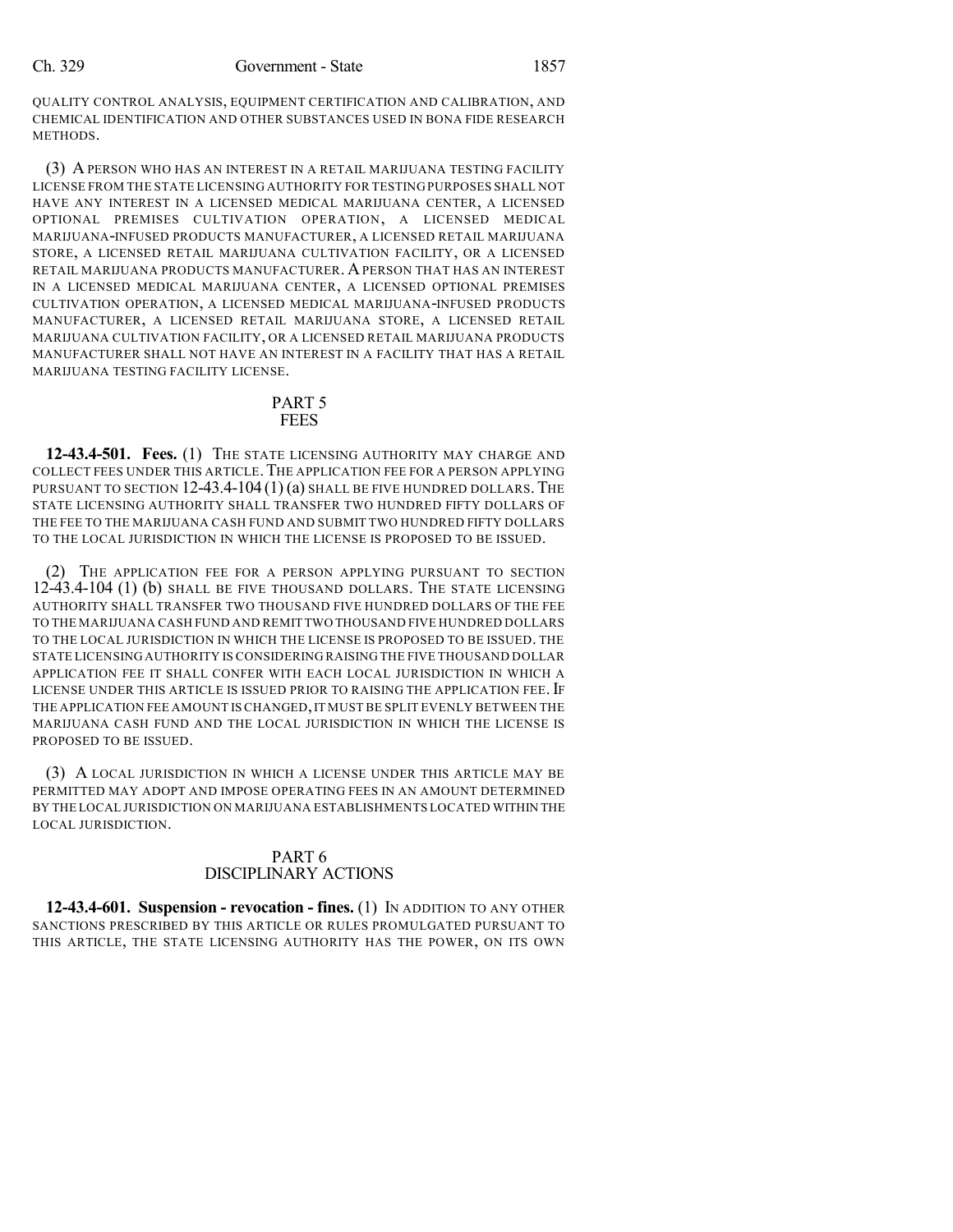MOTION OR ON COMPLAINT, AFTER INVESTIGATION AND OPPORTUNITY FOR A PUBLIC HEARING AT WHICH THE LICENSEE MUST BE AFFORDED AN OPPORTUNITY TO BE HEARD, TO FINE A LICENSEE OR TO SUSPEND OR REVOKE A LICENSE ISSUED BY THE AUTHORITY FOR A VIOLATION BY THE LICENSEE OR BY ANY OF THE AGENTS OR EMPLOYEES OF THE LICENSEE OF THE PROVISIONS OF THIS ARTICLE, OR ANY OF THE RULES PROMULGATED PURSUANT TO THIS ARTICLE, OR OF ANY OF THE TERMS, CONDITIONS, OR PROVISIONS OF THE LICENSE ISSUED BY THE STATE LICENSING AUTHORITY. THE STATE LICENSING AUTHORITY HAS THE POWER TO ADMINISTER OATHS AND ISSUE SUBPOENAS TO REQUIRE THE PRESENCE OF PERSONS AND THE PRODUCTION OF PAPERS,BOOKS,AND RECORDS NECESSARY TO THE DETERMINATION OF A HEARING THAT THE STATE AUTHORITY IS AUTHORIZED TO CONDUCT.

(2) THE STATE LICENSING AUTHORITY SHALL PROVIDE NOTICE OF SUSPENSION, REVOCATION, FINE, OR OTHER SANCTION, AS WELL AS THE REQUIRED NOTICE OF THE HEARING PURSUANT TO SUBSECTION (1) OF THIS SECTION, BY MAILING THE SAME IN WRITING TO THE LICENSEE AT THE ADDRESS CONTAINED IN THE LICENSE AND, IF DIFFERENT, AT THE LAST ADDRESS FURNISHED TO THE AUTHORITY BY THE LICENSEE. EXCEPT IN THE CASE OF A SUMMARY SUSPENSION, A SUSPENSION SHALL NOT BE FOR A PERIOD LONGER THAN SIX MONTHS. IF A LICENSE IS SUSPENDED OR REVOKED, A PART OF THE FEES PAID THEREFOR SHALL NOT BE RETURNED TO THE LICENSEE. ANY LICENSE MAY BE SUMMARILY SUSPENDED BY THE STATE LICENSING AUTHORITY WITHOUT NOTICE PENDING ANY PROSECUTION, INVESTIGATION, OR PUBLIC HEARING PURSUANT TO THE TERMS OF SECTION 24-4-104 (4), C.R.S. NOTHING IN THIS SECTION SHALL PREVENT THE SUMMARY SUSPENSION OF A LICENSE PURSUANT TO SECTION 24-4-104 (4), C.R.S.

(3)(a) WHENEVER A DECISION OF THE STATE LICENSING AUTHORITY SUSPENDING A LICENSE FOR FOURTEEN DAYS OR LESS BECOMES FINAL, THE LICENSEE MAY, BEFORE THE OPERATIVE DATE OF THE SUSPENSION,PETITION FOR PERMISSION TO PAY A FINE IN LIEU OF HAVING THE LICENSE SUSPENDED FOR ALL OR PART OF THE SUSPENSION PERIOD. UPON THE RECEIPT OF THE PETITION, THE STATE AUTHORITY MAY, IN ITS SOLE DISCRETION, STAY THE PROPOSED SUSPENSION AND CAUSE ANY INVESTIGATION TO BE MADE WHICH IT DEEMS DESIRABLE AND MAY, IN ITS SOLE DISCRETION, GRANT THE PETITION IF THE STATE LICENSING AUTHORITY IS SATISFIED THAT:

(I) THE PUBLIC WELFARE WOULD NOT BE IMPAIRED BY PERMITTING THE LICENSEE TO OPERATE DURING THE PERIOD SET FOR SUSPENSION AND THAT THE PAYMENT OF THE FINE WILL ACHIEVE THE DESIRED DISCIPLINARY PURPOSES; AND

(II) THE BOOKS AND RECORDS OF THE LICENSEE ARE KEPT IN SUCH A MANNER THAT THE LOSS OF SALES THAT THE LICENSEE WOULD HAVE SUFFERED HAD THE SUSPENSION GONE INTO EFFECT CAN BE DETERMINED WITH REASONABLE ACCURACY.

(b) THE FINE ACCEPTED SHALL BE NOT LESS THAN FIVE HUNDRED DOLLARS NOR MORE THAN ONE HUNDRED THOUSAND DOLLARS.

(c) PAYMENT OF A FINE PURSUANT TO THE PROVISIONS OF THIS SUBSECTION (3) SHALL BE IN THE FORM OF CASH OR IN THE FORM OF A CERTIFIED CHECK OR CASHIER'S CHECK MADE PAYABLE TO THE STATE OR LOCAL LICENSING AUTHORITY, WHICHEVER IS APPROPRIATE.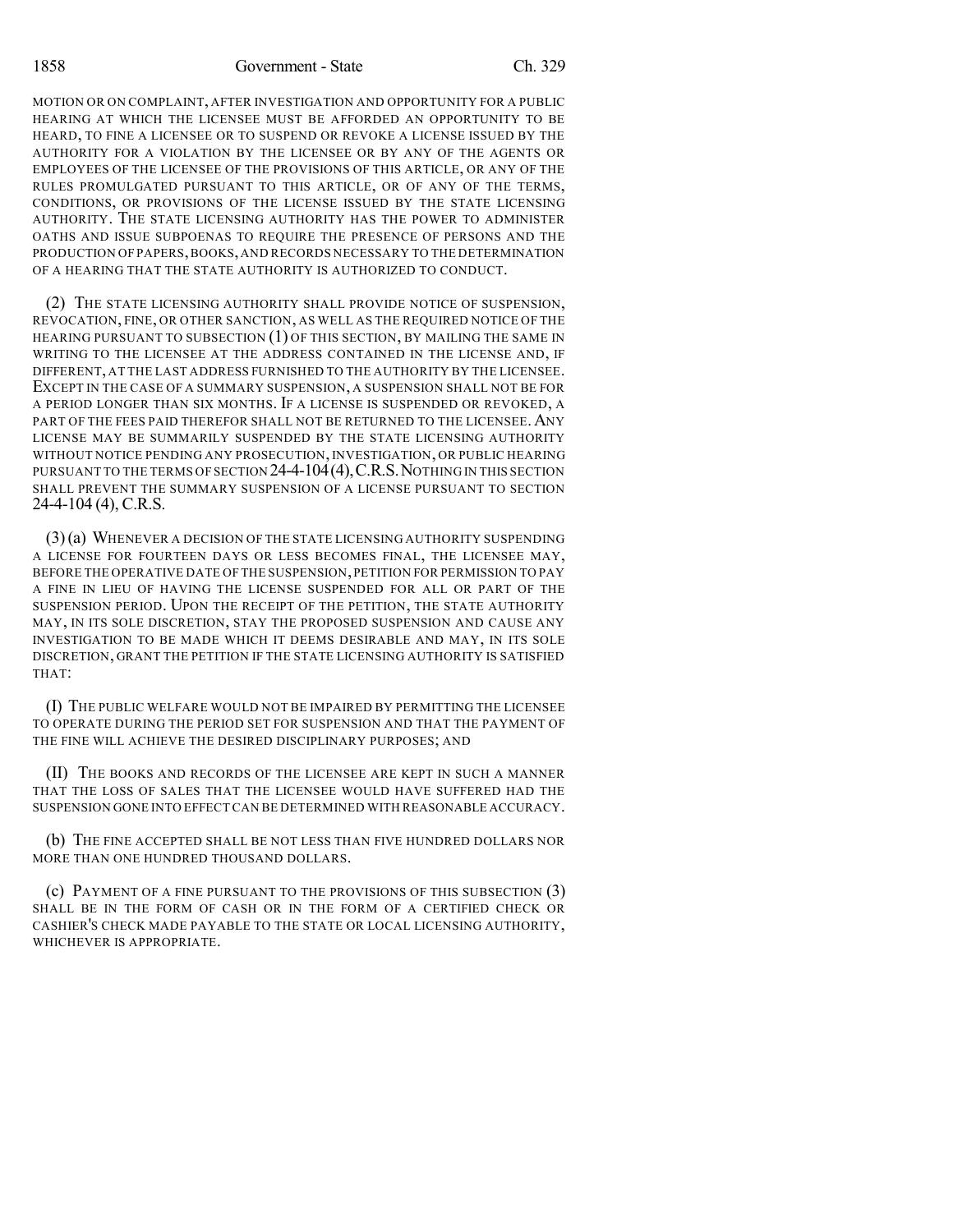#### Ch. 329 Government - State 1859

(4) UPON PAYMENT OF THE FINE PURSUANT TO SUBSECTION (3) OF THIS SECTION, THE STATE LICENSING AUTHORITY SHALL ENTER ITS FURTHER ORDER PERMANENTLY STAYING THE IMPOSITION OF THE SUSPENSION. FINES PAID TO THE STATE LICENSING AUTHORITY PURSUANT TO SUBSECTION (3)OF THIS SECTION SHALL BE TRANSMITTED TO THE STATE TREASURER, WHO SHALL CREDIT THE SAME TO THE MARIJUANA CASH FUND CREATED IN SECTION 12-43.3-501.

(5) IN CONNECTION WITH A PETITION PURSUANT TO SUBSECTION (3) OF THIS SECTION, THE AUTHORITY OF THE STATE LICENSING AUTHORITY IS LIMITED TO THE GRANTING OF SUCH STAYS AS ARE NECESSARY FOR THE AUTHORITY TO COMPLETE ITS INVESTIGATION AND MAKE ITS FINDINGS AND, IF THE AUTHORITY MAKES SUCH FINDINGS, TO THE GRANTING OF AN ORDER PERMANENTLY STAYING THE IMPOSITION OF THE ENTIRE SUSPENSION OR THAT PORTION OF THE SUSPENSION NOT OTHERWISE CONDITIONALLY STAYED.

(6) IF THE STATE LICENSING AUTHORITY DOES NOT MAKE THE FINDINGS REQUIRED IN PARAGRAPH (a) OF SUBSECTION (3) OF THIS SECTION AND DOES NOT ORDER THE SUSPENSION PERMANENTLY STAYED,THE SUSPENSION SHALL GO INTO EFFECT ON THE OPERATIVE DATE FINALLY SET BY THE STATE LICENSING AUTHORITY.

(7) NO LATER THAN JANUARY 15 OF EACH YEAR, THE STATE LICENSING AUTHORITY SHALL COMPILE A REPORT OF THE PRECEDING YEAR'S ACTIONS IN WHICH FINES, SUSPENSIONS, OR REVOCATIONS WERE IMPOSED BY THE STATE LICENSING AUTHORITY.THE STATE LICENSING AUTHORITY SHALL FILE ONE COPY OF THE REPORT WITH THE CHIEF CLERK OF THE HOUSE OF REPRESENTATIVES, ONE COPY WITH THE SECRETARY OF THE SENATE, AND SIX COPIES IN THE JOINT LEGISLATIVE LIBRARY.

**12-43.4-602. Disposition of unauthorized marijuana or marijuana products** and **related materials.** (1) THE PROVISIONS OF THIS SECTION SHALL APPLY IN ADDITION TO ANY CRIMINAL, CIVIL, OR ADMINISTRATIVE PENALTIES AND IN ADDITION TO ANY OTHER PENALTIES PRESCRIBED BY THIS ARTICLE OR ANY RULES PROMULGATED PURSUANT TO THIS ARTICLE. ANY PROVISIONS IN THIS ARTICLE RELATED TO LAW ENFORCEMENT SHALL BE CONSIDERED A CUMULATIVE RIGHT OF THE PEOPLE IN THE ENFORCEMENT OF THE CRIMINAL LAWS.

(2) EVERY LICENSEE LICENSED UNDER THIS ARTICLE SHALL BE DEEMED, BY VIRTUE OF APPLYINGFOR,HOLDING,OR RENEWING SUCH PERSON'S LICENSE,TO HAVE EXPRESSLY CONSENTED TO THE PROCEDURES SET FORTH IN THIS SECTION.

(3) ASTATE OR LOCAL AGENCY SHALL NOT BE REQUIRED TO CULTIVATE OR CARE FOR ANY RETAIL MARIJUANA OR RETAIL MARIJUANA PRODUCT BELONGING TO OR SEIZED FROM A LICENSEE. A STATE OR LOCAL AGENCY SHALL NOT BE AUTHORIZED TO SELL MARIJUANA, RETAIL OR OTHERWISE.

(4) IF THE STATE LICENSING AUTHORITY ISSUES A FINAL AGENCY ORDER IMPOSING A DISCIPLINARY ACTION AGAINST A LICENSEE PURSUANT TO SECTION 12-43.4-601, THEN, IN ADDITION TO ANY OTHER REMEDIES, THE LICENSING AUTHORITY'S FINAL AGENCY ORDER MAY SPECIFY THAT SOME OR ALL OF THE LICENSEE'S MARIJUANA OR MARIJUANA PRODUCT IS NOT RETAIL MARIJUANA OR A RETAIL MARIJUANA PRODUCT AND IS AN ILLEGAL CONTROLLED SUBSTANCE. THE ORDER MAY FURTHER SPECIFY THAT THE LICENSEE SHALL LOSE ANY INTEREST IN ANY OF THE MARIJUANA OR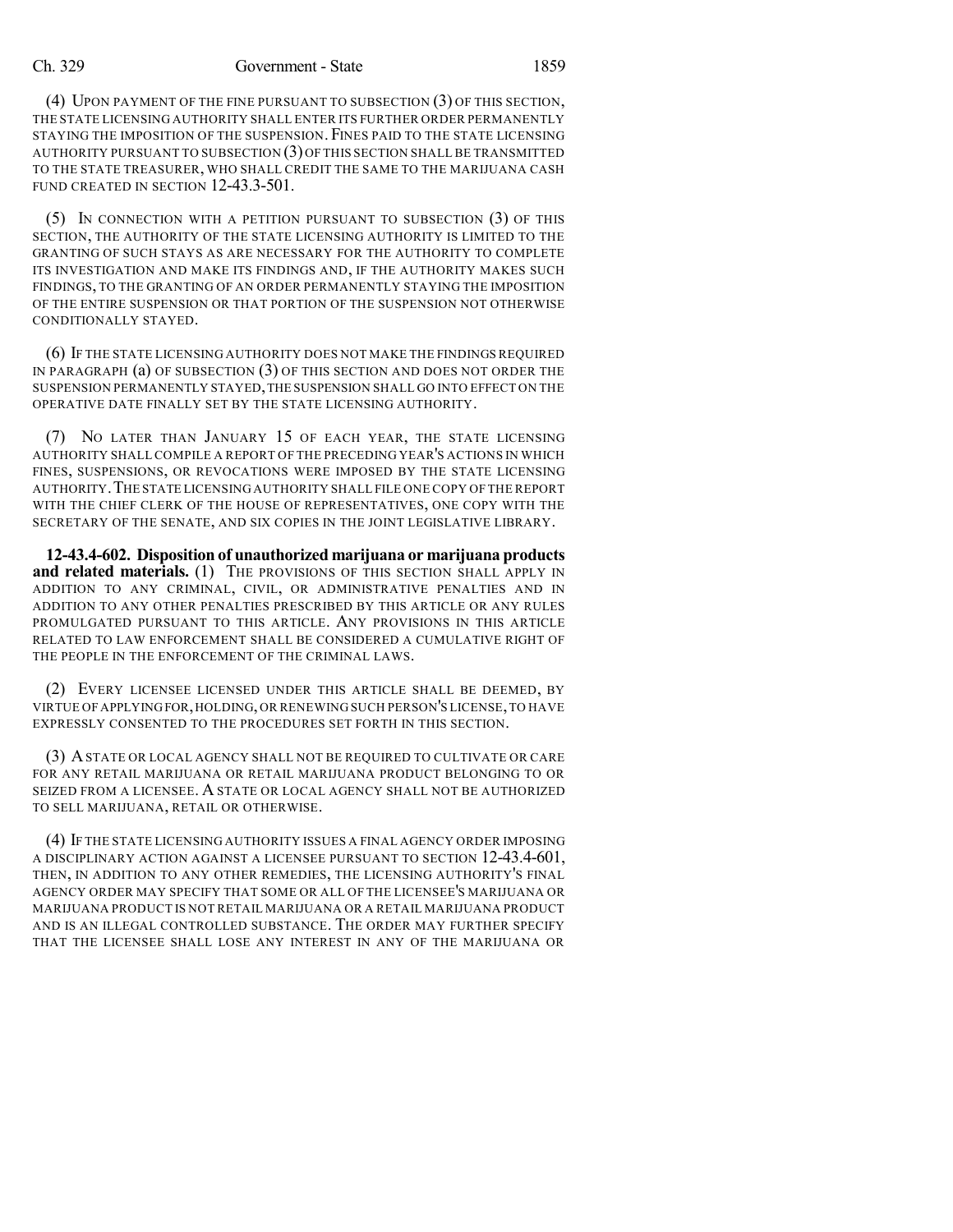MARIJUANA PRODUCT EVEN IF THE MARIJUANA OR MARIJUANA PRODUCT PREVIOUSLY QUALIFIED AS RETAIL MARIJUANA OR A RETAIL MARIJUANA PRODUCT. THE FINAL AGENCY ORDER MAY DIRECT THE DESTRUCTION OF ANY SUCH MARIJUANA AND MARIJUANA PRODUCTS, EXCEPT AS PROVIDED IN SUBSECTIONS (5) AND (6) OF THIS SECTION. THE AUTHORIZED DESTRUCTION MAY INCLUDE THE INCIDENTAL DESTRUCTION OF ANY CONTAINERS, EQUIPMENT, SUPPLIES, AND OTHER PROPERTY ASSOCIATED WITH THE MARIJUANA OR MARIJUANA PRODUCT.

(5) FOLLOWING THE ISSUANCE OF A FINAL AGENCY ORDER BY THE STATE LICENSING AUTHORITY AGAINST A LICENSEE AND ORDERING DESTRUCTION AUTHORIZED BY SUBSECTION (4) OF THIS SECTION, A LICENSEE SHALL HAVE FIFTEEN DAYS WITHIN WHICH TO FILE A PETITION FOR STAY OF AGENCY ACTION WITH THE DISTRICT COURT. THE ACTION SHALL BE FILED IN THE CITY AND COUNTY OF DENVER. WHICH SHALL BE DEEMED TO BE THE RESIDENCE OF THE STATE LICENSING AUTHORITY FOR PURPOSES OF THIS SECTION. THE LICENSEE SHALL SERVE THE PETITION IN ACCORDANCE WITH THE COLORADO RULES OF CIVIL PROCEDURE. THE DISTRICT COURT SHALL PROMPTLY RULE UPON THE PETITION AND DETERMINE WHETHER THE LICENSEE HAS A SUBSTANTIAL LIKELIHOOD OF SUCCESS ON JUDICIAL REVIEW SO AS TO WARRANT DELAY OF THE DESTRUCTION AUTHORIZED BY SUBSECTION (4) OF THIS SECTION OR WHETHER OTHER CIRCUMSTANCES, INCLUDING BUT NOT LIMITED TO THE NEED FOR PRESERVATION OF EVIDENCE, WARRANT DELAY OF SUCH DESTRUCTION. IF DESTRUCTION IS SO DELAYED PURSUANT TO JUDICIAL ORDER, THE COURT SHALL ISSUE AN ORDER SETTING FORTH TERMS AND CONDITIONS PURSUANT TO WHICH THE LICENSEE MAY MAINTAIN THE RETAIL MARIJUANA AND RETAIL MARIJUANA PRODUCT PENDING JUDICIAL REVIEW, AND PROHIBITING THE LICENSEE FROM USING OR DISTRIBUTING THE RETAIL MARIJUANA OR RETAIL MARIJUANA PRODUCT PENDING THE REVIEW.THE LICENSING AUTHORITY SHALL NOT CARRY OUT THE DESTRUCTION AUTHORIZED BY SUBSECTION (4) OF THIS SECTION UNTIL FIFTEEN DAYS HAVE PASSED WITHOUT THE FILING OF A PETITION FOR STAY OF AGENCY ACTION, OR UNTIL THE COURT HAS ISSUED AN ORDER DENYING STAY OF AGENCY ACTION PURSUANT TO THIS SUBSECTION (5).

(6) A DISTRICT ATTORNEY SHALL NOTIFY THE STATE LICENSING AUTHORITY IF IT BEGINS INVESTIGATING A RETAIL MARIJUANA ESTABLISHMENT. IF THE STATE LICENSING AUTHORITY HAS RECEIVED NOTIFICATION FROM A DISTRICT ATTORNEY THAT AN INVESTIGATION IS BEING CONDUCTED, THE STATE LICENSING AUTHORITY SHALL NOT DESTROY ANY MARIJUANA OR MARIJUANA PRODUCTS FROM THE RETAIL MARIJUANA ESTABLISHMENT UNTIL THE DESTRUCTION IS APPROVED BY THE DISTRICT ATTORNEY.

(7) ON OR BEFORE JANUARY 1, 2014, THE STATE LICENSING AUTHORITY SHALL PROMULGATE RULES GOVERNING THE IMPLEMENTATION OF THIS SECTION.

### PART 7 INSPECTION OF BOOKS AND RECORDS

**12-43.4-701. Inspection procedures.** (1) EACH LICENSEE SHALL KEEP A COMPLETE SET OF ALL RECORDS NECESSARY TO SHOW FULLY THE BUSINESS TRANSACTIONS OF THE LICENSEE, ALL OF WHICH SHALL BE OPEN AT ALL TIMES DURING BUSINESS HOURS FOR THE INSPECTION AND EXAMINATION BY THE STATE LICENSING AUTHORITY OR ITS DULY AUTHORIZED REPRESENTATIVES. THE STATE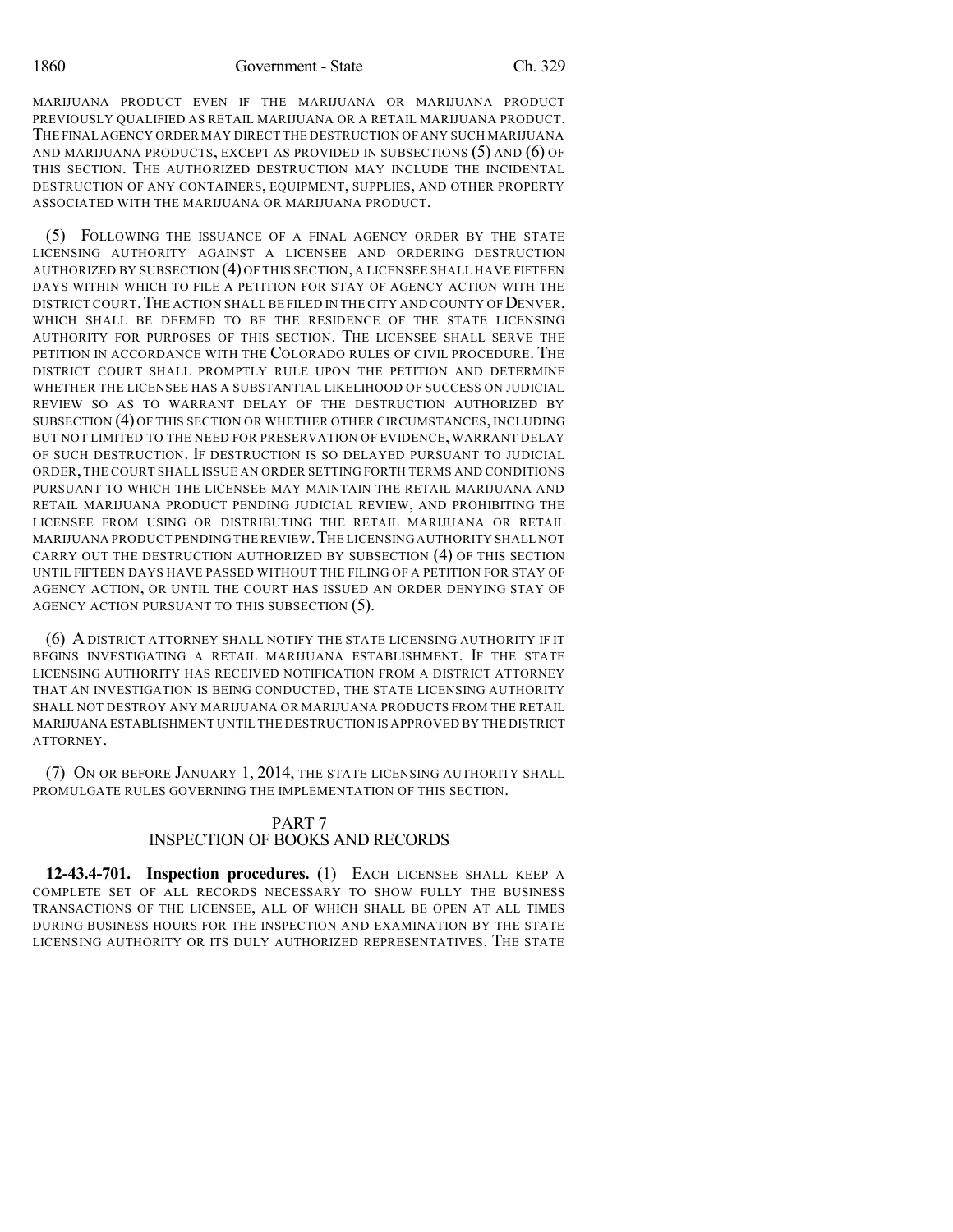#### Ch. 329 Government - State 1861

LICENSING AUTHORITY MAY REQUIRE ANY LICENSEE TO FURNISH SUCH INFORMATION AS IT CONSIDERS NECESSARY FOR THE PROPER ADMINISTRATION OF THIS ARTICLE AND MAY REQUIRE AN AUDIT TO BE MADE OF THE BOOKS OF ACCOUNT AND RECORDS ON SUCH OCCASIONS AS IT MAY CONSIDER NECESSARY BY AN AUDITOR TO BE SELECTED BY THE STATE LICENSING AUTHORITY WHO SHALL LIKEWISE HAVE ACCESS TO ALL BOOKS AND RECORDS OF THE LICENSEE, AND THE EXPENSE THEREOF SHALL BE PAID BY THE LICENSEE.

(2) THE LICENSED PREMISES,INCLUDING ANY PLACES OF STORAGE WHERE RETAIL MARIJUANA OR RETAIL MARIJUANA PRODUCTS ARE STORED, CULTIVATED, SOLD, DISPENSED, OR TESTED SHALL BE SUBJECT TO INSPECTION BY THE STATE OR LOCAL JURISDICTIONS AND THEIR INVESTIGATORS,DURINGALL BUSINESS HOURS AND OTHER TIMES OF APPARENT ACTIVITY, FOR THE PURPOSE OF INSPECTION OR INVESTIGATION. ACCESS SHALL BE REQUIRED DURING BUSINESS HOURS FOR EXAMINATION OF ANY INVENTORY OR BOOKS AND RECORDS REQUIRED TO BE KEPT BY THE LICENSEES. WHEN ANY PART OF THE LICENSED PREMISES CONSISTS OF A LOCKED AREA, UPON DEMAND TO THE LICENSEE, SUCH AREA SHALL BE MADE AVAILABLE FOR INSPECTION WITHOUT DELAY, AND, UPON REQUEST BY AUTHORIZED REPRESENTATIVES OF THE STATE OR LOCAL JURISDICTION, THE LICENSEE SHALL OPEN THE AREA FOR INSPECTION.

(3) EACH LICENSEE SHALL RETAIN ALL BOOKS AND RECORDS NECESSARY TO SHOW FULLY THE BUSINESS TRANSACTIONS OF THE LICENSEE FOR A PERIOD OF THE CURRENT TAX YEAR AND THE THREE IMMEDIATELY PRIOR TAX YEARS.

## PART 8 JUDICIAL REVIEW

**12-43.4-801. Judicial review.** DECISIONS BY THE STATE LICENSING AUTHORITY ARE SUBJECT TO JUDICIAL REVIEW PURSUANT TO SECTION 24-4-106, C.R.S.

## PART 9 UNLAWFUL ACTS

**12-43.4-901. Unlawful acts- exceptions.**(1) EXCEPT AS OTHERWISE PROVIDED IN THIS ARTICLE,IT IS UNLAWFUL FOR A PERSON TO CONSUME RETAIL MARIJUANA OR RETAIL MARIJUANA PRODUCTS IN A LICENSED RETAIL MARIJUANA ESTABLISHMENT, AND IT IS UNLAWFUL FOR A RETAIL MARIJUANA LICENSEE TO ALLOW RETAIL MARIJUANA OR RETAIL MARIJUANA PRODUCTS TO BE CONSUMED UPON ITS LICENSED PREMISES.

(2) IT IS UNLAWFUL FOR A PERSON TO:

(a) BUY,SELL,TRANSFER,GIVE AWAY,OR ACQUIRE RETAIL MARIJUANA OR RETAIL MARIJUANA PRODUCTS EXCEPT AS ALLOWED PURSUANT TO THIS ARTICLE OR SECTION 16 OF ARTICLE XVIII OF THE STATE CONSTITUTION; OR

(b) HAVE AN UNREPORTED FINANCIAL INTEREST OR A DIRECT INTEREST IN A LICENSE PURSUANT TO THIS ARTICLE; EXCEPT THAT THIS PARAGRAPH (b) DOES NOT APPLY TO BANKS, SAVINGS AND LOAN ASSOCIATIONS, OR INDUSTRIAL BANKS SUPERVISED AND REGULATED BY AN AGENCY OF THE STATE OR FEDERAL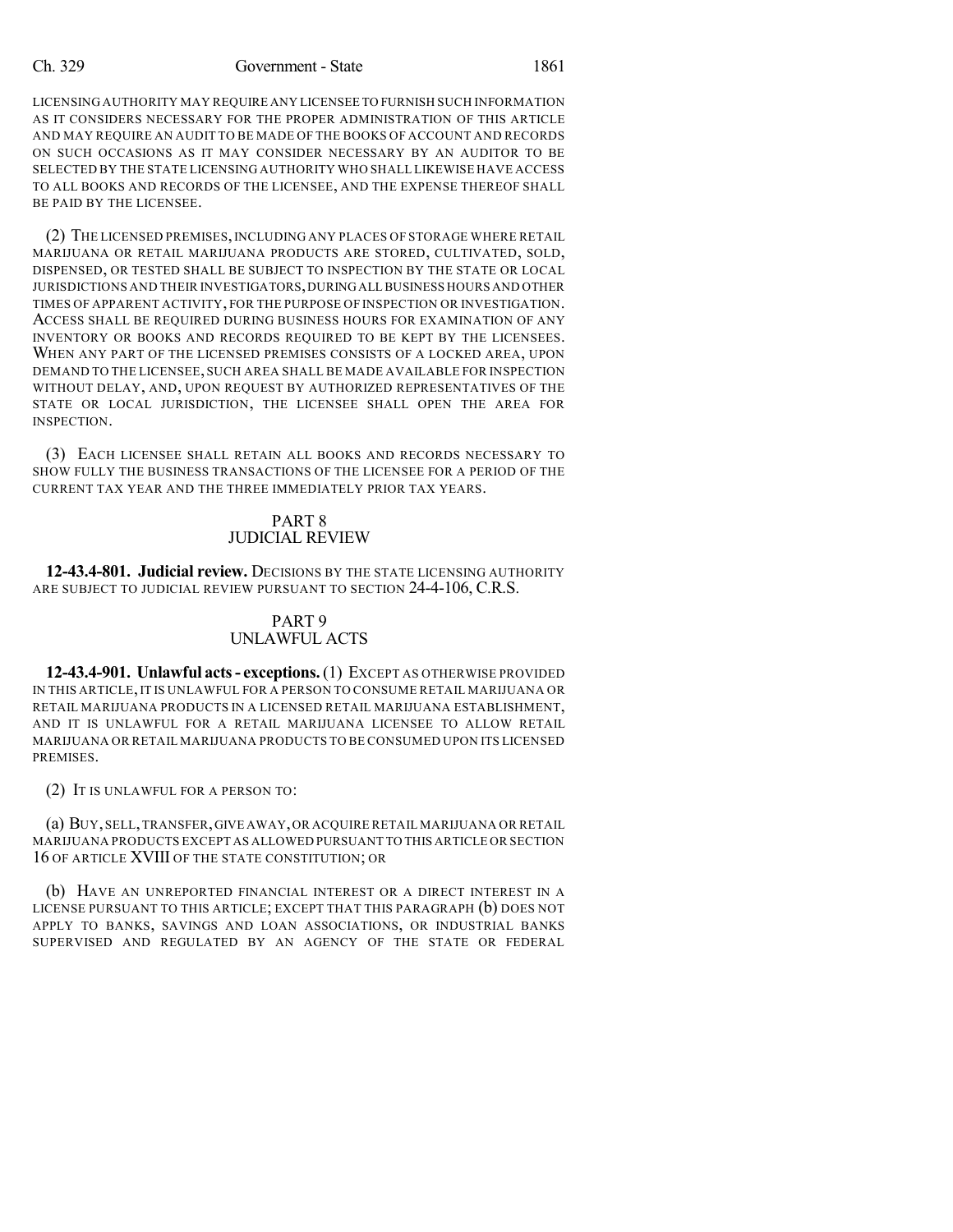GOVERNMENT, OR TO FHA-APPROVED MORTGAGEES, OR TO STOCKHOLDERS, DIRECTORS, OR OFFICERS THEREOF.

(3) IT IS UNLAWFUL FOR A PERSON LICENSED PURSUANT TO THIS ARTICLE:

(a) TO BE WITHIN A LIMITED-ACCESS AREA UNLESS THE PERSON'S LICENSE BADGE IS DISPLAYED AS REQUIRED BY THIS ARTICLE, EXCEPT AS PROVIDED IN SECTION 12-43.4-701;

(b) TO FAIL TO DESIGNATE AREAS OF INGRESS AND EGRESS FOR LIMITED-ACCESS AREAS AND POST SIGNS IN CONSPICUOUS LOCATIONS AS REQUIRED BY THIS ARTICLE;

(c) TO FAIL TO REPORT A TRANSFER REQUIRED BY SECTION 12-43.4-309 (10); OR

(d) TO FAIL TO REPORT THE NAME OF OR A CHANGE IN MANAGERS AS REQUIRED BY SECTION 12-43.4-309 (11).

(4) IT IS UNLAWFUL FOR ANY PERSON LICENSED TO SELL RETAIL MARIJUANA OR RETAIL MARIJUANA PRODUCTS PURSUANT TO THIS ARTICLE:

(a) TO DISPLAY ANY SIGNS THAT ARE INCONSISTENT WITH LOCAL LAWS OR REGULATIONS;

(b) TO USE ADVERTISING MATERIAL THAT IS MISLEADING, DECEPTIVE, OR FALSE, OR THAT IS DESIGNED TO APPEAL TO MINORS;

(c) TO PROVIDE PUBLIC PREMISES, OR ANY PORTION THEREOF, FOR THE PURPOSE OF CONSUMPTION OF RETAIL MARIJUANA OR RETAIL MARIJUANA PRODUCTS IN ANY FORM;

(d) TO HAVE IN POSSESSION OR UPON THE LICENSED PREMISES ANY MARIJUANA, THE SALE OF WHICH IS NOT PERMITTED BY THE LICENSE;

(e) TO SELL RETAIL MARIJUANA OR RETAIL MARIJUANA PRODUCTS TO A PERSON UNDER TWENTY-ONE YEARS OF AGE WITHOUT CHECKING THE PERSON'S IDENTIFICATION;

(f) TO SELL MORE THAN A QUARTER OF AN OUNCE OF RETAIL MARIJUANA AND NO MORE THAN A QUARTER OF AN OUNCE EQUIVALENT OF A RETAIL MARIJUANA PRODUCT DURING A SINGLE TRANSACTION TO A NONRESIDENT OF THE STATE;

(g) TO HAVE ON THE LICENSED PREMISES ANY RETAIL MARIJUANA, RETAIL MARIJUANA PRODUCTS, OR MARIJUANA PARAPHERNALIA THAT SHOWS EVIDENCE OF THE RETAIL MARIJUANA HAVING BEEN CONSUMED OR PARTIALLY CONSUMED;

(h) DISTRIBUTE MARIJUANA OR MARIJUANA PRODUCTS, WITH OR WITHOUT REMUNERATION, DIRECTLY TO ANOTHER PERSON USING A MOBILE DISTRIBUTION CENTER;

(i) TO VIOLATE THE PROVISIONS OF SECTION 6-2-103 OR 6-2-105, C.R.S.; OR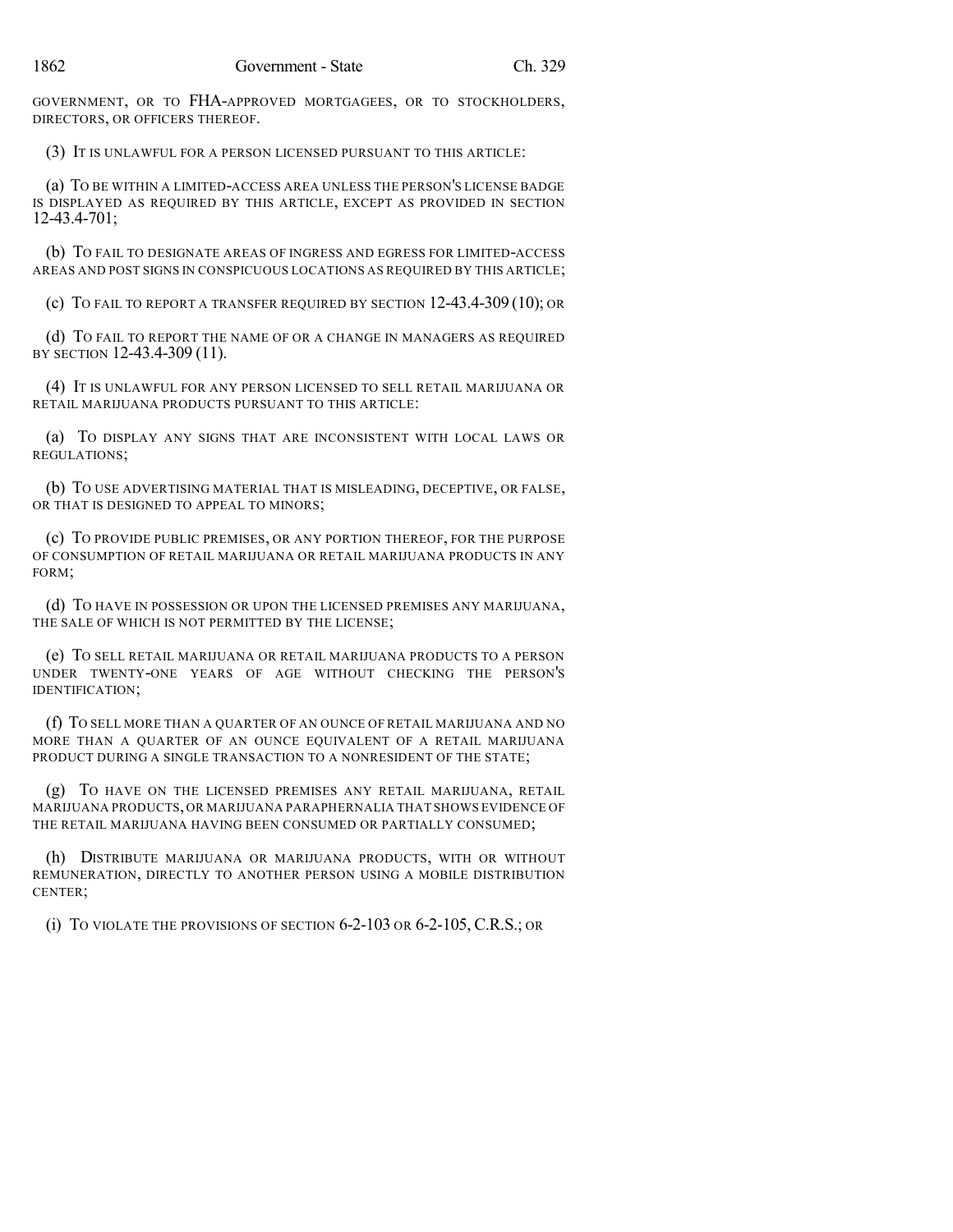(j) TO ABANDON A LICENSED PREMISES OR OTHERWISE CEASE OPERATION WITHOUT NOTIFYING THE STATE AND LOCAL LICENSING AUTHORITIES AT LEAST FORTY-EIGHT HOURS IN ADVANCE AND WITHOUT ACCOUNTING FOR AND FORFEITING TO THE STATE LICENSING AUTHORITY FOR DESTRUCTION ALL MARIJUANA OR PRODUCTS CONTAINING MARIJUANA.

 $(5)(a)$  NOTWITHSTANDING THE PROVISIONS OF PART 2 OF ARTICLE 14 OF TITLE 25, C.R.S., NO PERSON SHALL FORM A BUSINESS OR NONPROFIT, INCLUDING BUT NOT LIMITED TO A SOLE PROPRIETORSHIP, CORPORATIONS, OR OTHER BUSINESS ENTERPRISE, WITH THE PURPOSE OR INTENT, IN WHOLE OR IN PART, OF TRANSPORTING, CULTIVATING, PROCESSING, TRANSFERRING, OR DISTRIBUTING MARIJUANA OR MARIJUANA PRODUCTS WITHOUT PRIOR APPROVAL OF THE STATE LICENSING AUTHORITY AND THE LOCAL JURISDICTION.

(b) NOTHING IN THIS SUBSECTION (5) SHALL LIMIT AN INDIVIDUAL FROM TAKING ACTIONS CONSISTENT WITH SECTION 16 (3) (b) OF ARTICLE XVIII OF THE STATE CONSTITUTION.

(c) AVIOLATION OF THE PROVISIONS OF THIS SUBSECTION (5) SHALL RESULT IN A FINE OF UP TO FIVE THOUSAND DOLLARS FOR EACH PERSON INVOLVED.

(d) A VIOLATION OF THIS SUBSECTION (5) SHALL RESULT IN THE AUTOMATIC REVOCATION OF ANY LICENSE ISSUED PURSUANT TO THIS ARTICLE AND THE DENIAL OF ANY FUTURE LICENSE ISSUED PURSUANT TO THIS ARTICLE.

(e) THIS SUBSECTION (5) IS REPEALED, EFFECTIVE JULY 1, 2015.

(6) APERSON WHO COMMITS ANY ACTS THAT ARE UNLAWFUL PURSUANT TO THIS ARTICLE OR THE RULES AUTHORIZED AND ADOPTED PURSUANT TO THIS ARTICLE COMMITS A CLASS 2 MISDEMEANOR AND SHALL BE PUNISHED AS PROVIDED IN SECTION 18-1.3-501, C.R.S., EXCEPT FOR VIOLATIONS THAT WOULD ALSO CONSTITUTE A VIOLATION OF TITLE 18, C.R.S., WHICH VIOLATION SHALL BE CHARGED AND PROSECUTED PURSUANT TO TITLE 18, C.R.S.

## PART 10 SUNSET REVIEWS

**12-43.4-1001. Sunset review - article repeal.** (1) THIS ARTICLE IS REPEALED, EFFECTIVE JULY 1, 2016.

(2) PRIOR TO THE REPEAL OF THIS ARTICLE, THE DEPARTMENT OF REGULATORY AGENCIES SHALL CONDUCT A SUNSET REVIEW AS DESCRIBED IN SECTION 24-34-104 (8), C.R.S.

## PART 11 **SEVERABILITY**

**12-43.4-1101. Severability.** IF ANY PROVISION OF THIS ARTICLE FOUND BY A COURT OF COMPETENT JURISDICTION TO BE UNCONSTITUTIONAL, THE REMAINING PROVISIONS OF THIS ARTICLE ARE VALID, UNLESS IT APPEARS TO THE COURT THAT THE VALID PROVISIONS OF THE STATUTE ARE SO ESSENTIALLY AND INSEPARABLY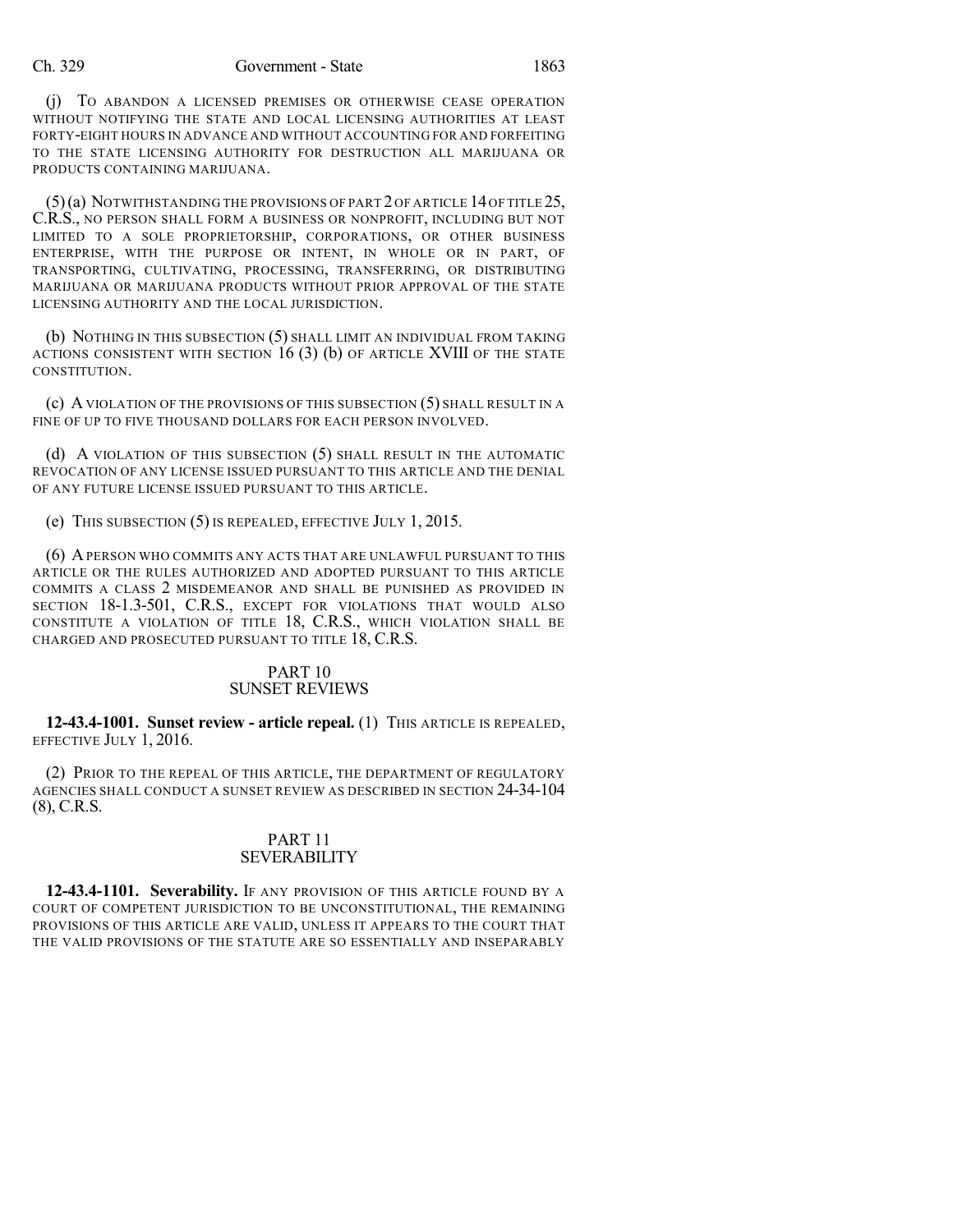CONNECTED WITH, AND SO DEPENDENT UPON, THE VOID PROVISION THAT IT CANNOT BE PRESUMED THAT THE LEGISLATURE WOULD HAVE ENACTED THE VALID PROVISIONS WITHOUT THE VOID ONE; OR UNLESS THE COURT DETERMINES THAT THE VALID PROVISIONS, STANDING ALONE, ARE INCOMPLETE AND ARE INCAPABLE OF BEING EXECUTED IN ACCORDANCE WITH THE LEGISLATIVE INTENT.

**SECTION 6.** In Colorado Revised Statutes, **amend** 16-2.5-124.5 as follows:

**16-2.5-124.5. Director of marijuana enforcement and medical marijuana enforcement investigator.** THE DIRECTOR OF THE MARIJUANA ENFORCEMENT DIVISION OR A medical marijuana enforcement investigator is a peace officer while engaged in the performance of his or her duties and while acting under proper orders or rules pursuant to article 43.3 OR 43.4 of title 12, C.R.S., and shall also include the enforcement of all laws of the state of Colorado and who may be certified by the P.O.S.T. board.

**SECTION 7.** In Colorado Revised Statutes, 24-34-104, **add** (47) (d) as follows:

**24-34-104. Generalassemblyreviewof regulatoryagenciesandfunctionsfor termination, continuation, or reestablishment.** (47) The following agencies, functions, or both shall terminate on July 1, 2016:

(d) THE REGULATION OF PERSONS LICENSED PURSUANT TO ARTICLE 43.4 OF TITLE 12, C.R.S.

**SECTION 8. Appropriation.** (1) In addition to any other appropriation, there is hereby appropriated, out of any moneys in the marijuana cash fund created in section  $12-\hat{4}3.3-\hat{5}01(1)(a)$ , Colorado Revised Statutes, not otherwise appropriated, to the department of revenue, for the fiscal year beginning July 1, 2013, the sum of \$1,227,026 and 2.7 FTE, or so much thereof as may be necessary, for personal services, legal services, the purchase of computer center services and other costs related to the implementation of this act.

(2) In addition to any other appropriation, there is hereby appropriated to the governor - lieutenant governor - state planning and budgeting, for the fiscal year beginning July 1, 2013, the sum of \$73,700, or so much thereof as may be necessary, for allocation to the office of information technology, for the provision of computer center services for the department of revenue related to the implementation of this act. Said sum is from reappropriated funds received from the department of revenue out of the appropriation made in subsection (1) of this section.

(3) In addition to any other appropriation, there is hereby appropriated to the department of law, for the fiscal year beginning July 1, 2013, the sum of \$70,684 and 0.5 FTE, or so much thereof as may be necessary, for the provision of legal services for the department of revenue related to the implementation of this act. Said sum is from reappropriated funds received from the department of revenue out of the appropriation made in subsection (1) of this section.

(4) In addition to anyother appropriation, there is herebyappropriated, out of any moneys in the marijuana cash fund created in section  $12-43.3-501(1)(a)$ , Colorado